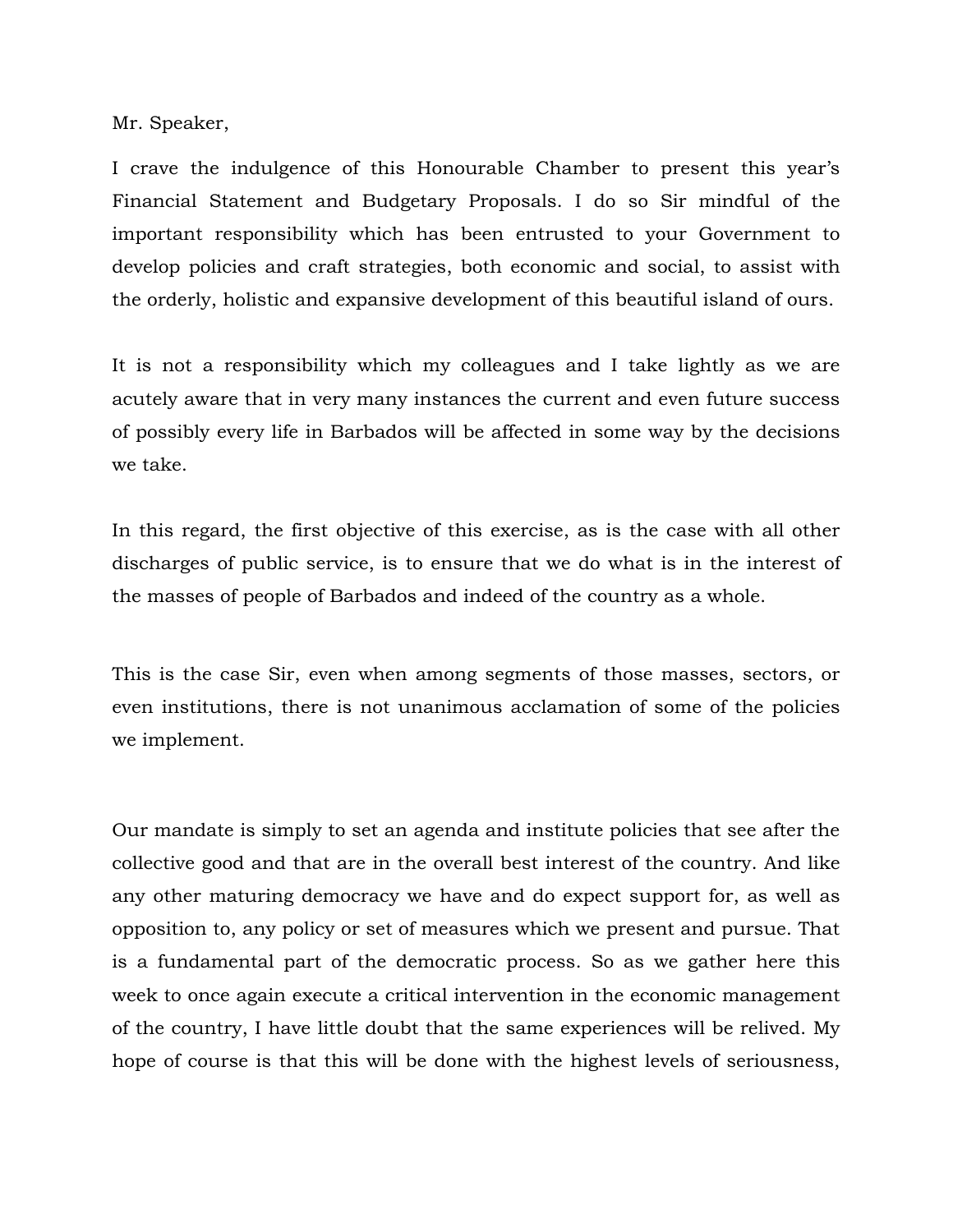decorum and respect for the canons and conventions of responsible debate in this august Chamber.

It is after all Sir, a tribute to all of us that in a free and liberal democratic state such as ours, with near 50 years of independent self-governance, a duly elected Government can come before this Chamber and the people of Barbados to first report on the workings of the economy of Barbados over the past financial period, set the overall economic agenda for the country over the coming period, and present any new initiatives which the Cabinet of Barbados, following wide consultations with our partners in development, has deemed appropriate to secure the attainment of the country's objectives.

I therefore wish at the outset to place on the records of this House, the sincere appreciation of this Government to the people of Barbados. Your overall patience with and quiet support for this administration has been the anchor that has kept us locked into and focused on the mighty task of steadying the ship of state, stabilizing our economy, sustaining our society and setting an assured course for future growth and development.

It is a mission that together we have achieved thus far in the most difficult and challenging of circumstances we have faced in more than 50 years.

But it is a mission that is yet incomplete.

Mr. Speaker, when I delivered my first financial statement and budgetary proposals in October 2010, this country, like others in this region and across the western hemisphere, was navigating the early throes of what many thought was just a cyclical downturn in the fortunes of the global economy that would soon pass.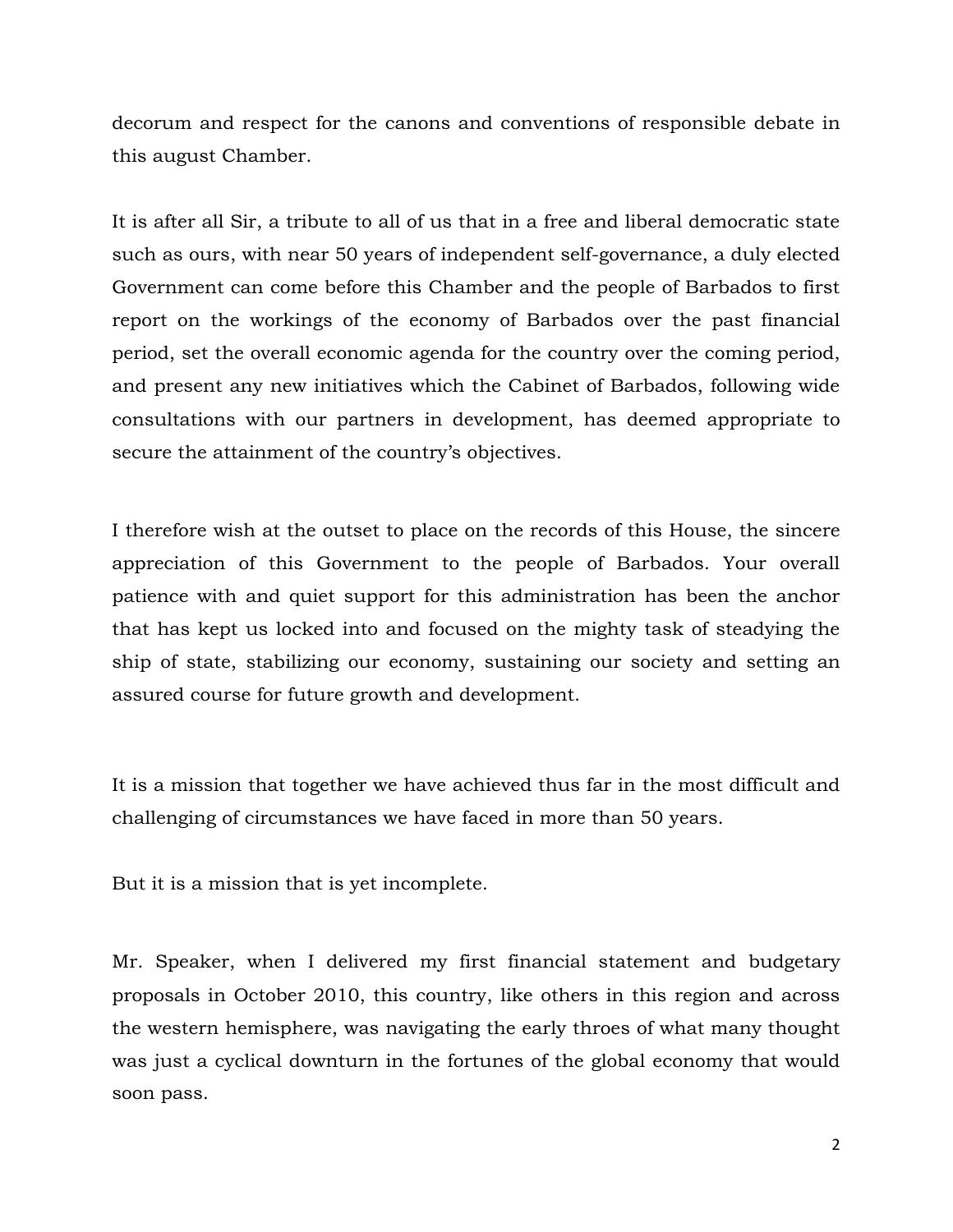After all, in the post-modern phase of capitalist globalization, there have been these periodic episodes of recession (70s, 80s, and 90s) which though ever increasing in the level of dislocation they caused, were only at their very worst short lived. Indeed, the economic history tells us that in each successive period following these adjustments the global economy was able to rebound quite quickly and go on to post record periods of financial, trade, and investment growth.

Little did any of us imagine at the time that this global downturn would have gone on to be as virulent, deep and persistent as it has evidently turned out to be. To be sure, none of us could have predicted that eight years on from the first signs of the recessionary condition that countries negatively impacted upon by its fall-out would still be struggling to shake off the bondages of low growth, high debt, unmanageable budget deficits, and a built-in feeling of general uncertainty about the economic future of many of our countries.

For many in our region, Barbados included, the fall-out has been twice as bad as most other regions in the world. Indeed Sir, most independent economic observers have opined that the Caribbean has been not just the hardest hit but the slowest to recover from the downturn even against the varied efforts from all of our Governments to restore our economic fortunes.

Managing in these times has been difficult. Difficult Sir, because contrary to popular belief, solutions are few and far between, fiscal space is limited, economic diversification is practically non-existent, preferential market access is a thing of the past, structural debt is high, development assistance is low and social protection and development - the spring board of our post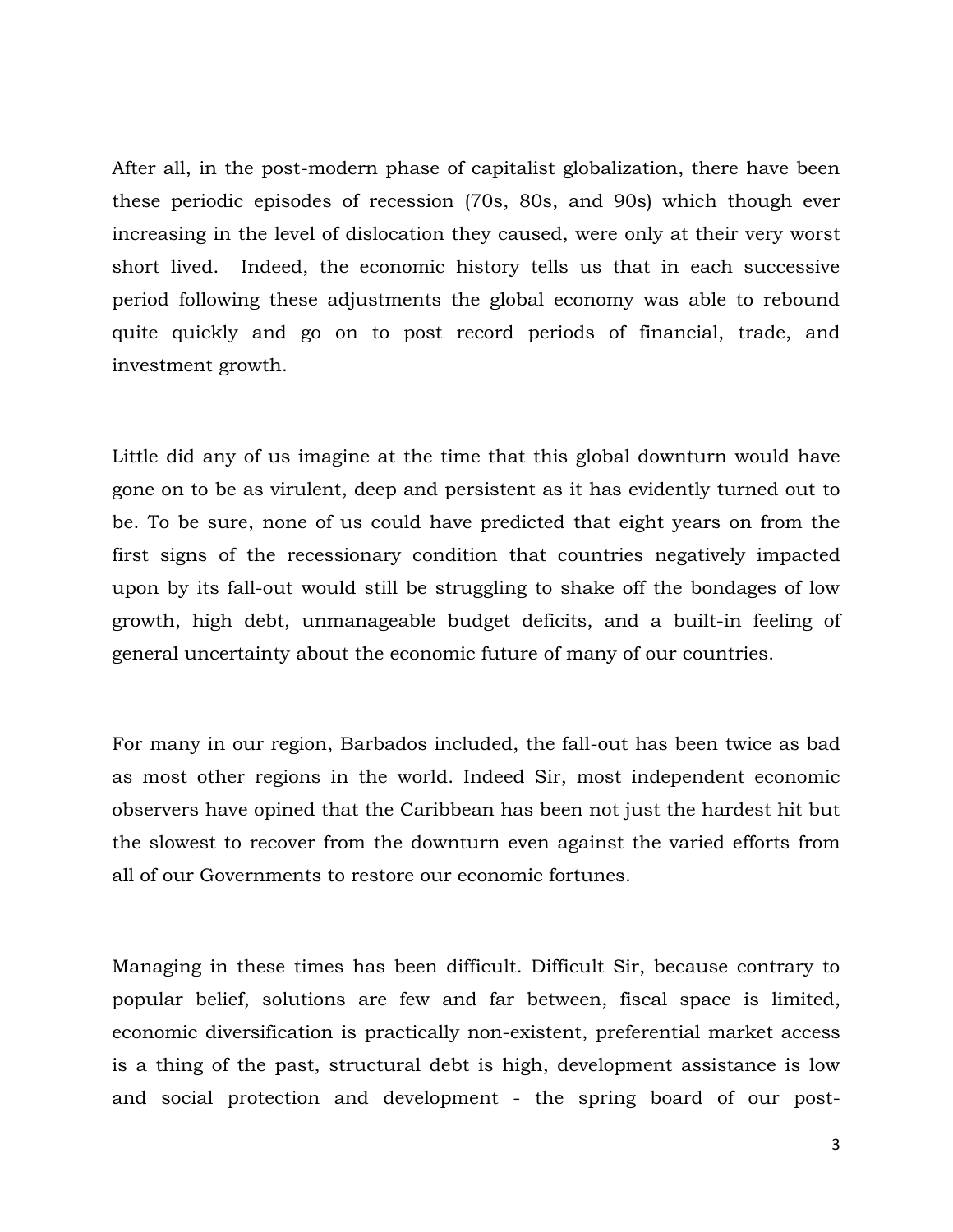independence success - is becoming increasingly more burdensome to carry in the face of declining revenues.

Our responses Sir, though collaged with varying gradations of fiscal constraint, reserves management, debt consolidation, and economic stimuli, have all been characterized by the common feature of trying to keep our economies stable and our societies hopeful of a less stressful and more bountiful future.

Some have turned to the IMF, while others, like Barbados have pursued home grown programmes. All have borrowed, while many others still have pursued non-traditional approaches such as bartering citizenship, or offering generous levels of concessions to foreign investors to drive inward investment.

In neighbouring countries the masses, feeling the stings of economic adjustment such as joblessness, reduced disposable income, and compromised social opportunities since this great recession, have turned to the alluring appeals and vexatious condemnations of opposition parties and their cohorts only to realize that the solutions they promised are no better, and possibly worse than, what they voted out and what was in fact working for them. Indeed, some now and surely many more, will have to go back to the very governments they were too eagerly rid themselves of.

But in all this Sir, **one common thread has run through the entire exercise of this** near decade of challenge. It is that there are no quick fixes to these problems. Never mind what you hear in the media, or what is shopped around by eager beaver office seekers, there is no magic wand or portion, no superman or woman, that will or can wish any economy in this region into a position of betterment by just saying, " it will happen once I am there."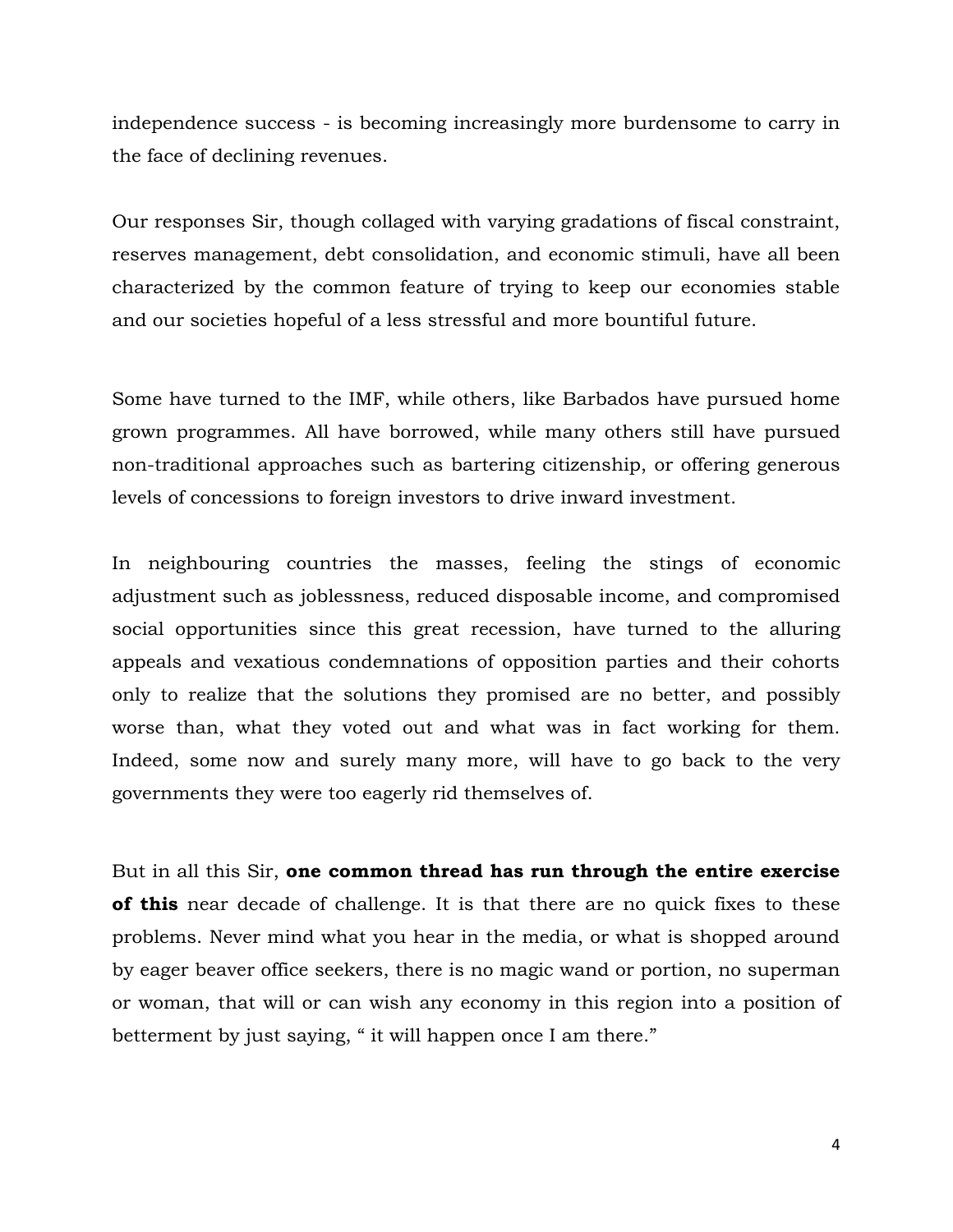The deep, structural and in many instances painful policies required to stabilize our condition, recast our economies and lay new platforms of growth in the region just simply cannot be avoided. Whether fast, slow or moderately, they must be done, preferably now or hopefully not too late.

Yes, across our region there must be restructuring and diversification of our economies much like this administration has been doing in Barbados, by incentivizing and even financing the growth of new sectors such as alternative energy and cultural industries. Yes, our governments must find ways to further differentiate and sophisticate our existing economic sectors such as tourism, agriculture and manufacturing as we are doing in Barbados with the thrust to transform tourism into a genuine export sector; or putting in place a new fiscal incentives regime for manufacturers or producers; or creating new product offerings in international business and finally starting the long awaited restructuring of the old sugar industry.

Yes, they must accept responsibility, as this Government has done, to step into the breach where private sector failures have occurred in industries such as finance, as with CLICO International Life Insurance Limited and British American Insurance Company Barbados Limited (BAICO); and tourism with the infamous Four Seasons project even at tremendous costs to the state of hundreds of millions of dollars.

Yes Sir, it is a startling truth that we must push ourselves harder to be more efficient and proficient in accommodating investors, both domestic and foreign, in getting business done in this country; so as to drive investment, create economic opportunities, grow jobs, increase foreign exchange earnings, and expand our economy.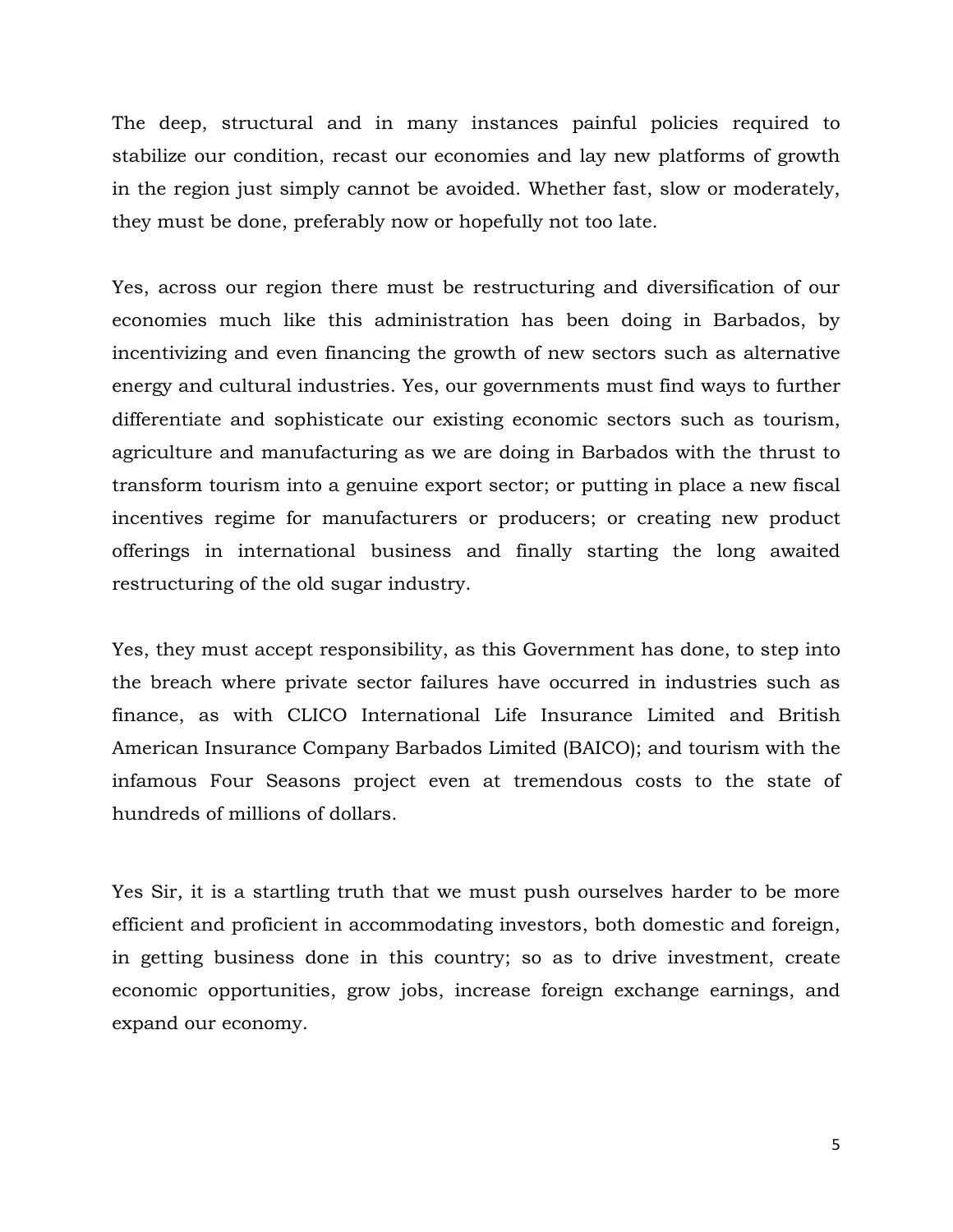And definitely, it is equally true that we must protect and where possible enhance our bedrock social systems, in education, health, physical infrastructure and the natural environment, even as we strengthen our legal and national security systems to fight crime, decadence and prevent social decay.

Mr. Speaker Sir, together we Barbadians, in spite of the most challenging of circumstances and strident of opposing voices, have kept our heads above water when many felt we would have drowned. We have remained on the field of play though the batting conditions have been horrible at times on a seaming, yet turning, still damp and uncertain wicket.

And mid-way through these tough innings though runs are hard to come by we have still managed to mark the score board with a resumption of economic growth in our economy with further expansion predicted. Our batsmen in tourism, ably supported by a stellar cast, have been able to post the highest number of visitors ever to set foot on this island, with a record 2015 performance surpassed only by even better numbers so far this year.

We have halted the dangerous slide in our foreign reserves experienced in 2013 and contrary to the attempts to create panic among our citizens we know and expect further foreign exchange gains in the coming weeks and months.

Sir, we have even seen our team in culture ably led by the member for Christ Church West Central grow our Crop-Over business to a massive stage of development, where thousands in and from outside of Barbados now rate it as the greatest summer festival in the Caribbean.

In all of this, we have still found it sensible and critical to continue to push cutting edge social legislation to protect workers, women, children and small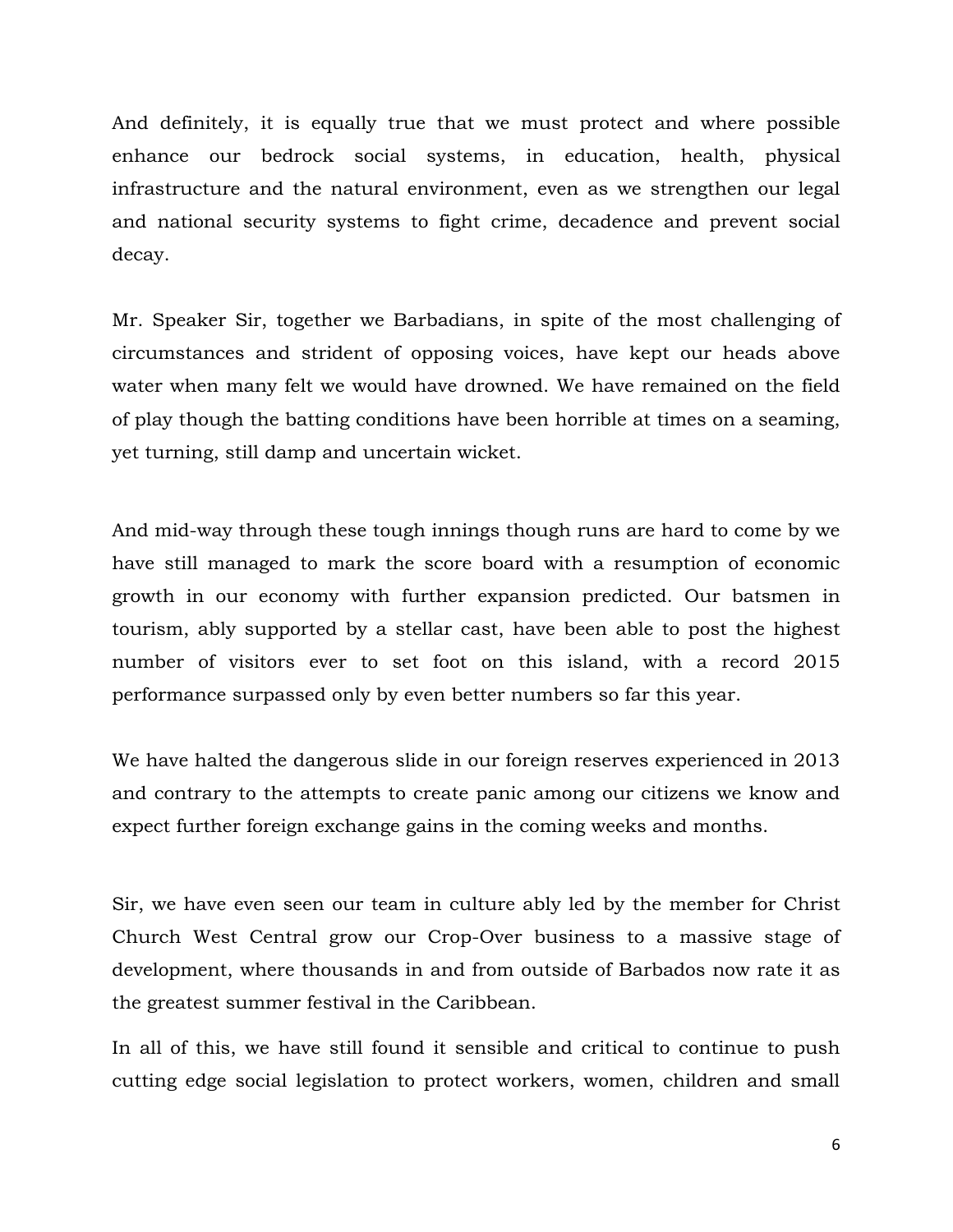land owners from those who may want to exploit them, be they in public or private sectors.

And surely your administration, even faced with limited resources and a more daring and determined criminal element, has worked successfully with the disciplined forces, particularly the Royal Barbados Police Force, to fight back against the scourge of crime and potential criminal violations so evidently pervasive across our region. Barbados is still a safe place to live, work and play.

Yes Sir, your administration, contending with the reality, like many others around us, of a constrained economic condition and widening social pressures, has stood firm in our conviction that ours is a case of the glass half full and not half empty, like what you will hear again and again and again very soon.

That even with all the challenges we have and probably more to come like Brexit and the exit of corresponding banking relations; like IMF pronouncements and rating agency denouncements, Barbados still offers and will continue to offer the highest standard of living and best quality of life among all within our regional and global peer group.

So, we can stand and are still standing proud in our 50<sup>th</sup> year of independence. Based on what we have achieved thus far and even more enthused by the endless possibilities that lay ahead of us once we stick together as a Nation unshaken in our belief in the power of deliverance by Almighty God, I sincerely believe that we live our lives in the light of optimism rather than the darkness of pessimistic despair.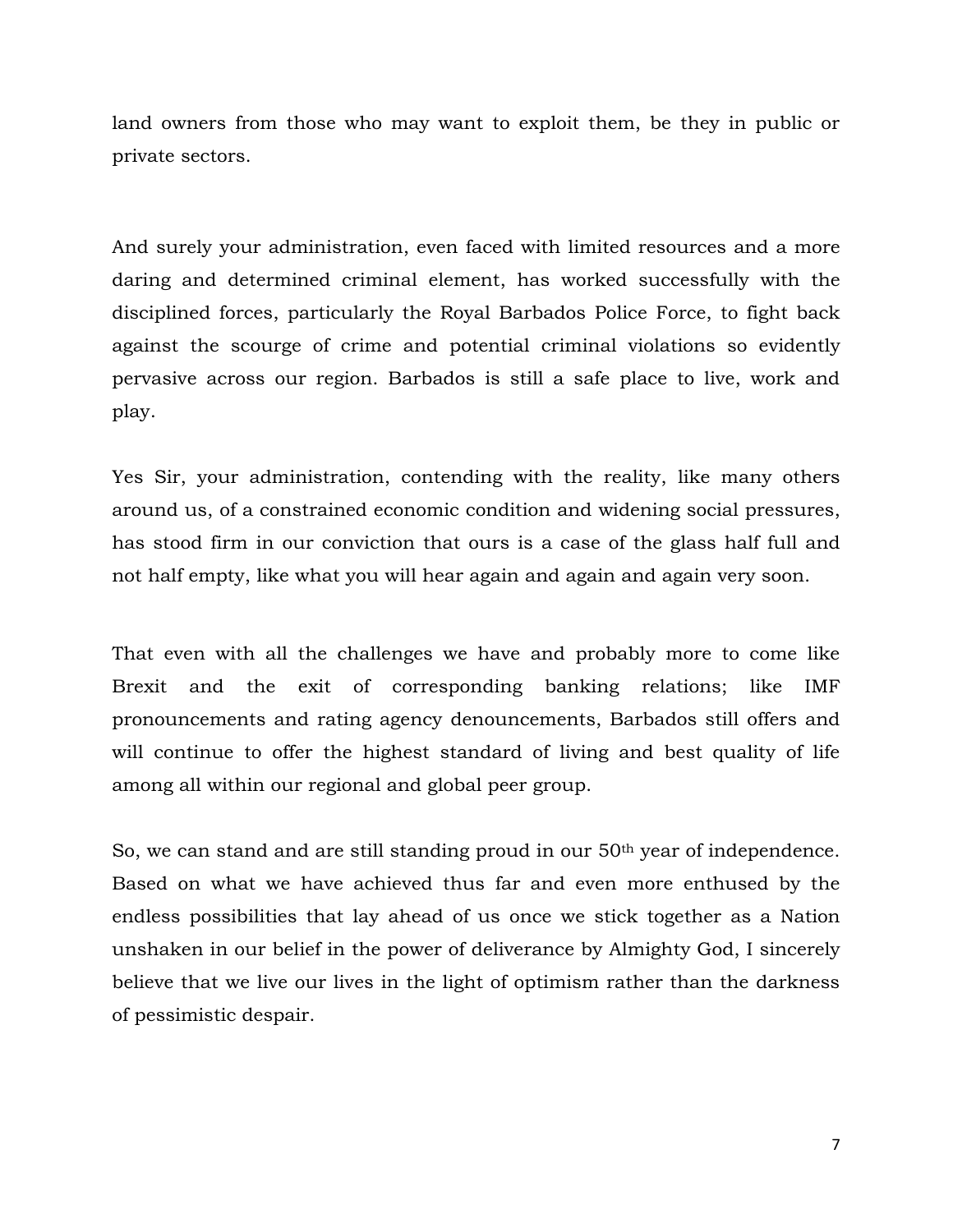We have no doubt that we can and will grow our economy further and faster. We know we can bring unemployment down to even lower levels once we unleash the over \$1 billion of foreign direct investment we have before us with projects such as the Sandals Casuarina expansion which has started, the Sam Lords Redevelopment Project which has also started, the Hyatt Centric and even the much maligned Four Seasons Project which, God willing, can get started shortly.

Surely we have no doubt that the recent decision of the Fair Trading Commission to establish an acceptable pricing policy for alternative energy dispatched into the national grid by independent energy producers, will set a platform on which the extensive incentives which this Government has provided the sector will be fully utilized. The expected major domestic and foreign investments in alternative energy will then be translated into foreign exchange savings, export earnings, new job creation and greater national energy security.

For sure, we are also confident that in a few months the Minister responsible for Commerce will place before this Honourable House for debate and consequent implementation the most comprehensive national framework for small and medium-sized business development in Barbados - the first ever such policy to be implemented. Even before that Sir, as you will find out shortly, your Government will start the process of putting in place much needed resources to be sent directly to deserving Small and Medium Sized Enterprises (ESME's) both existing and others yet to be created.

And finally Sir, I am, or should I say we are, not in the least in any panic mode about our foreign exchange market generally or the country's reserves position as some would seem to wish upon us. Yes, the country's reserves since 2013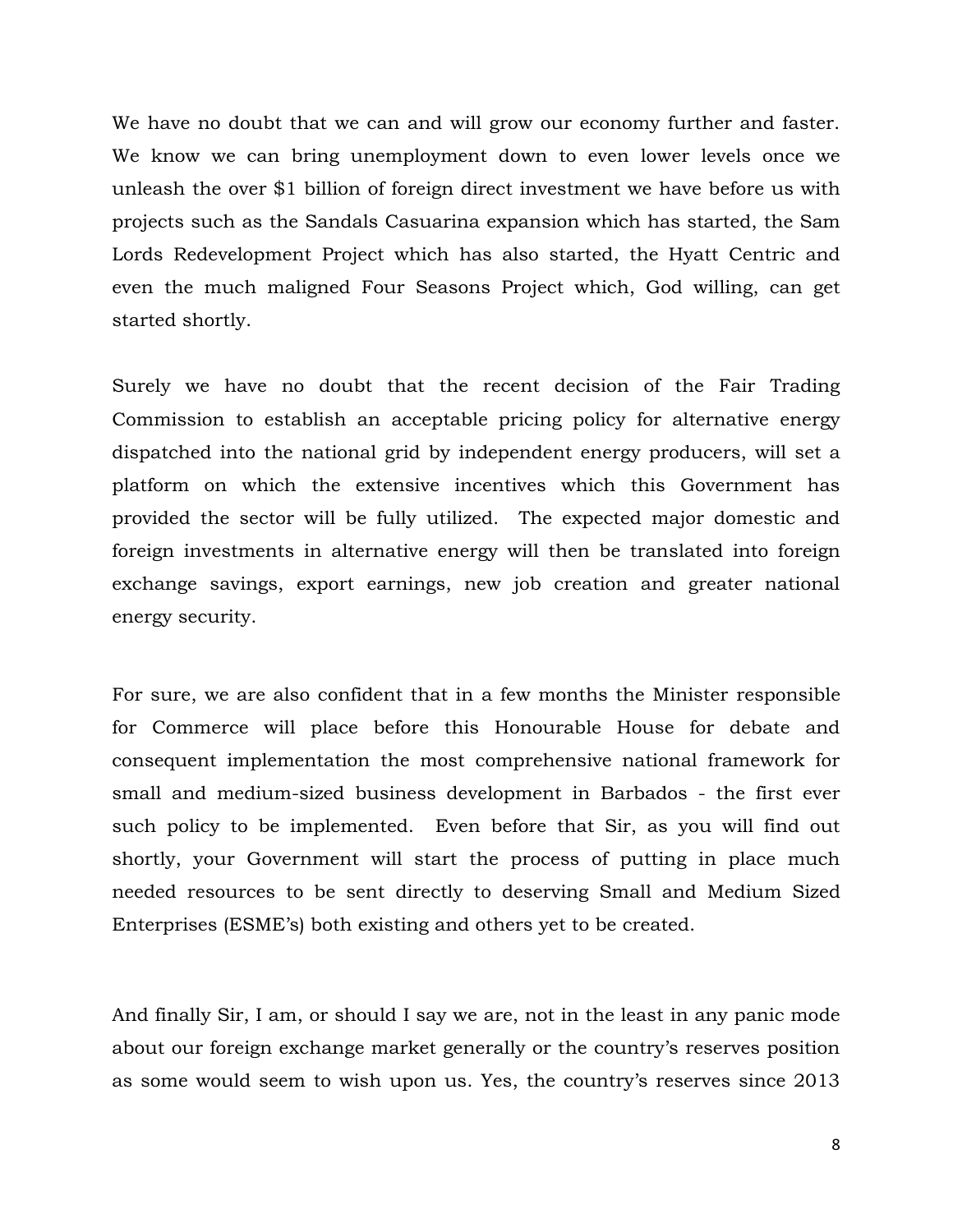have not been in the most comfortable position, but we are not in any crisis mode.

Indeed Sir, I believe that we have to be very wary of people who seem so hell bent on creating confusion in Barbados especially on this issue of foreign reserves that I understand their next false argument and scaremongering tactic is to suggest that by their calculations Barbados is in a worst position concerning foreign reserves today than we were in 1991.

And how are we to imagine this unbelievable conclusion? By their ridiculous argumentation that the Central Bank of Barbados (CDB) is calculating foreign Sinking Fund Assets and Special Drawing Rights (SDRs) in the computation of the reserves and this should not be done because these are earmarked assets designated for specific purposes.

Sir, it is the biggest set of nonsense I have heard in recent times and should under normal circumstances be dismissed as such. However, I have come to learn in this business of economic management that some of the most foolish comments can become the most damaging to economies especially depending on who is doing the talking. Not all among us can be counted on to be responsible. At least, I am happy to know that no member of the House has stooped to that level of fear mongering ……. At least not yet.

The truth is Sir, that from the very early days of foreign exchange reserves calculation, management and monitoring, authorities across the world including here in Barbados, calculated Sinking Fund and SDR assets as part of the country's international reserves. This is so because they are part of your reserves and it is also so because the country is free to, at any time it desires and sees the need to do so, draw down those resources to assist in the orderly management of its external payments.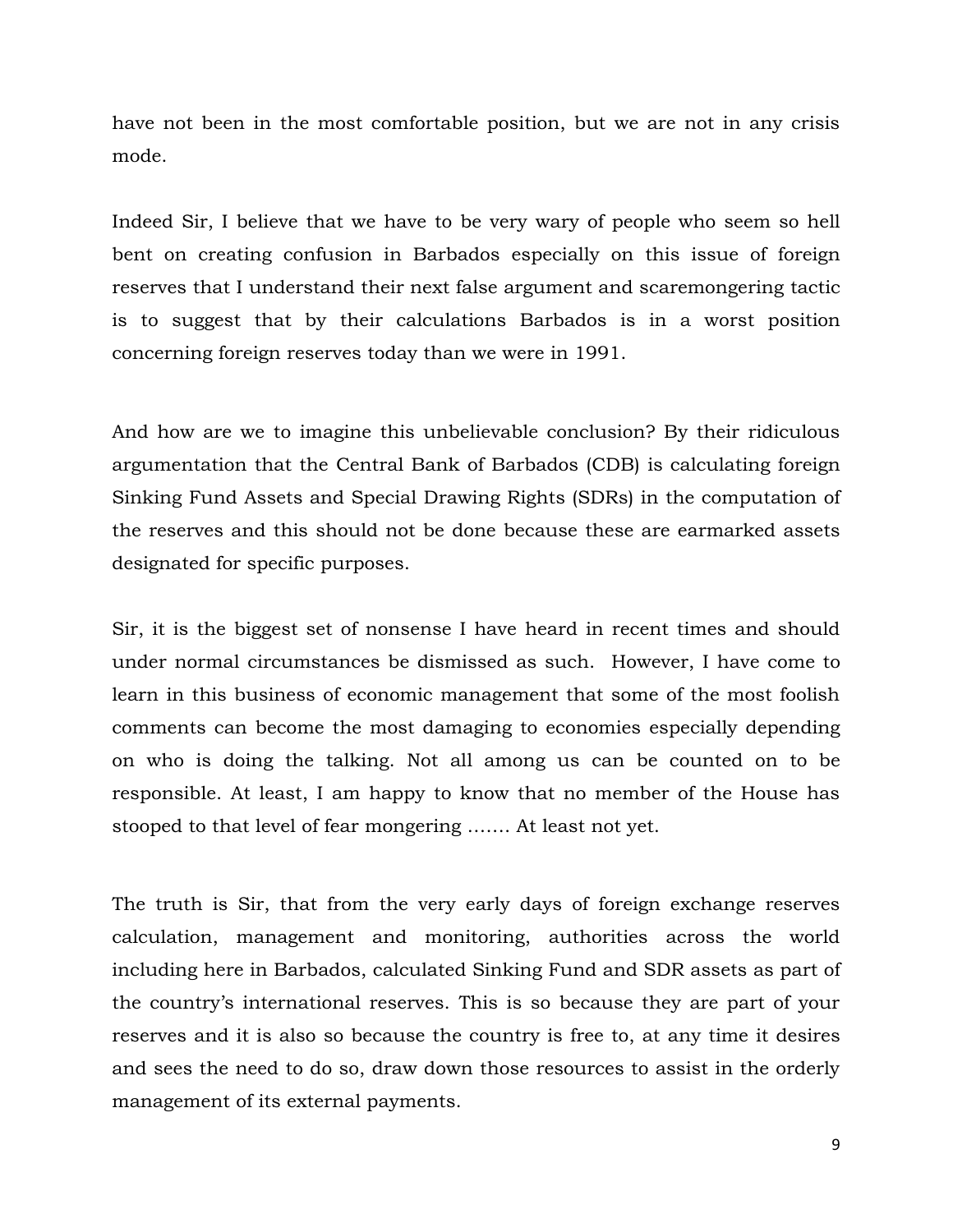They, like another category of reserves called second tier reserves, which are foreign assets held by public sector institutions such as the NIS in financial institutions in overseas jurisdictions, are there and can be drawn down if and when the Central Bank believes that there is a need to ask the institutions to do so in aid of the country. While we do not calculate or publish second tier reserve, in the figures we put out for the level of the foreign reserves they are there.

So that this silly, yet dangerous attempt by some to create panic by suggesting that we should subtract those assets from our reserves to create a false impression of some crisis is but another juvenile attempt to create confusion in Barbados.

The current reserves position in Barbados is more than adequate for our needs and it is a testament to the careful management of those reserves that we have not had to tap into any second or third tier reserves to permit regular business and living in Barbados.

Rather, the level of reserves at present is merely a reflection of the fact that inflows, especially those associated with major private and some public sector projects, have been slowed mainly because of unexpected delays in the start-up of these projects, and equally because government has taken a firm decision not to head back to market in the existing regional and international conditions to borrow, as has been traditionally done to shore up the reserve position.

Sir, I wish for ease of clarity and understanding to draw the House's attention to Table 1 in the recently released second quarter review of the Barbados Economy by the Central Bank of Barbados (which I now make a document of this House). In that Table, one would see that in the first six months of this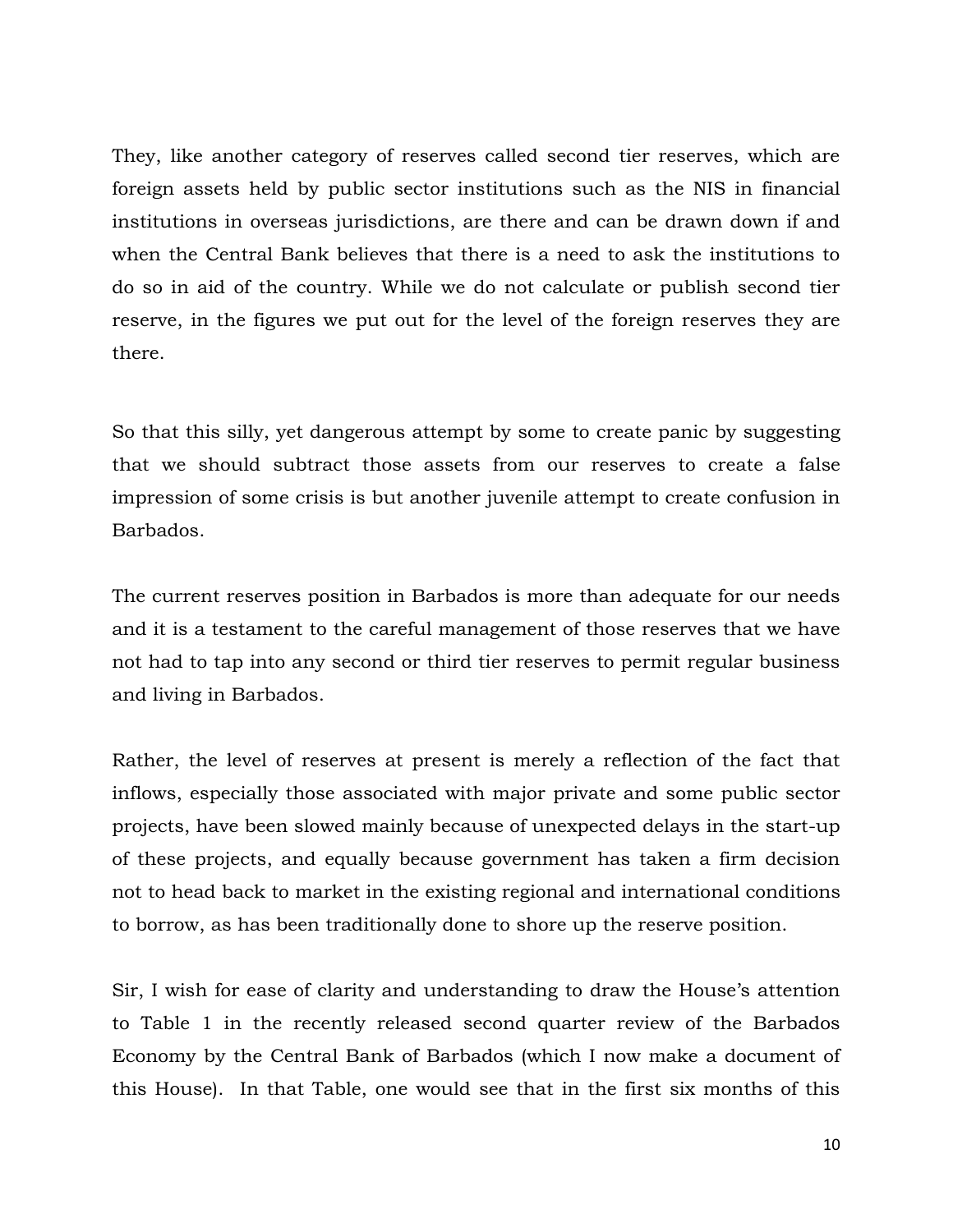year the economy utilized approximately \$3,083 million of foreign exchange, while it recorded inflows of \$3,040 million. This means effectively that there was a near balance between inflows and outflows over the assessment period.

It also means that while reserves might have declined over the period this was not because of shortages in the open private FOREX market as very few dealers resorted to the CBB, but rather because as part of our current FOREX management policy the Authorities are trying to keep adequate reserves levels without having to constantly resort to open market borrowings and even as we pay down existing debt.

Less we forget Sir, and I have had reason in the past to remind this Chamber and the country as a whole, that the reserve management policy of successive governments has always been to seek accommodation in the FX market to smoothen out both expected and unexpected shortages in foreign exchange earnings in Barbados. Indeed Mr. Speaker, why should I have to remind members in here that even in the so-called boom period between 2000 and 2006, the last administration borrowed more than a billion dollars from external sources to augment reserve levels in this country.

That was done when times were good and foreign direct investment was flowing. Now that times are tough and investment inflows are not as robust your government is still managing the reserve position in such a manner so as to permit our businesses, households and the government to execute their activities.

This administration too, has done periodic borrowings in the course of our term of office so far and if necessary, we will do so again. But that will be done only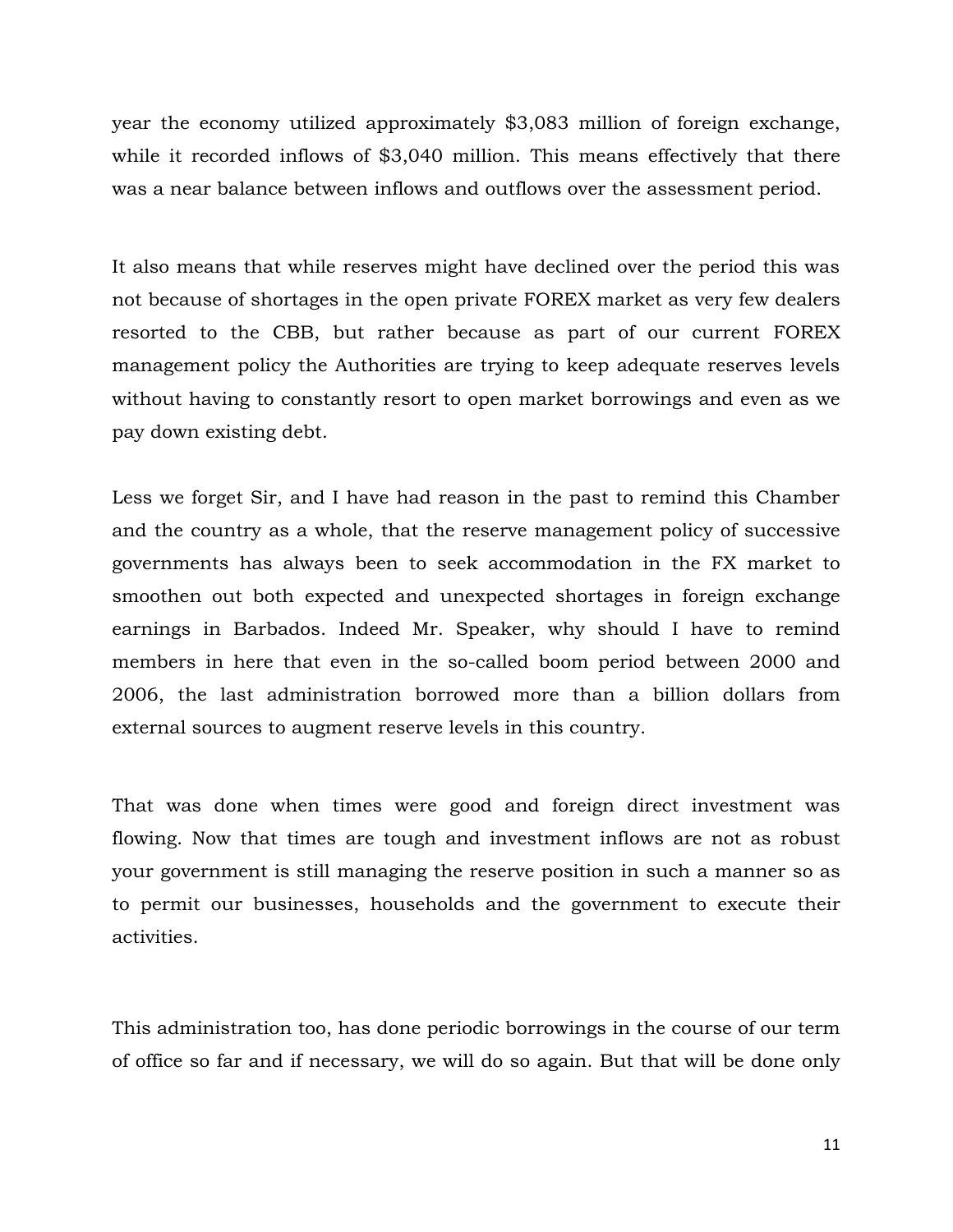if absolutely necessary and on terms which we deem to be responsible and reasonable.

What I can tell you Sir, is that as Minister of Finance and Economic Affairs, I work with the Central Bank of Barbados to monitor our reserves position on a daily basis, and the officials at the Bank at my monthly meetings of the senior economic management team, plot the coordinates of the past, present, and future FOREX and reserves position so that we have a handle on what is likely to be the trend going forward.

For example we know right now, today, that even though reserve levels below the 900 million dollar mark, that in the next two months or so the Central Bank's reserves will be boosted by close to 200 million US dollars of inflows. This should bring reserve levels to well over a billion dollars in a relatively short space of time and the vast majority of this will not be from any borrowings in the market.

We are equally aware that as many of the major construction projects push deeper into their build-out over the next months that the general open FOREX market will get a much needed boost even as we move into the coming winter season, which of course is our most lucrative period for earning foreign exchange.

Let me therefore make it abundantly clear. This government sees no reason for the introduction of any special measures to limit Barbadians and/or businesses from accessing foreign exchange in Barbados. What is already provided for in the Exchange Control Act of Barbados is sufficient. Indeed, any casual observer of how the foreign exchange market has evolved in Barbados over the last 10 to 15 years would conclude that far from putting restrictions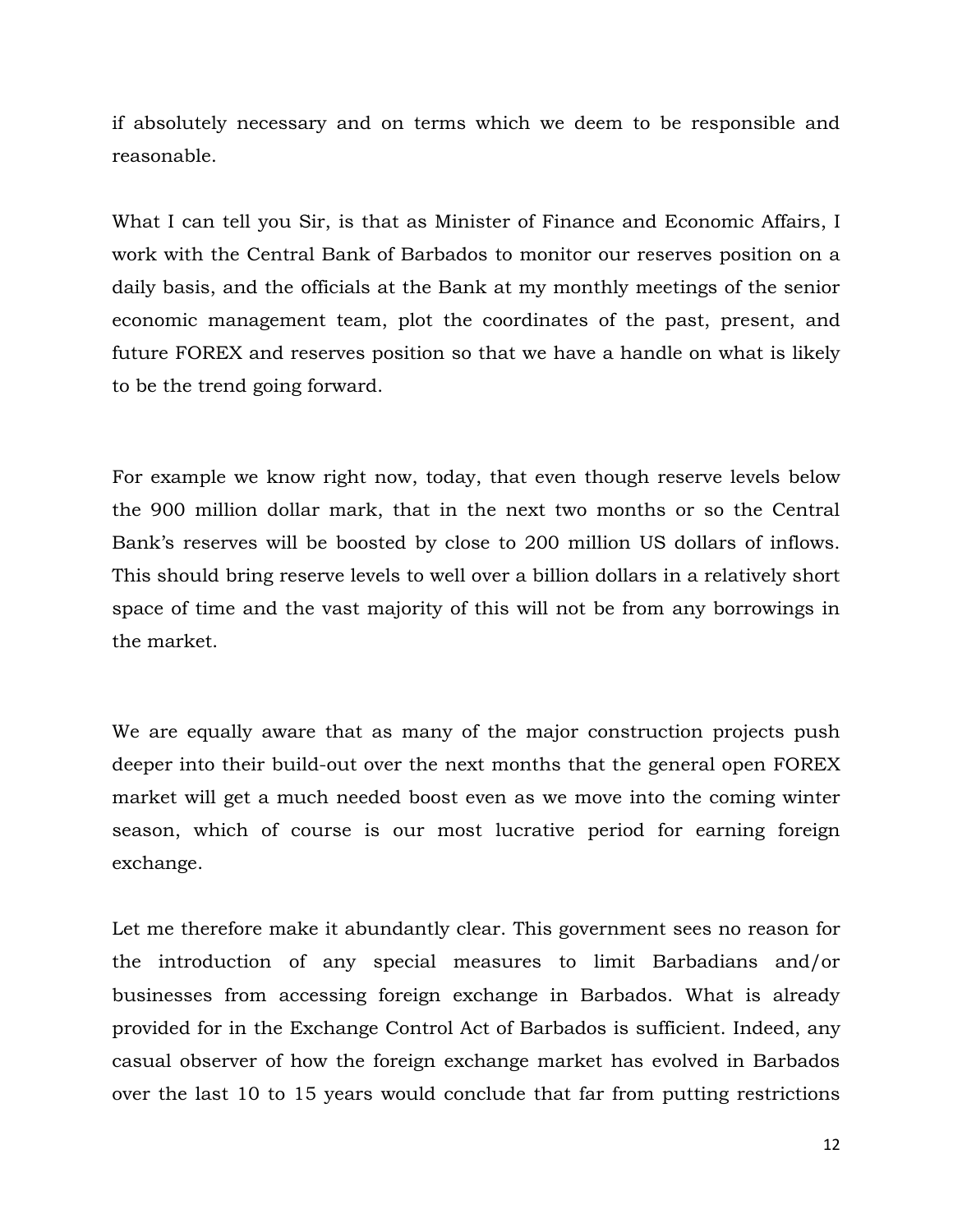both this administration and the last have in fact liberalized such controls progressively.

There are no conditions at present that would lead us to conclude that we need to reverse that stance. Equally, there is nothing in the current or medium to longer term trends to even remotely suggest that any adjustment to the official exchange rate in Barbados is required.

What we will however continue to repeat for all Barbadians to hear, ingest, and ultimately digest, is that as a small vulnerable and highly open economy our most important economic variable is that of our capacity to earn, save and ultimately retain foreign exchange. It is the anchor that stabilizes our economy and the one that best guarantees and secures economic expansion. Though it is unacceptable, one can manage an economy with high unemployment, or soaring inflation, or even elevated levels of crime, but you absolutely cannot run a country like ours if you do not have reserves.

So that any threats or obstacles to achieving that singular national objective must be immediately and if necessary, continuously addressed until they are no longer a challenge.

In this regard, our reserves management policy will vary in approach from efforts to boost earnings, enhance savings or when necessary defend our position. But whichever of these three it might be, either severally or collectively we must adopt policies that produce the outcomes we want even if at times such interventions cause discomfiture among segments of our population. In this regard, the principle of collective security for national surety is key.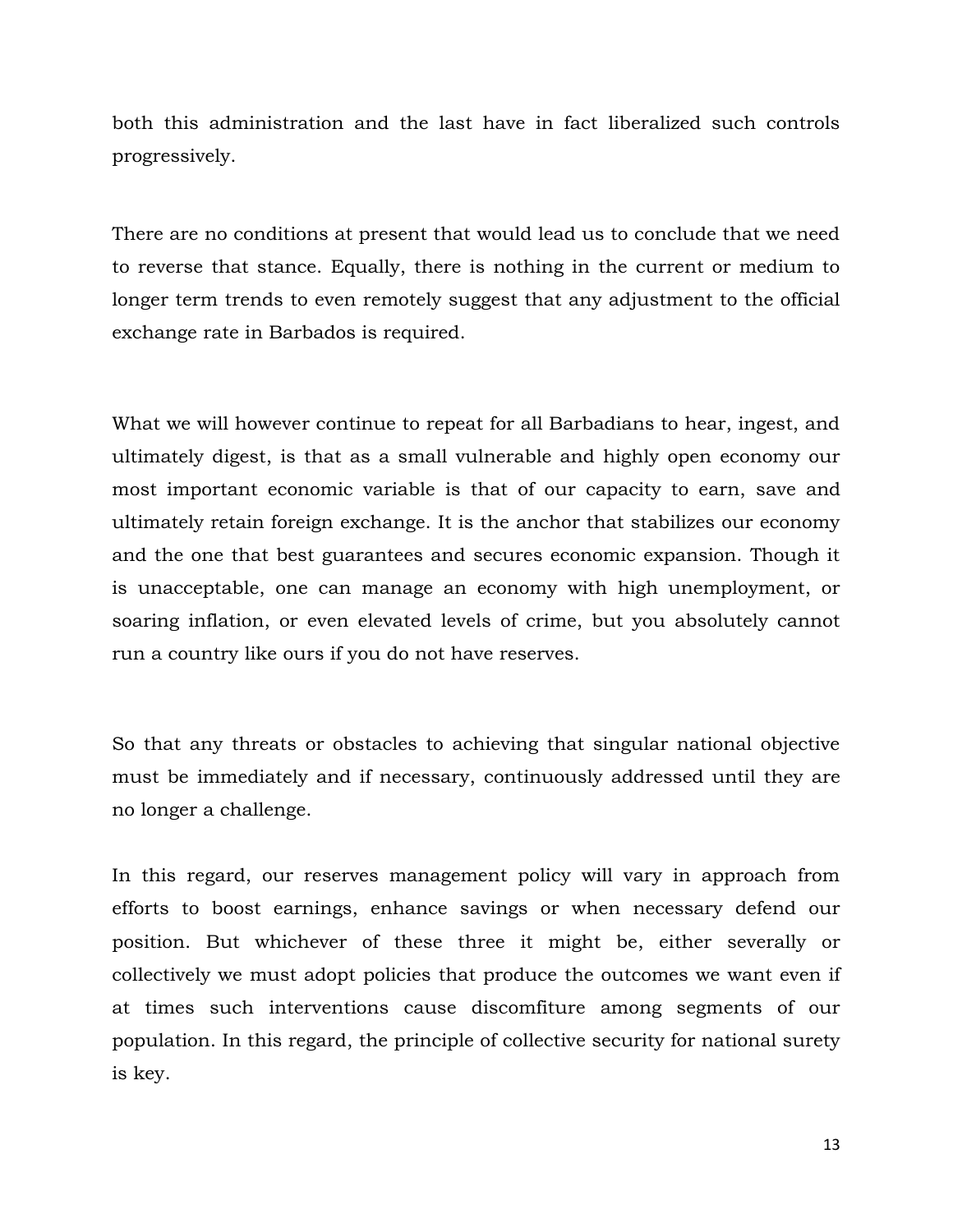This is why across periods in our post-independence history, successive administrations have had to intervene to put measures in place to directly address slippages of reserves levels either by boosting earnings and controlling demand.

We did it in the 1980s, in the 1990s and in the early part of the first decade of this century. And for sure, it is why we have continued to act since 2013 when we began to see a potentially dangerous threat to our reserves position. This evening, I say that while the normal pattern of foreign exchange flow and usage has been restored since 2013 as evidenced by the facts in the Table I just referred to, the underlying structural limitations associated with our capacity to earn foreign exchange is still a characteristic feature of our economy. So that diversifying our capacity to earn foreign exchange from new sources while amplifying the gains from existing sectors is critical to our mission. Equally as critical, I want to suggest, is the need to deal with any core elements in our economic condition that even if transient, could cause long term complications to our foreign exchange anchor.

# **And what are the principal concerns for us at this stage?**

- **1. Our debt levels are way too high and still climbing;**
- **2. Our fiscal deficit is still too large and must be better controlled;**
- **3. As a result of the two variables above our growth levels are being seriously restricted as we cannot find the fiscal space to assist in further unleashing growth; and**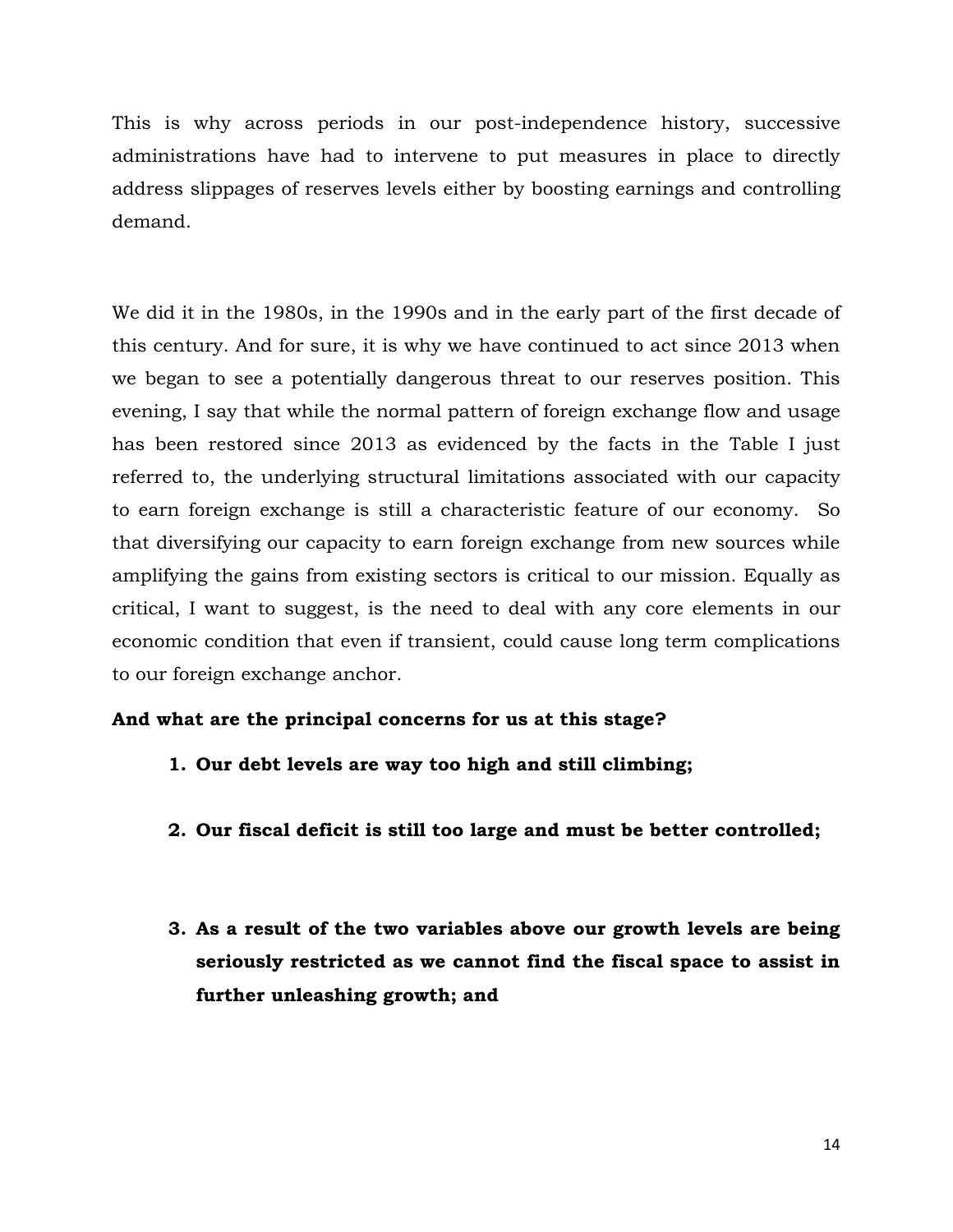# **4. That because of a combination of all three of the above our social development system is increasingly being compromised as the cost of sustaining it becomes more challenging;**

Mr. Speaker Sir, let me make this point very early on. The policies which I am about to announce this evening do NOT represent a redo of any failed policy attempts of the past three years or even the past 8 years for that matter.

Rather, this is the continuation of a policy intervention matrix aimed at achieving the critical objectives of protecting our reserves, consolidating our public finances, stabilizing and reducing our debt over time and growing our economy.

That is the mission we set ourselves in 2013, and that is the mission we must complete. Have we made progress Sir? Definitely! We have made substantial progress! Has that progress been sufficient or complete? Not yet.

I do not propose in this presentation to go into any lengthy dissertation in defense of our position on this matter. I leave that for another occasion. But I believe the facts speak for themselves. At the start of the 19-month programme economic growth in Barbados was negative 2 percent, the fiscal deficit at the end of the fiscal year 2013/14 was near 12 percent of GDP, unemployment had reached 12 percent and this economy was losing reserves at a rate near 20 million dollars a month. Sir, because we ended up having to adjust from a much higher deficit figure than when we presented at the start of the 19 month programme, we asked the people of Barbados to bear with us as we extended for an additional 12 months.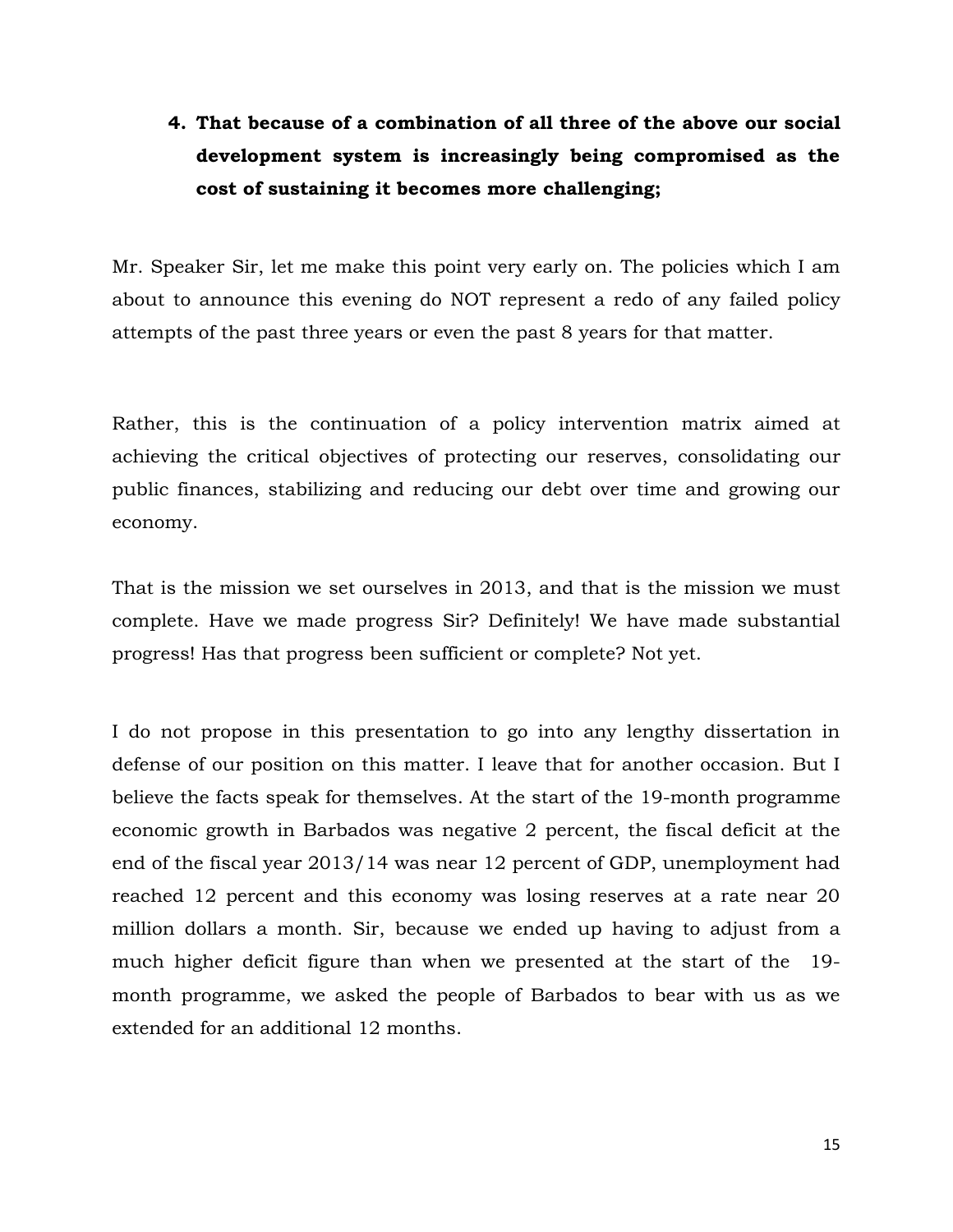And what Sir did we achieve? By the end of the next financial year 2014/15, we were able to cut that deficit on a cash basis by close to 6 percentage points as we ended the year with a deficit of 5.8 percent.

We were able to first halt the rapid decline in reserves by reducing the demand for foreign exchange in the economy through the fiscal adjustment policies we introduced and then top them up by undertaking a strategic borrowing to push levels to above a billion dollars.

We were able to reverse the decline in our national Gross Domestic Product (GDP) from more than negative 2 percent now to an annualized rate of positive 1.3 percent, with tourism rebounding to lead the way and now with construction, manufacturing and non-sugar agriculture finally registering positive growth.

And finally Sir, for the first time in nearly five years we have seen in the last quarter the unemployment rate dip below 10 percent to register 9.3 percent, with an annualized rate of 10 .7 percent compared with a high of 13 percent.

Now it might serve somebody's purpose to give the impression that this administration has put the people of Barbados through a whole lot of suffering, as they put it, for nothing. But the facts simply do not support that contention.

What we can concede Sir, is that we have not achieved all of our objectives to the full extent that we wanted. That is a fact. But even as we correctly set ourselves lofty targets and genuinely expected to make every one of them, we knew that, given the uncertain nature of modern day economic management in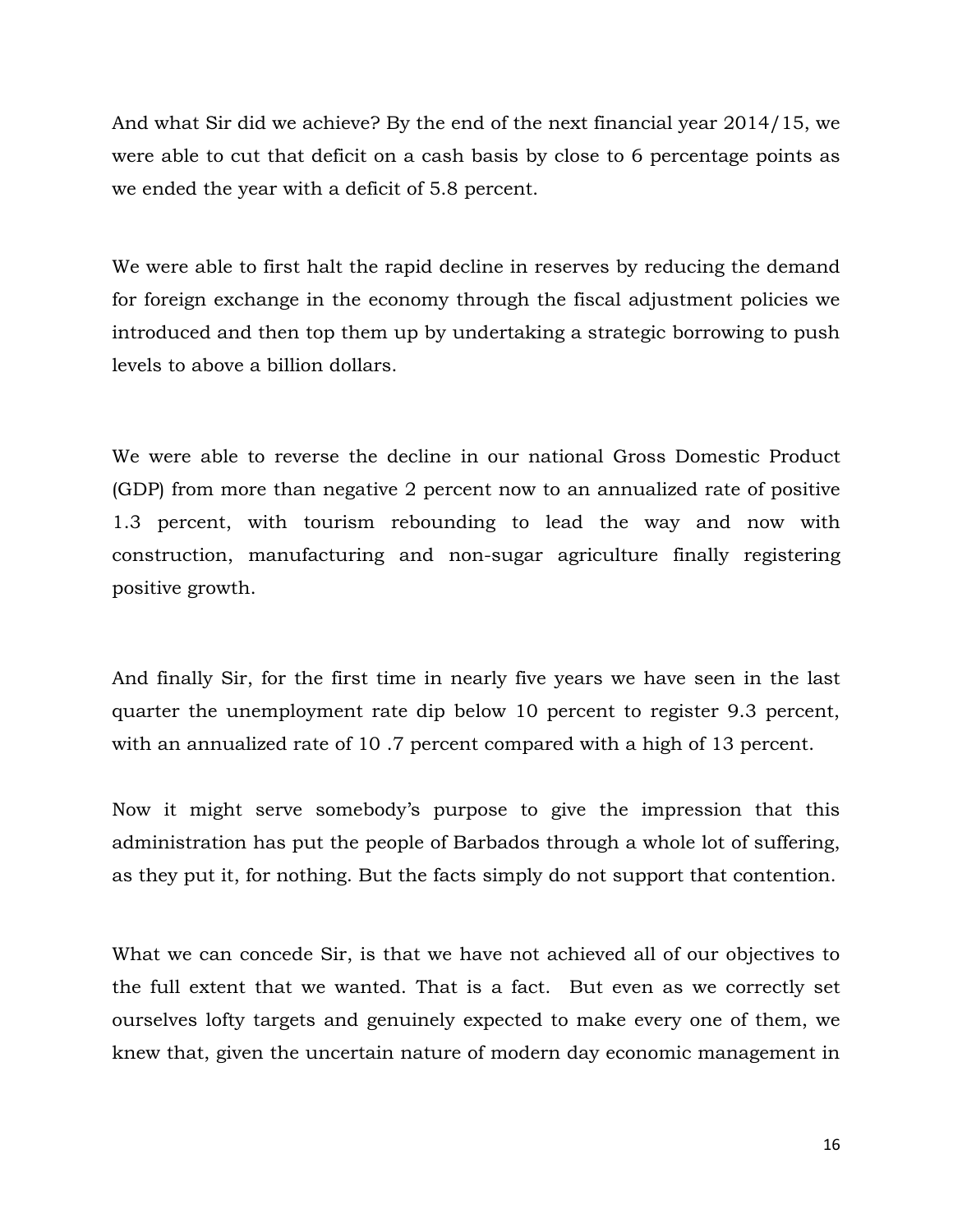recessionary times, volatilities are bound to throw up unexpected circumstances that could lead to setbacks in even the best laid plans.

This is precisely what has happened to us in the financial year 2015-2016 immediately following the huge gains we made on the fiscal side in 2014-2015. While we had hoped to pull that fiscal deficit further down to below 5 percent on the cash basis, unexpected but critical expenditure injections were required to deal with an incipient and potentially destabilizing water network supply crisis and the servicing of major debt service payments on behalf of the Barbados Agricultural Management Company Limited (BAMC) and the Barbados Water Authority (BWA).

Together these represented close to 150 million dollars in additional expenditure. There was also a recorded 30 million dollar increase in retirement benefits over

the period. These alone would have accounted for close to an additional 2 percent of GDP on the cash deficit.

Likewise Sir, we had expected that the sale of the Barbados National Terminal Company Limited (BNTCL) would have been completed before the close of the financial year to assist in offsetting some of these unexpected expenditures but that was not to happen as negotiations with the preferred bidder are still on going as we speak. That would have given us potentially as much as another 1 percent of GDP in revenue inflows.

So that, as the summarized financial statement on the 2015-16 performance will show, rather than getting a reduced deficit of about 4 percent of GDP, we ended up with a deficit of 6.9 percent in 2015-2016.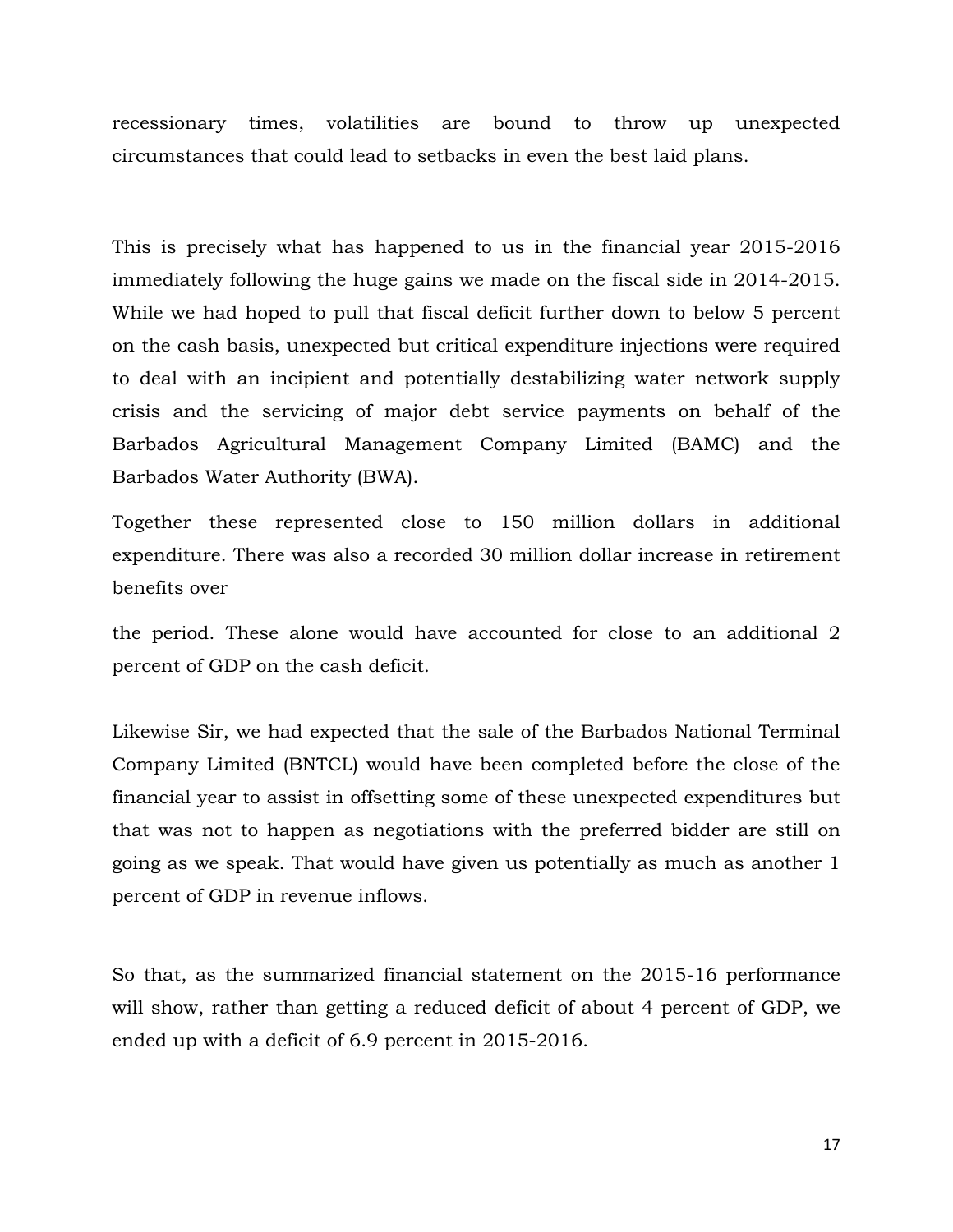This of course Sir, was disappointing. But given the nature of the issues we had to deal with we had no choice but to allow it to happen. Yes, we could have turned the BWA down and put their capital works programme on hold for a year or two and further exacerbate a horrific water crisis in Barbados. Of course we could have allowed BAMC to default on its 62 million dollar bond payment that was due in February this year, but could you imagine the domestic and international implications of that Sir, on the country's reputation? No!!!!! We simply could not afford the fall-out from any of those events only because we wanted to come in to this Parliament and boast of having a deficit of 3 or 4 percent of GDP. Fool's gold it would be.

So we did what had to be done knowing that it was in the best interest of the country and knowing also that we would have to act in this year to put our efforts back on track.

Mr. Speaker, it is to this that I now turn my attention.

## **Highlights of the Economic and Financial Review for 2015-2016**

The Barbados economy at the close of the year 2015 continued to register positive but weak growth with a 0.8 percent increase in real GDP when compared to 0.3 percent in 2014. This marks two consecutive years of improved growth performance.

The tradable sector which grew by 2.6 percent was led by robust growth performance within the tourism sector, whose contribution to real GDP grew by 6.4 percent over the review period. Sugar production recorded the largest decline of 32.8 percent followed by the electronic and food production industries with 2.9 and 2.6 percent respectively.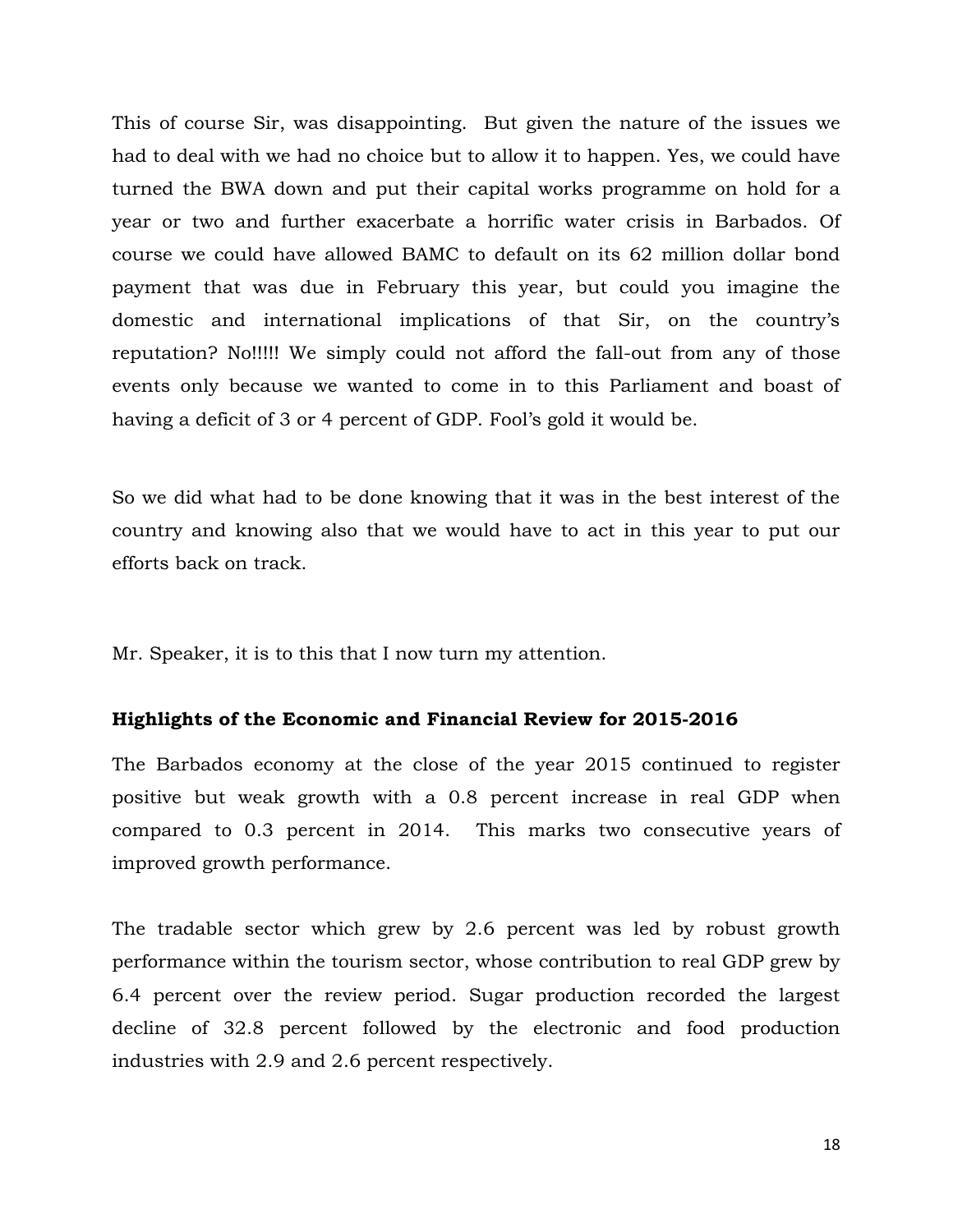The non-tradable sector increased marginally by 0.4 percent. This was aided by the mining and quarrying sub-sector which grew by 23.4 percent followed by the transport sub-sector which increased by 1.4 percent and finance and other services by 1.1 percent.

The construction sector continued to register declining output with a 1.9 percent fall-off in 2015. This however, was in itself an improvement over the previous three years which had recorded relatively significant declines of more than 5 percent per annum. The distribution sector's output decreased by 0.3 percent while all other sectors recorded no change in output levels.

Provisional data on the Nominal Gross Domestic Product (NGDP) indicated that the bulk of economic activity was driven primarily by three industries: real estate which contributed 13.1 percent of GDP or \$1,038.3 million of value added activity; followed by accommodation and food services of \$1,037.0 million or 13.1 percent; and wholesale and retail trade contributing 9.8 percent of GDP which is equivalent to \$777.7 million.

Per capita GDP (basic prices) increased by an estimated 1.4 percent to record BDS\$31.7 thousand (US\$15.8 thousand) compared with BDS\$31.3 thousand (US\$15.6 thousand) in 2014.

The stock of foreign reserves at the end of December 2015 was estimated at \$926 million, representing 13.8 weeks of import cover. This is a decline of 5.1 percent when compared to the previous period's end of year stock of \$1,052.2 million which accounted for 15 weeks of import cover.

Prices over the course of the year were trending downwards ending in an overall average inflation rate of negative 1.0 percent. Unemployment levels also continued to improve with a rate of 11.3 percent at December 2015, which was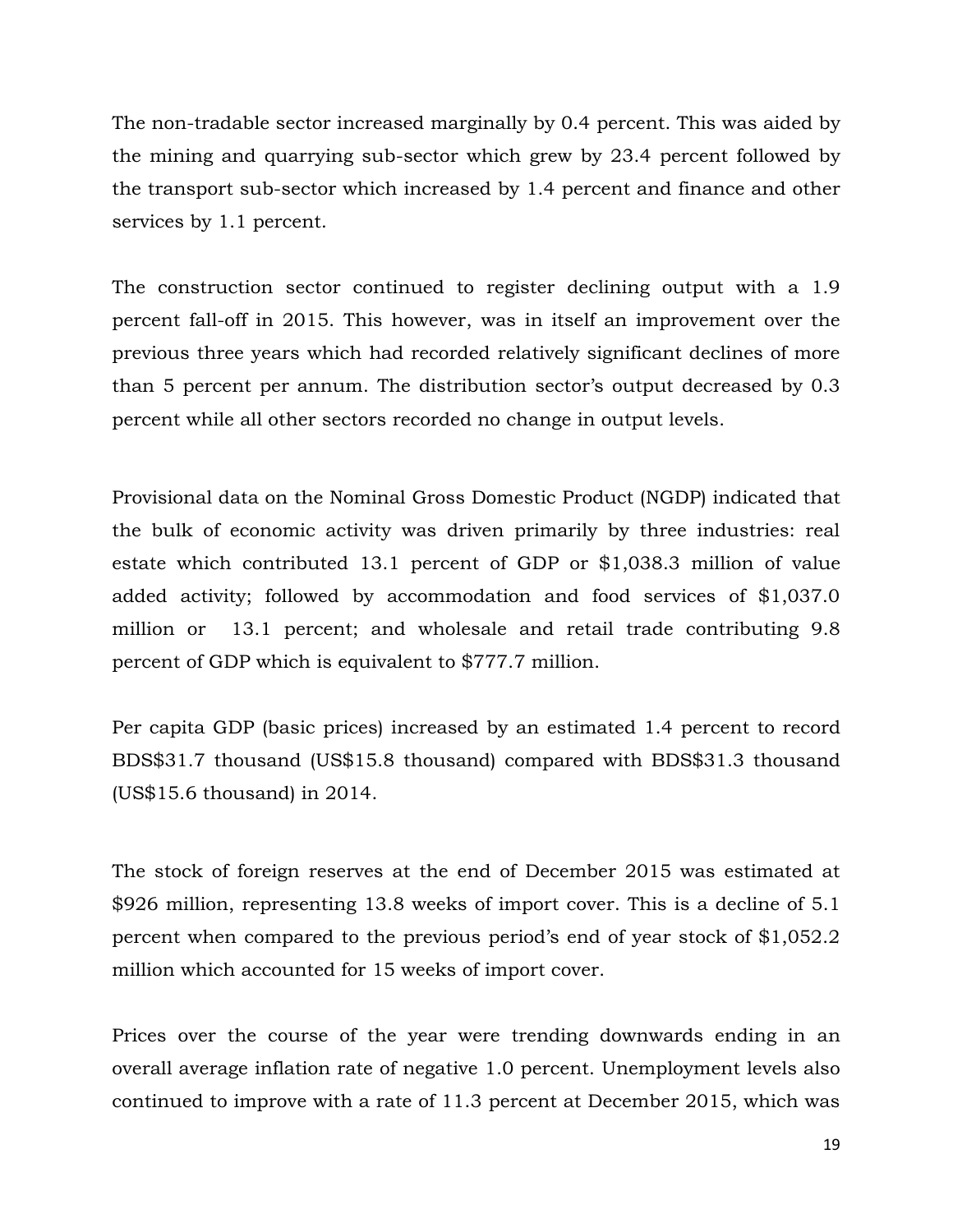down by 1.0 percentage points compared to the rate of 12.3 percent recorded at the end of 2014. There were approximately 128,200 persons employed in Barbados at the end of the year 2015. This represents an increase of 3,400 persons when compared to the previous year's estimate of 124,800 employees.

The total labour force was estimated to be 144,600 persons, an increase of approximately 2,300 persons when compared with 2014. The wholesale and retail trade sector provided the highest level of employment, which stood at 20,200 persons at the end of 2015.

Estimates for the year 2015 put the number of new entities licensed by the International Business Division (IBD) at four hundred and thirty-eight (438) when compared to the corresponding period for the previous year of five hundred and eighteen (518). This represents a decrease of 15.4 percent. As it relates specifically to International Business Company (IBC) licenses there were three hundred and sixty-five (365) new IBC licenses granted as compared to four hundred and forty-two (442) for the same period for 2014.

The balance on the external current account was estimated to be in deficit of \$483.3 million or approximately 5.5 percent of GDP (at market prices). This represented a reduction in the deficit when compared to the deficit of \$776.5 million recorded at the end of 2014. The merchandise trade deficit declined by 14.4 percent to \$1,473.4 million, compared with \$1,720.4 million in the previous year. Total exports (fob) amounted to \$965.8 million, an increase of 1.8 percent compared with earnings of \$948.8 million in 2014.

The deficit at the end of the financial year 2015/2016 stood at 6.9 percent of GDP on the cash basis, or 4.5 percent on the accrual basis compared with 5.0 percent (on the accrual basis) in 2014/2015. This outcome was founded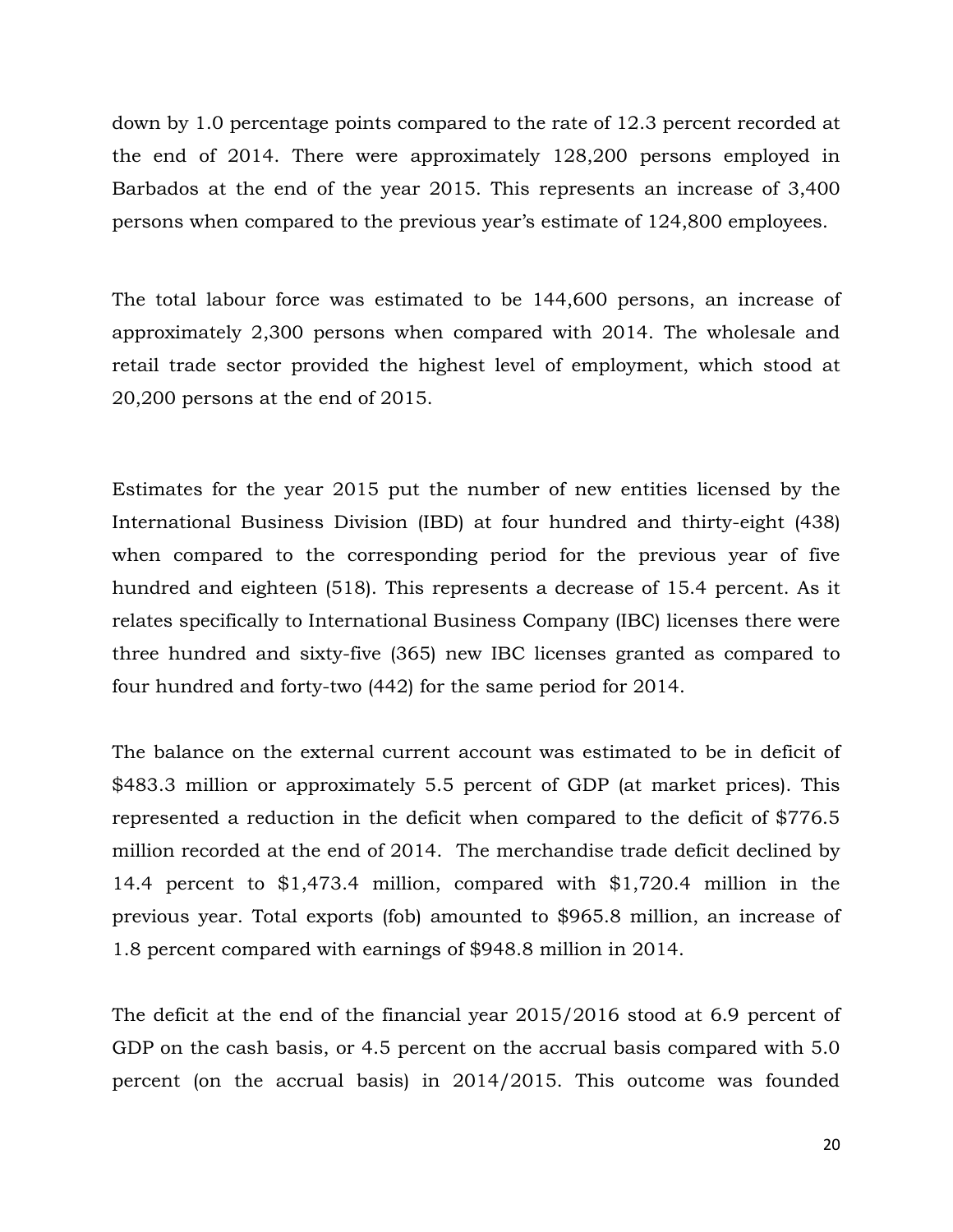primarily on the successful revenue raising measures announced in the **2015 Financial and Budgetary Proposals**. Total current revenue expanded by 5.5 percent or \$136.1 million. This strong revenue intake was bolstered by gains made from land tax revenues which increased by \$65.7 million and Value Added Tax (VAT) which increased by \$44 million. Excise taxes represented the third largest revenue gains of \$36.5 million.

Current expenditure is estimated to have increased by 5.6 percent or \$207.2 million. This was driven primarily by increased expenses in goods and services by 11.2 percent or \$38.1 million. This was followed by grants to public institutions to the tune of \$36.4 million, an increase of 5.4 percent and increased retirement payments by an additional \$30.2 million when compared to the previous period.

Provisional estimates of total debt service payments at the end of December 2015 stood at \$1,494.4 milion compared to \$1,258.4 million at the end of the year 2014. Total amortization stood at \$803.4 million, an increase of \$202.3 million, while total interest payments amounted to \$653.3 million, a decline of \$4.0 million.

Domestic debt service at the end of the period, stood at an estimated \$1,006.8 million of which amortization was \$519.1 million and interest payments were \$487.6 million. Foreign debt service, which amounted to an estimated \$449.9 million, comprised \$284.3 million in amortization payments and \$165.6 million in interest payments.

At the end of December 2015, the stock of Central Government debt stood at an estimated \$12,134.8 million or 138.4 percent of GDP at market prices.

This represented an increase of \$753.3 million or 6.6 percent over 2014.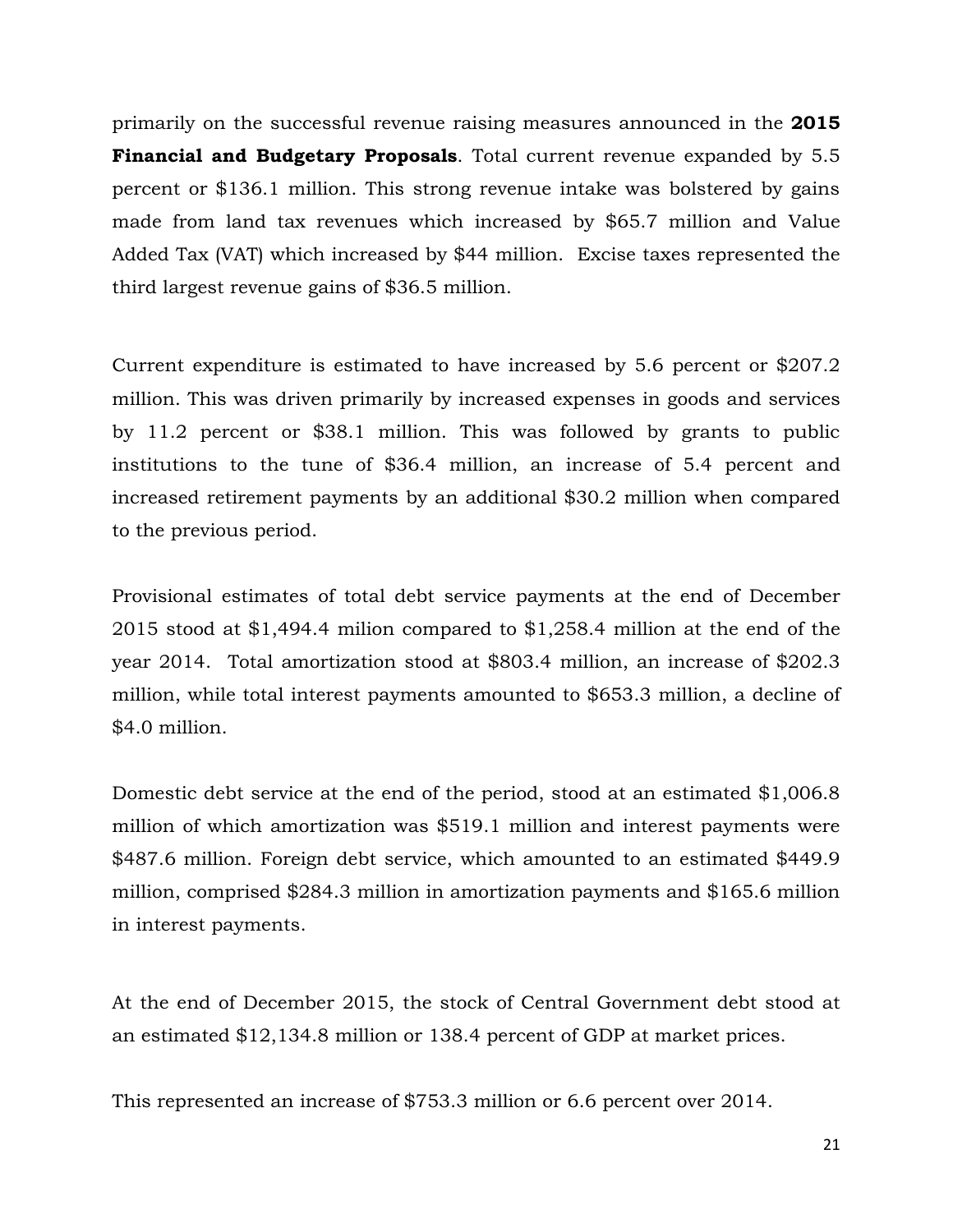Domestic debt stood at \$9,306.3 million which is representative of 106.1 percent of GDP at market prices. The level of foreign debt stood at \$2,828.4 million or 32 percent of GDP, representing a decline of \$16.5 million.

# **Review of Real Economy and Fiscal Performance for the Period April 1 to June 30, 2016**

The Barbados economy grew by 1.3 percent over the first six months of 2016, compared to virtually no growth a year ago. There was a slight deceleration from the first quarter, mainly on account of unexpected delays in major tourism investment projects. In addition, total tourist arrivals exceeded last year's high with a 5 percent expansion for the first six months of the year.

Foreign exchange inflows and outflows during the first six months of the year were in near balance with \$3.083 billion in outflows as against \$3.040 billion in inflows. This, together with external debt service requirements, resulted in the stock of international reserves falling by \$43 million to \$884 million, equivalent to 13.6 weeks of imports. This compares with the \$84 million decline for the same period last year.

Construction activity is estimated to have expanded by about 2 percent compared to last year, based on available indicators such as imports of construction materials, employment in the sector and construction projects currently underway.

The average unemployment rate for the twelve months ending March 2016 was 10.7 percent, compared with 12.4 percent for the twelve months ending March 2015.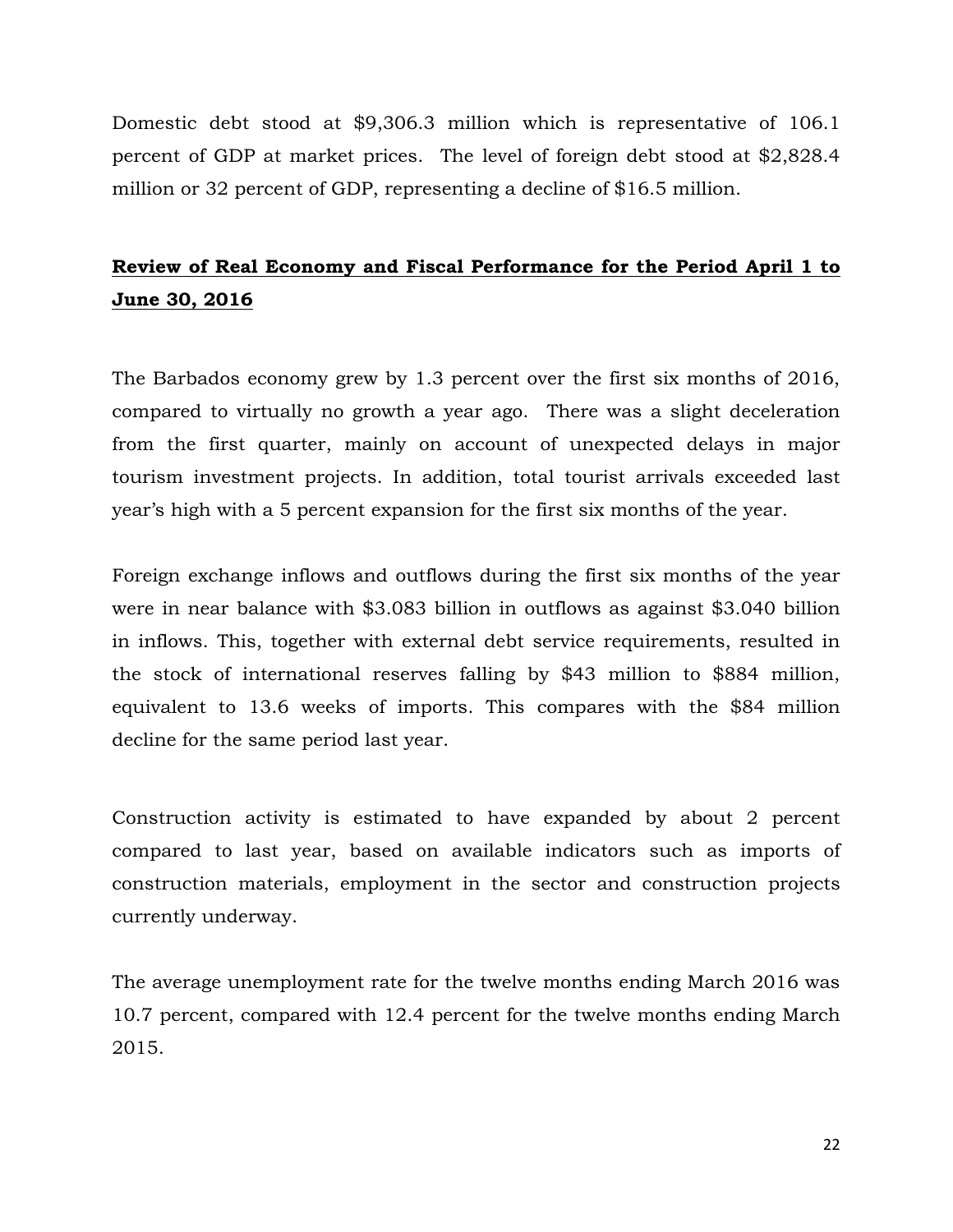There was a 3 percent decline in the number of international business and financial services (IBFS) licenses granted during the first half of the year. The number of international banks stood at 28, with 6 banks having closed operations since the beginning of the year. Between January and April, exports of bottled and bulk rum grew by 11 percent and 13 percent respectively. Bulk rum shipments benefitted from a modest increase in regional demand.

Government's requirement for domestic financing was \$273 million for April to June. The National Insurance Scheme and the non-commercial bank private sector provided \$92 million, leaving a \$180 million shortfall. However, commercial banks reduced their lending to Government by \$120 million, which meant that Government required an additional \$301 million from the Central Bank of Barbados. Of this amount, \$198 million was drawn from additional deposits which commercial banks placed with the Central Bank during this period.

The Central Bank's current projection for economic growth in 2016 has been lowered to 1.5 percent from the earlier forecast of 1.6 percent, mainly because most major investment projects are behind schedule. The main impact of the recent fall in the value of the pound sterling may well be on the sales of villas and second homes to U.K. residents but the growth rate could be higher if investment in tourism and alternative energy can be sped up.

Private investment in hotels and tourism-related activity is expected to be over US\$600 million over the course of the next 4 years. For the 2016-17 fiscal year, public sector investment of \$210 million is planned, with \$165 million being externally funded.

## **Current Revenue**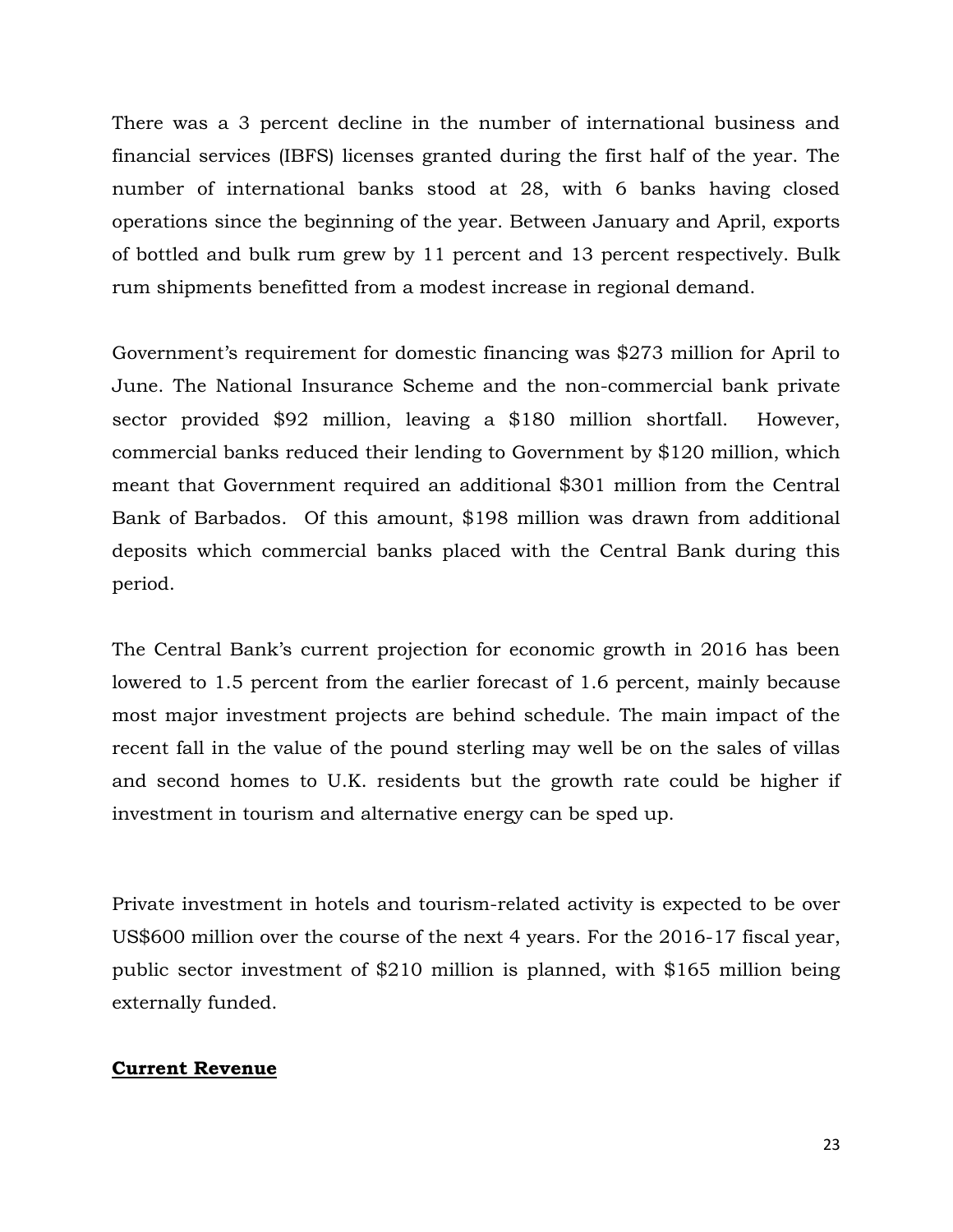Preliminary information received from the Accountant General indicates that current revenue for the period April 1st to June  $30<sup>th</sup>$ , 2016 was \$602.6 million, an increase of \$32.5 million or 5.7% more than the amount recorded for the corresponding period during 2015. This amount was \$15.2 million less than the original projection.

Taxes on incomes and profits realized \$197.6 million, an amount of \$6.5 million or 3.2% less than that collected for the corresponding period in 2015 and \$8.5 million less than the original projection for the period. It is to be noted that an amount of \$12.2 million was collected for consolidation tax in the April to June 2015 period but this tax came to an end at March 2016. Corporation Taxes increased by \$4.3 million compared to the corresponding period in the previous year and by \$7.4 million above the projection for the Quarter.

With respect to income taxes, \$8.6 million less was recorded for the period April to June 2016 as compared to the corresponding period last year. The amount collected was also \$13.3 million less than projected for the period. This is directly related to the decision announced by the Minister of Finance and Economic Affairs in the Financial Statement and Budgetary Proposals, 2015 to reduce the income tax rate from 17.5% to 16% at the lower end and the higher rate from 35% to 33.5%. It should be noted that refunds of income taxes for the period under review were \$24.9 million while there were refunds of \$23.4 million for the corresponding period in 2015-2016. Withholding taxes increased by \$3.4 million from the corresponding period in 2015. This amount was \$2.9 million more than projected.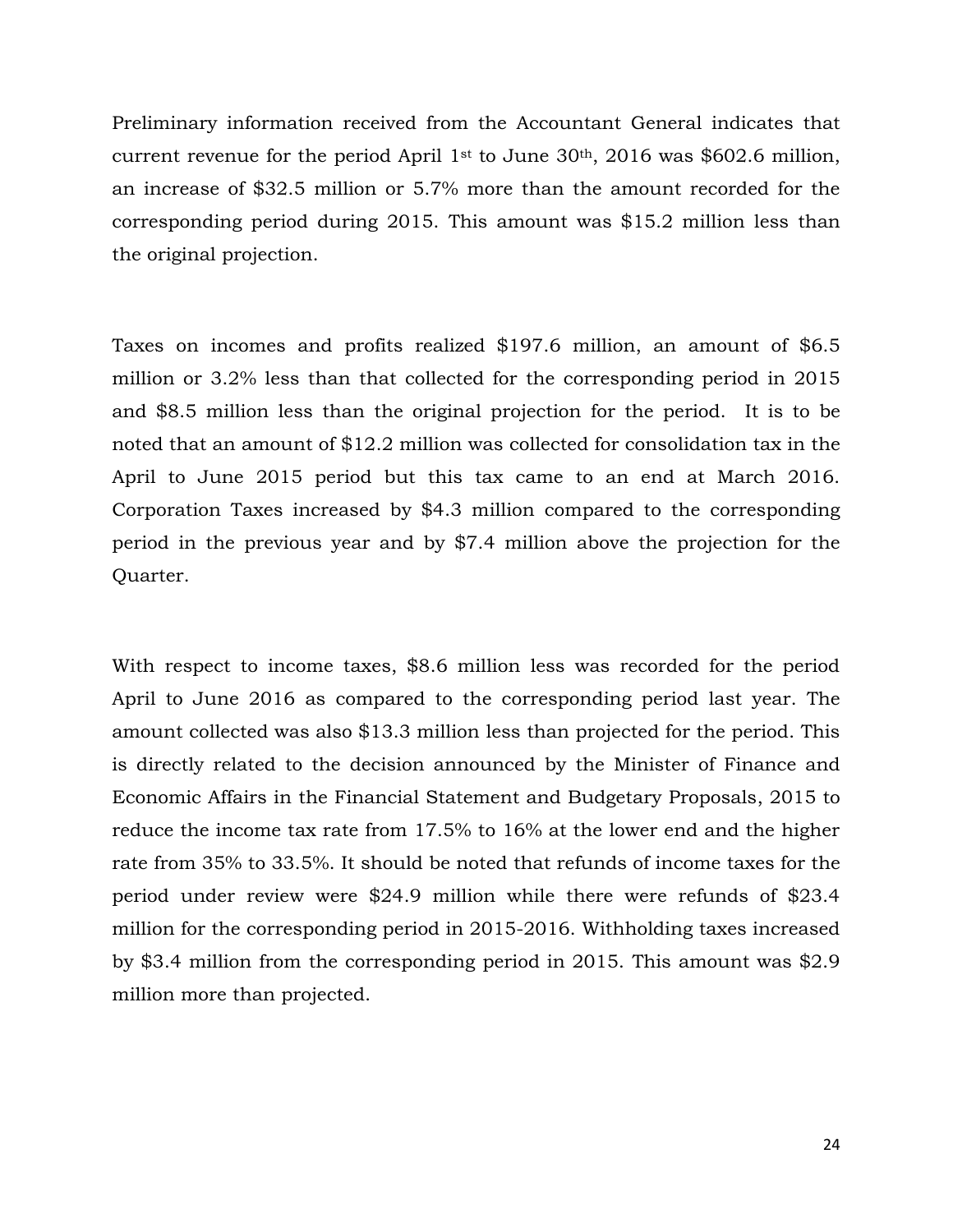Taxes on property increased by \$1.3 million over the corresponding period in 2015-2016 to \$6.2 million. The original projection was \$5.6 million. Amounts of \$2.9 million and \$3.3 million were collected for land tax and property transfer tax respectively.

Taxes on goods and services increased by \$21.8 million or 2.9% to \$318.3 million. The original projection for the period was \$330.5 million. Receipts of VAT totalled \$217.3 million, an increase of \$1.1 million from the corresponding period in 2015-2016 and \$13.9 million less than projected. VAT refunds for the period under review were \$12.3 million compared to \$6.5 million in the corresponding period last financial year.

Excise Duties were recorded at \$39.7 million, an increase of \$2.9 million over the actual outturn for 2015. Import duties increased by \$1.2 million to \$48.9 million. This represented an increase of 2.5 percent above the amount collected in 2015. The original projection for the period under review was \$45.8 million.

Special Receipts decreased by \$1.1 million to \$0.5 million. This is partly due to a decrease of \$4.6 million in the Training Levy for which there was no submission of receipts to be brought to account for the period under review in time for this statement.

Non-Tax Revenue recorded \$29.0 million, an amount of \$16.4 million more than the corresponding period in 2015. An amount of \$19.4 million was recorded in June 2016 as investment income to account for a 25% increase in the 2016 quota of SDRs (Special Drawing Rights) of 6,750,000 held with the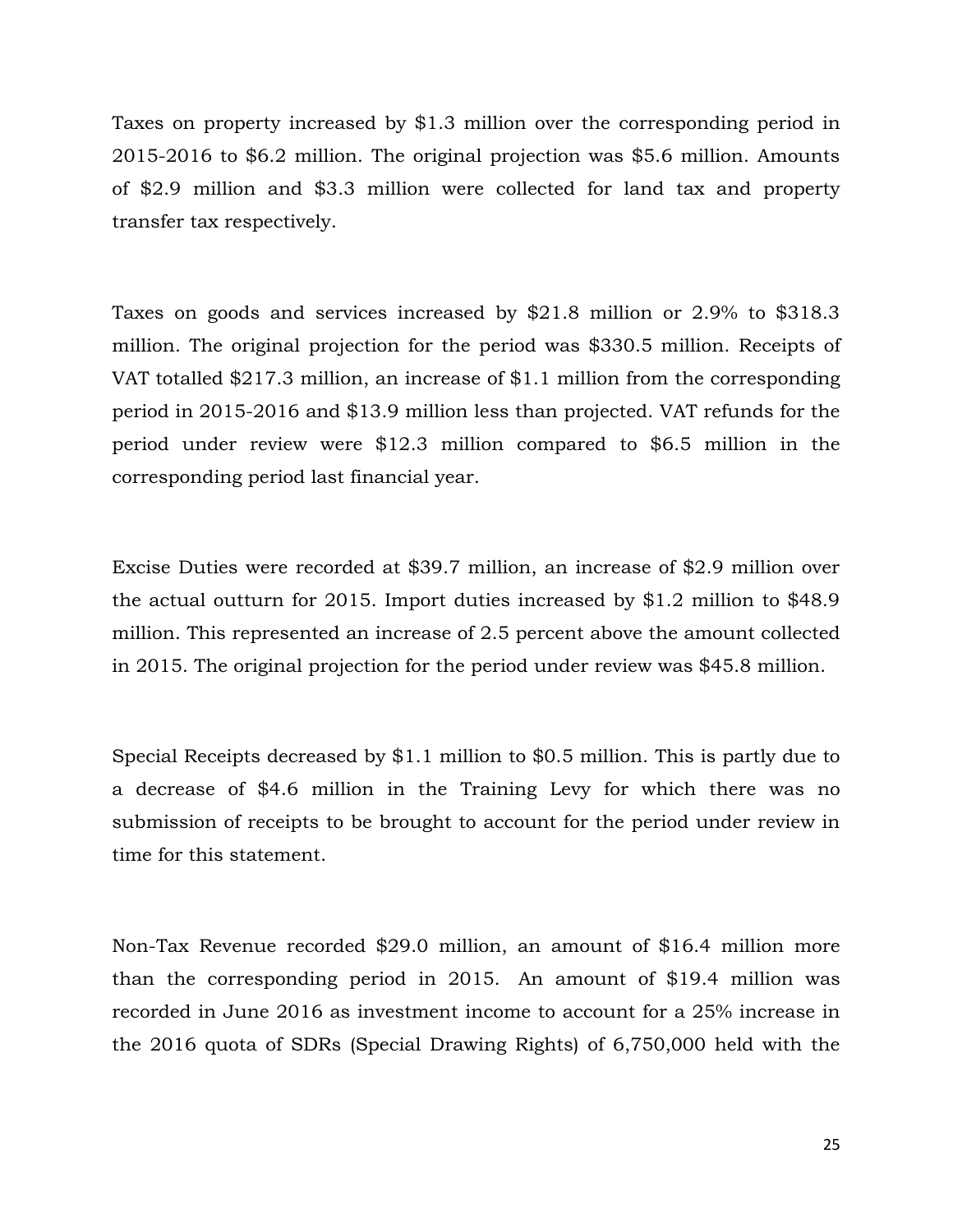IMF. The original projection for the period under review for non-tax revenue was \$15.2 million.

#### **Expenditure**

Current expenditure, exclusive of amortization of \$245.3 million, increased by \$12.5 million or 1.7% from the 2013 figure to \$741.5 million. The original projection was \$769.4 million.

Wages and Salaries decreased from \$182.3 million in the corresponding period of 2015 to \$178.4 million. The original projection was \$189.4 million. Expenditure on goods and services decreased by \$3.0 million to \$59.4 million. The original projection for the period was \$76.1 million.

Expenditure on current transfers increased by \$3.4 million, moving from \$255.0 million in 2015 to \$258.4 million for the period April to June 2016. There was a reduction of \$6.4 million in Grants to Public Institutions. Conversely, subsidies increased by \$11.1 million. This increase was mainly due to the bringing to account of a \$10.6 million payment to Simpson Motors on behalf of Transport Board. The projection for current transfers was \$252.1 million.

Total debt payments in the period April to June 2016 amounted to \$476.4 million with interest payments of \$231.1 million and amortization payments of \$245.3 million. Interest payments increased by \$16.3 million whereas amortization decreased by \$4.4 million. The projected amount for interest payments and amortization was \$236.2 million and \$245.7 million respectively.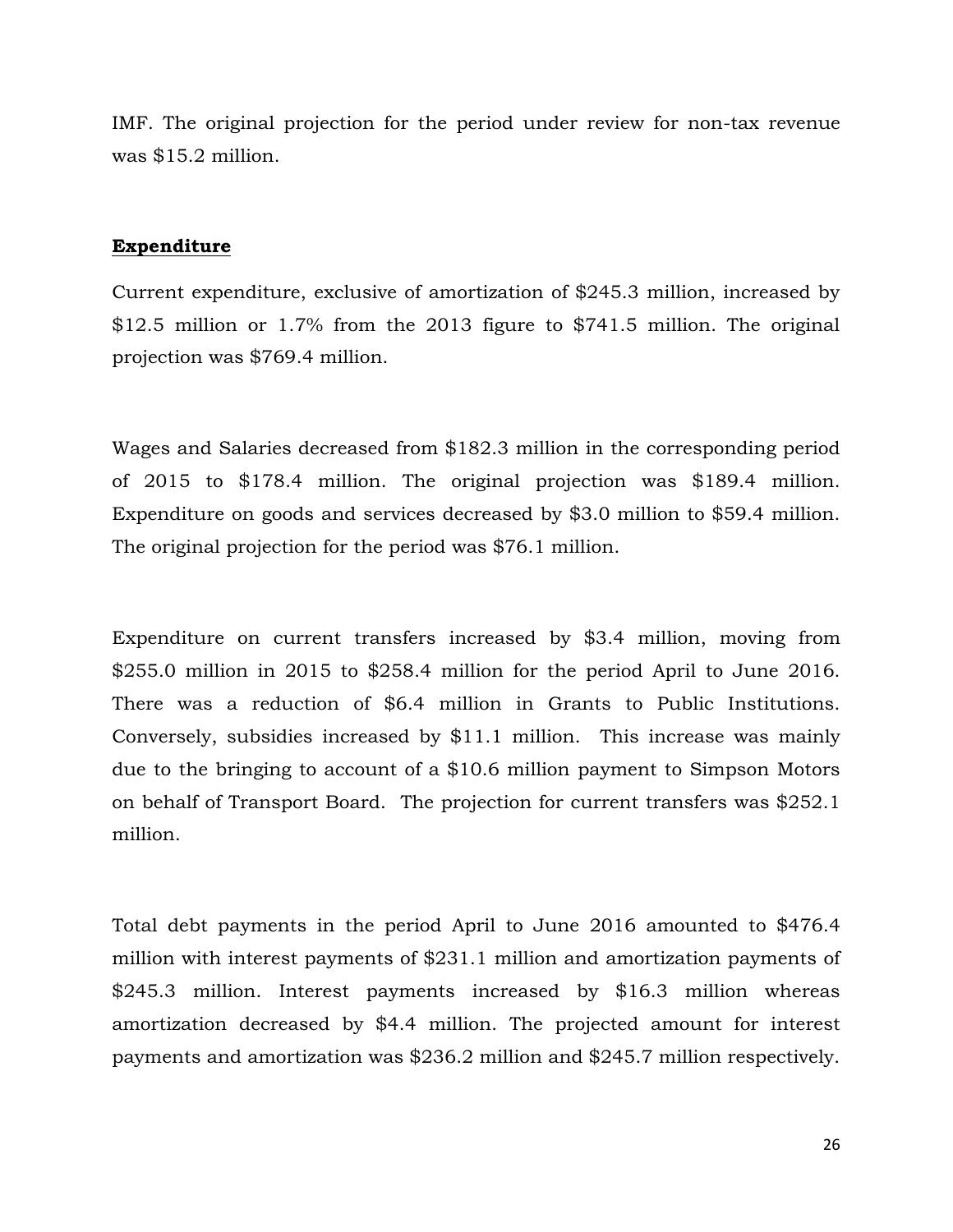Capital expenditure for the period under review was \$51.5 million compared to \$27.9 million for the corresponding period in 2015. Capital formation increased by \$18.3 million and capital transfers increased by \$5.2 million. It should be noted that the original projection for capital expenditure was \$35.7 million.

Total expenditure for April to June 2016 was \$1,038.3 million compared to \$1,006.6 million in the corresponding period of 2015. The original projection for the period was \$1,050.8 million.

# **Deficit**

The deficit of \$190.4 million represents 2.1% of GDP. The deficit for the corresponding period in 2015 was \$172.9 million representing 1.9% of GDP.

# **THE BUDGETARY PROPOSALS 2016**

Mr. Speaker Sir, having given a comprehensive review of the financial and economic performance of our economy for 2015 and the first six months of this year, permit me to now turn my attention to specific measures which your Government proposes to implement over the course of the next months to aid in the continued recovery and growth of our economy.

Before doing so and indeed setting out the main objectives of this year's exercise, I believe it is incumbent on me to make a few quick points which I believe will assist in bringing greater clarity to this current and perhaps future presentations.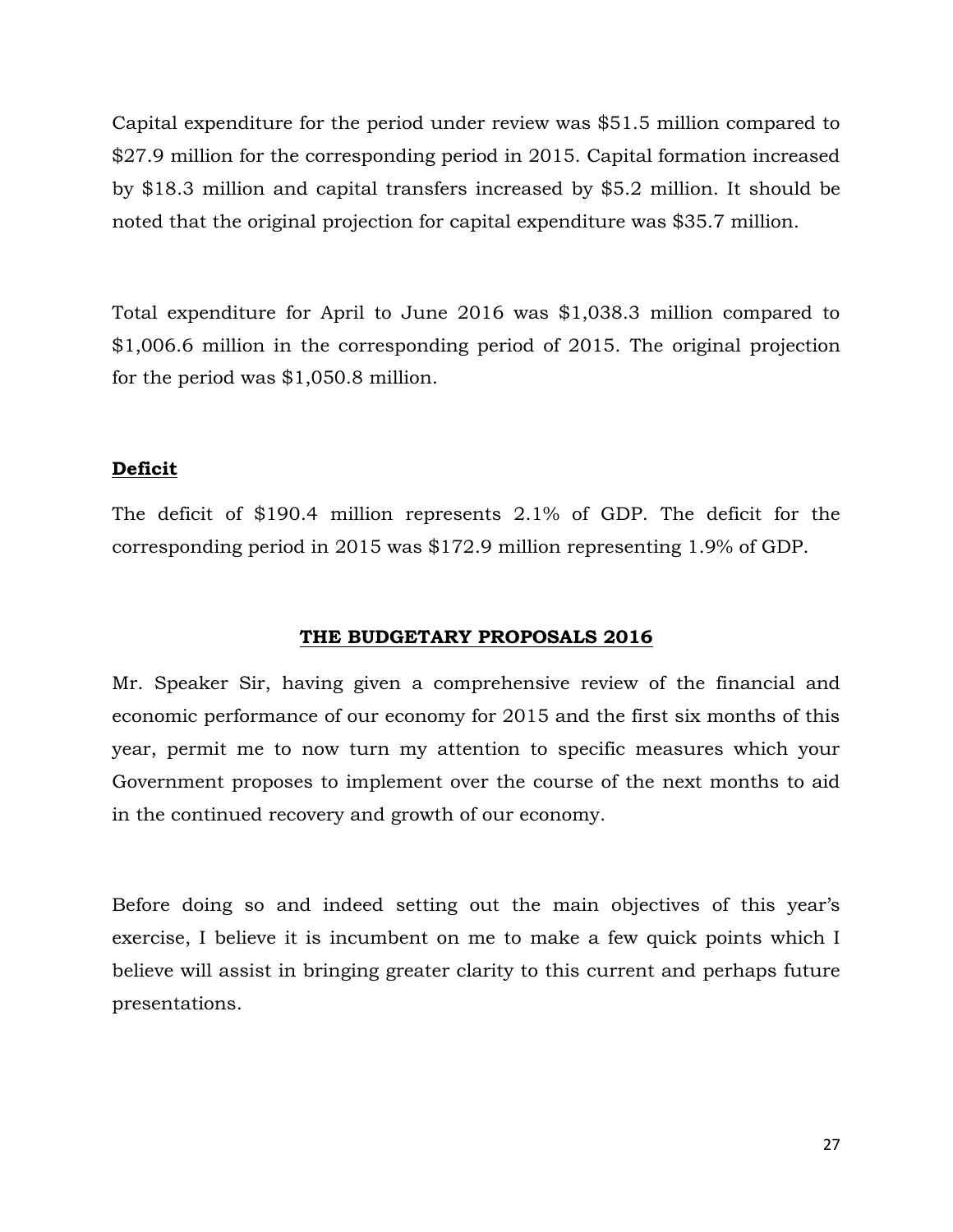The Financial Statement and Budgetary Proposals presentation has evolved over the years into a major public event much anticipated by several segments of the population. In this regard, it has seemingly come in many respects to over shadow the real "budget" of the Government which is the Estimates exercise that by law must be engaged every financial year.

While it is always useful to have elevated levels of public interest in any part of the governance process, at times in my view far greater emphasis and expectations could be placed on particular events than they were ever conceptualized or intended to serve.

I believe one such example is that of the so-called Budget presentation. In too many ways this exercise has come to represent a forum to address all those issues for which every sector, investor and institution expects the Minister responsible for Finance to prescribe some magical medicine that will, over the course of a year or two, solve all of the economic challenges facing the country, while satisfying every demand made of the Government by the various interests.

In some respects Sir, successive Ministers of Finance, myself included, have actually tried in more ways than one to meet those very high but clearly unrealistic expectations. The result has been too often disappointment as this target is missed or that provision was not granted.

While the Budget presentation remains critical to the process of helping Government to meet its financial and economic goals for the course of any financial year or fiscal period, it represents just one part of an overall process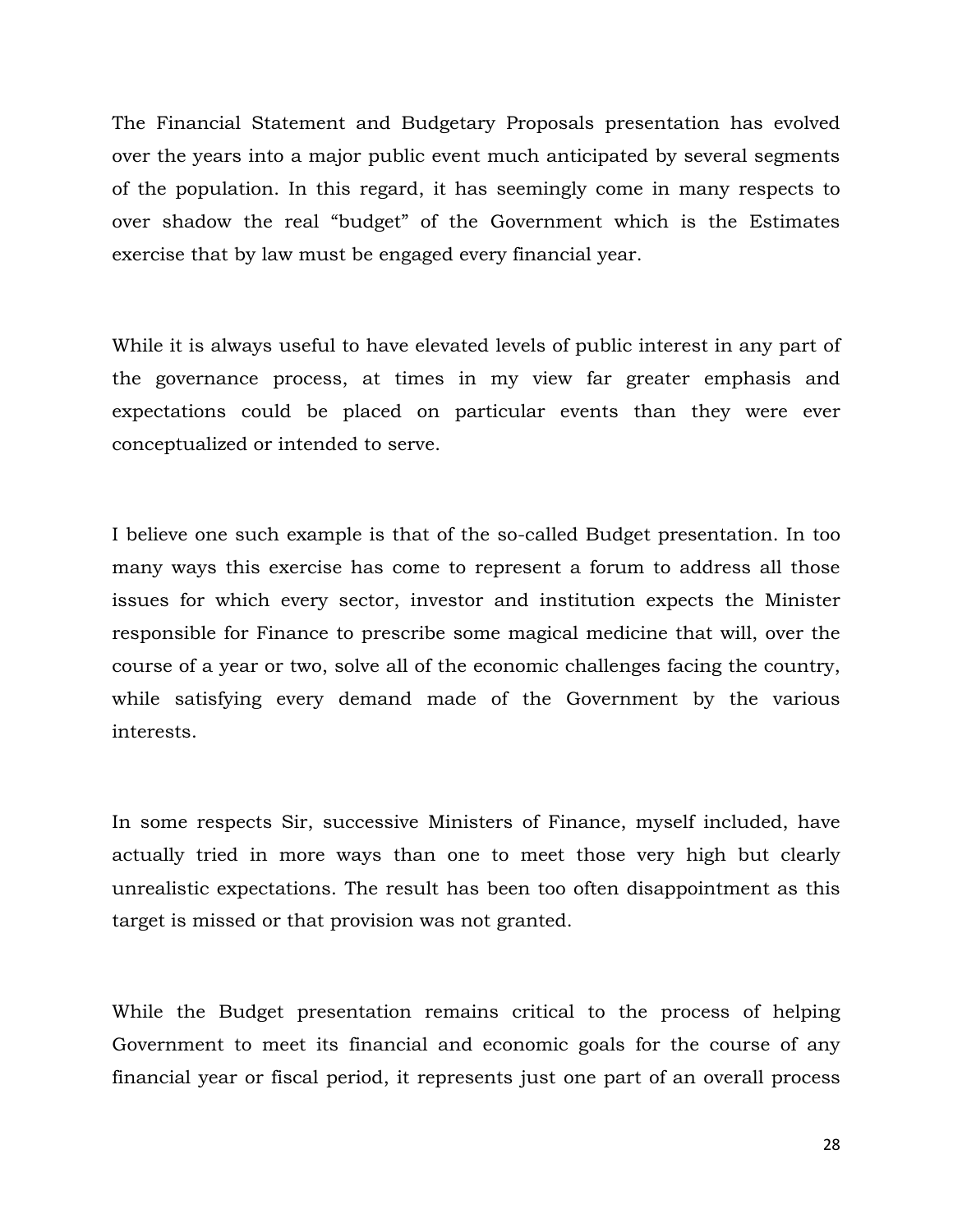in which several other interventions, both legislative and administrative are undertaken to achieve the social and economic development objectives of the country.

I make this point Sir, to impress upon all who are keen followers of and indeed impacted upon by this exercise, that the objective of the annual budget presentation cannot and must not be treated as the only policy instrument through which Government can and will effect economic or social development in the country.

With this in mind Sir, I hasten to add that from this year going forward (well that is as long as I have the honour to perform this role) we will not be attempting in the Budget presentation to tackle every perceived issue or problem in the Barbados economy either at the micro or macro level.

Rather, we will be looking to address broad thematic areas of critical concern to the short to medium term performance of our economy. In this way Sir, we can hopefully set more realistic targets for the immediate planning period and better target the interventions we need to achieve those. We can use other parts of the system to address the shopping list of requests for intervention in areas which ideally are more effectively dealt with elsewhere.

A second and related point I wish to make is this. Over the years, after Government drafts, presents, debates and implements its annual Estimates of Revenue and Expenditure outlining the Government's priorities for the country's development for the upcoming financial year, no real systematic and comprehensive relook of progress of implementation takes place in similar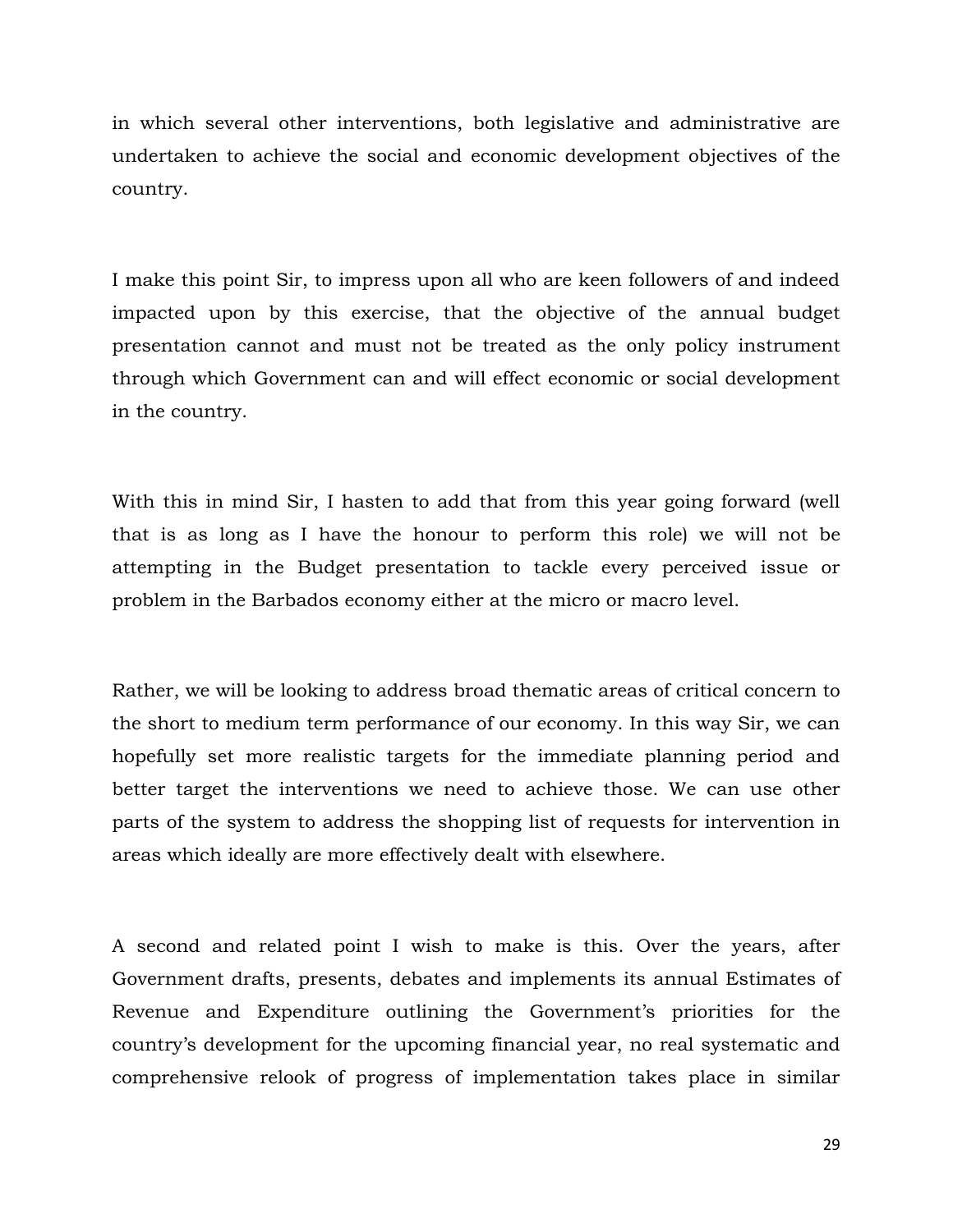fashion to what would have been undergone in preparation of the main Estimates.

That is not to say Sir, that the Ministry of Finance and Economic Affairs through its various divisions does not monitor and relate to ministries and departments on what is happening in their execution of Government's programme. Clearly that currently happens. What does not happen to complete that process is for comprehensive reviews to be conducted with each ministry periodically at, for example, the mid-way point of the financial year to identify challenges and re-prioritize Government's programme based on a realistic assessment of what is possible and what might not be.

Equally, what does not happen as in several other countries around the world, including some here in the Caribbean, is for the Government, through the Minister of Finance and Economic Affairs to return to the Parliament to present any re-prioritizations of Government's spending programme for the financial year so that robust and transparent debate can be had by the people's representatives and indeed the public on the way forward for the country.

I honestly believe Sir, that the process of economic and social management and the system of overall governance of the country can only benefit from such a practice becoming a central feature of what we do in our political economy.

I have therefore decided, with the concurrence of the Cabinet of Barbados, that effective from this financial year, Government through my ministry will undertake a comprehensive review of all ministry and departmental performance against priorities set and approved by this Parliament for the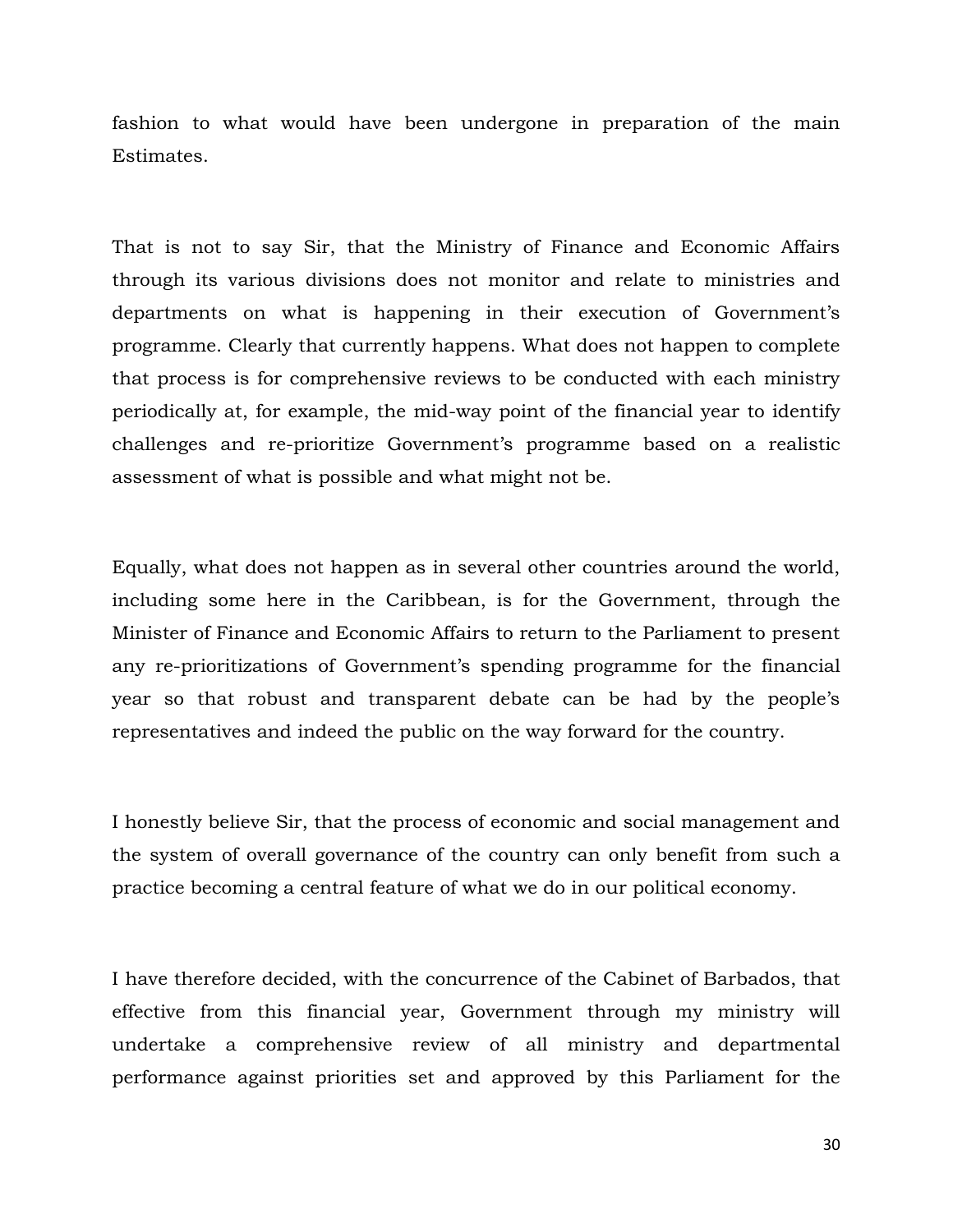current financial year. This Mid-term Financial and Economic Review process will allow ministries to highlight implementation challenges if any, reset existing priorities based on availability of resources, and to restate their objectives for the second half of the financial year.

Following that process Sir, and after consultations with the Leader of Her Majesty's Loyal Opposition and you of course Sir, an agreed timeframe would be established for this Parliament to sit in consideration of any restated priorities of the Government for the remainder of the financial year. My expectation is that this process would be completed before the middle of November of any financial year.

### **Priority Objectives of these Proposals:**

Mr. Speaker Sir, if there are two realities that have emerged from all that I have presented so far these would have to be that firstly, the Barbados economy has finally started to turn around with growth resuming, unemployment declining, and potential investment expanding. Secondly, that while some setbacks have occurred in our fiscal consolidation processes it cannot be denied that we have made significant progress from the worst positions we were in.

However, what also emerges from the narrative is that we still have significant work to do to forge a faster rate of economic growth, underpinned by a more assured foreign exchange reserve position; a fiscal deficit at a rate below that of GDP expansion so as to reverse debt growth; and finally, to ensure that we can sustain an acceptable quality of social services provision.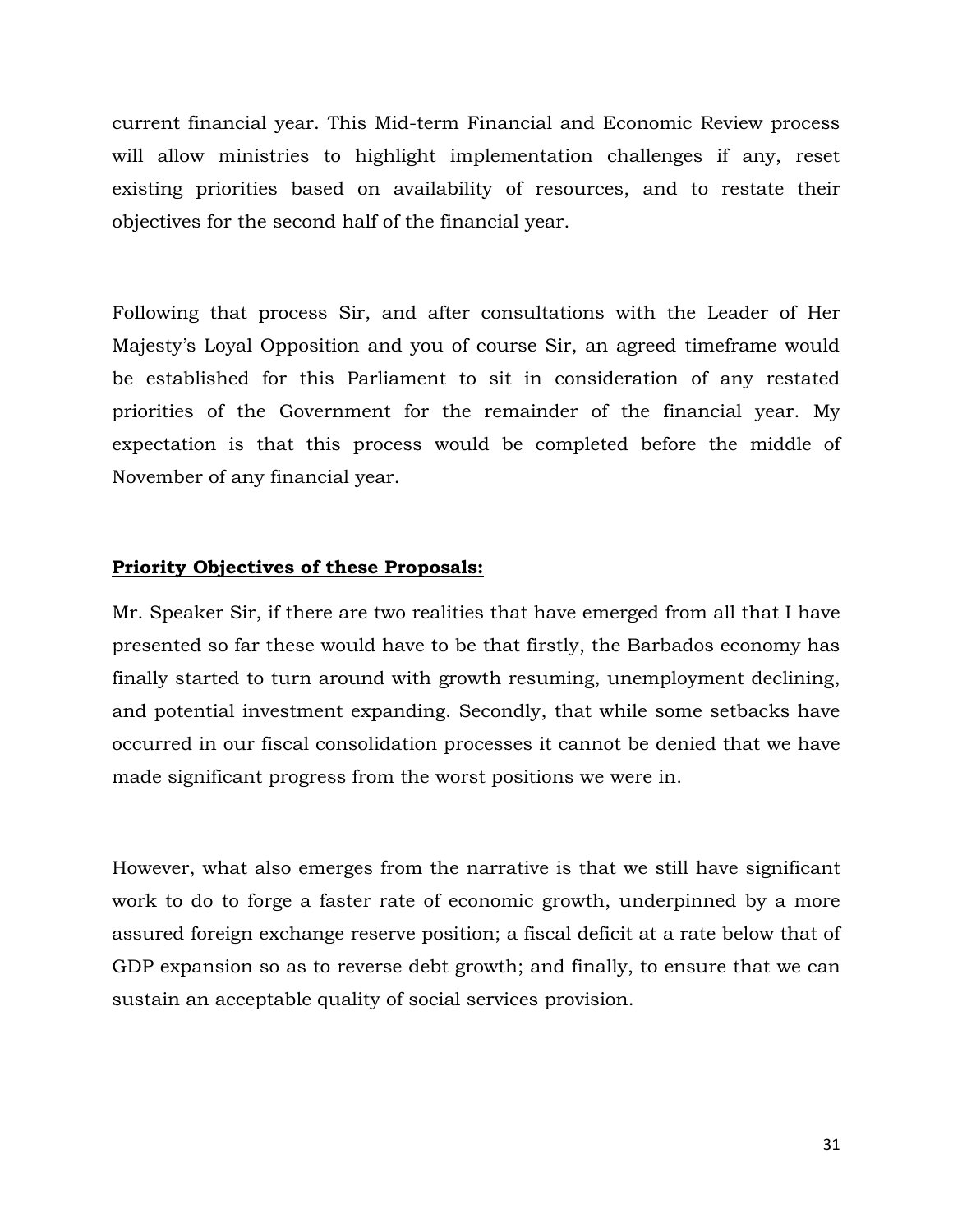In this regard, your Government has established the following priorities for the next three-year planning period 2016 – 2018:

- **1. Improving the foreign reserves position through Continued disciplined fiscal policy and enhancement measures for higher earnings of foreign exchange.**
- **2. Accelerating GDP growth to reach at least 2.5 percent by the end of 2017.**
- **3. Further reducing the fiscal deficit by addressing both expenditures and revenues so that by 2018 the deficit will**

 **be no higher than the rate of growth of the economy.** 

**4. Through the attainment of actions 2 and 3, stabilizing the**

**the national debt by 2018 and thereafter reducing it.** 

5. **Preserving access to key social services provided at the highest quality and financed in a sustainable and** 

# **credible**

## **manner.**

Mr. Speaker, I would have already spoken extensively on the issue of the country's foreign exchange market and the management of the international reserves position of the central monetary authorities. Understanding the sensitivities of the foreign exchange market including the impact of external factors such as BREXIT, volatile oil and commodity prices and the loss of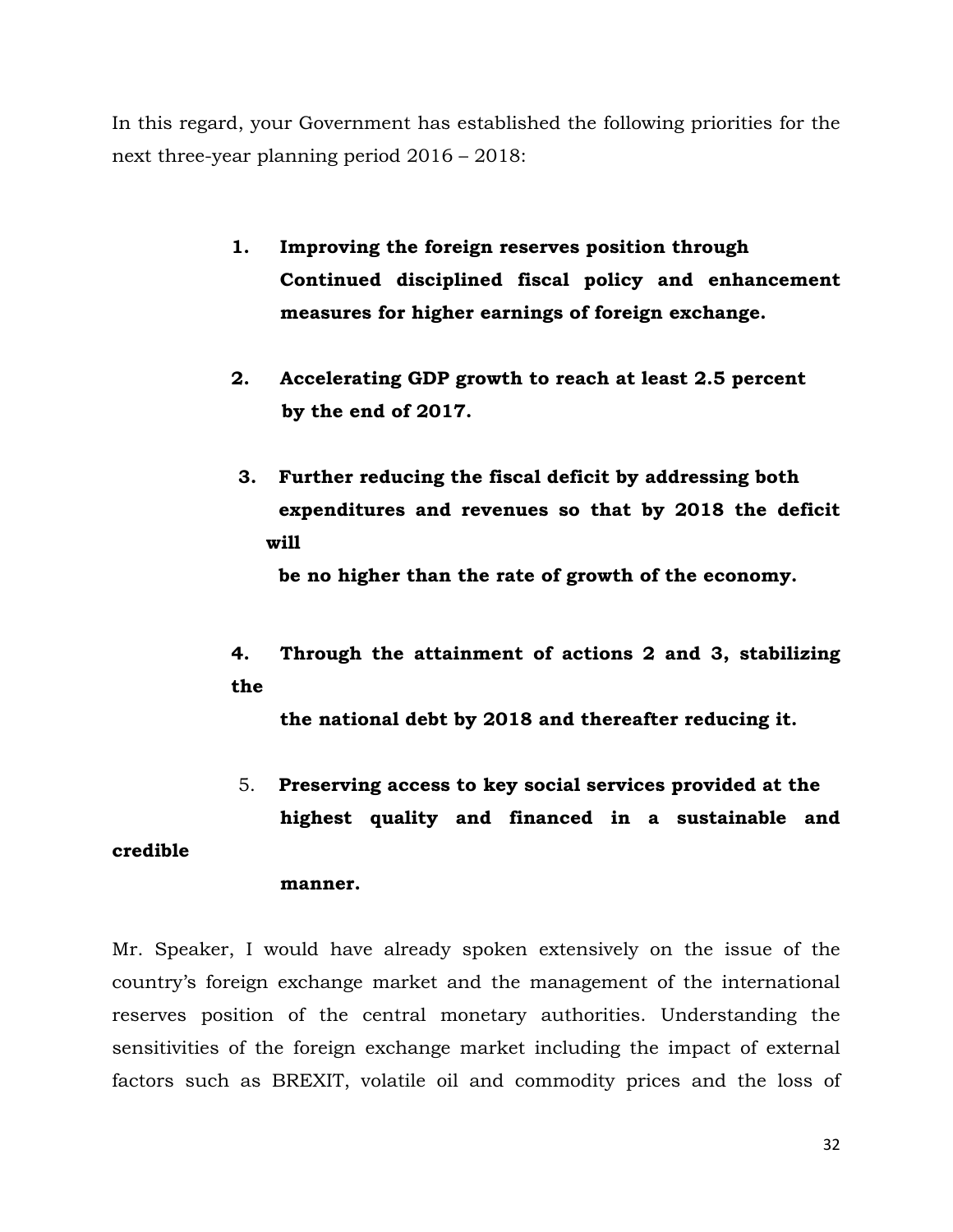corresponding banking relations, together with an unsustainable fiscal deficit on the domestic front, Government proposes to adopt the following measures to enhance our foreign exchange earning capacity and shore-up our Reserves position.

- 1. Complete the sale of the Barbados National Terminal Company, draw down the first payment of the sale proceeds on the Four Seasons Project from the new preferred bidders and also the first transfer from the China Exim Bank for the Sam Lord's Redevelopment. These will all be effected in the next four to six weeks to inject \$350 million in the Central Bank's Reserves.
- 2. Central Government will work with its domestic agencies to accelerate drawdowns of pending official flow disbursements to the tune of US\$60 million due in the next quarter, half of which will come from the Latin American Development Bank (CAF) for roads, water and tax administration and border security projects; Caribbean Development Bank (CDB) for water and education; and the Inter-American Development Bank (IDB) for social protection and road repairs.

In addition to these short term injections, which should be suitably augmented by the expected foreign exchange inflows over the coming months for the build out of the major construction projects at Sandals Casuarina, Royal Westmoreland phase 2 and Lancaster, Government also proposes to initiate the following:

# Mr. Speaker,

currently, there are three pieces of legislation which we use to encourage investment in the sector. These are the Duties, Taxes and Other Payments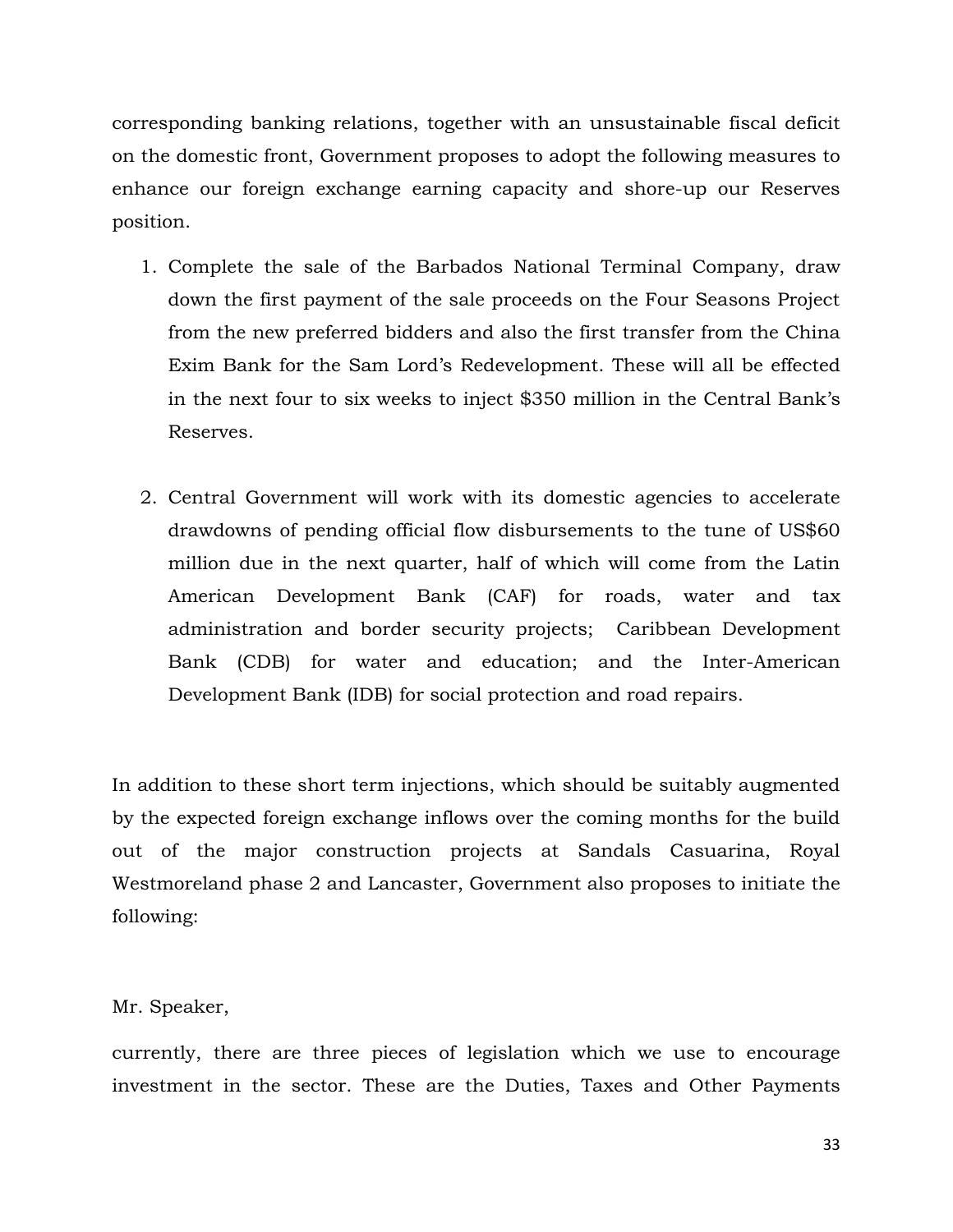(Exemption) Act, Cap. 67B, the Tourism Development Act, Cap. 341 and the Special Development Areas Act, Cap. 237A. This latter piece of legislation has a wider application than the other two, to the extent that it is used not just for narrow tourism purposes but can in fact facilitate developments which the Government believes to be worthwhile within the corridors identified in the legislation, that being:

- Carlisle Bay Redevelopment area in the parish of St. Michael;
- Speightstown in the parish of St. Peter;
- St. Lawrence Gap in the parish of Christ Church; and
- The conservation area as defined in section 2 of the Soil Conservation (Scotland District) Act, Cap. 396.

Over the years, the legislation has met with some success as reflected in the developments which have been executed.

Recently, it has come to Government's attention that there are opportunities for tourism and other major investments, both foreign and domestic along the northern corridor, which would include Six Men's and beyond and the recent developments taking place on the south-eastern side of the island, inclusive of Sam Lord's Castle. There has also been a strong case made out for extending the reach of the Act beyond the Carlisle Bay area to include the wider City of Bridgetown to accelerate the revitalization of our Capital.

While the legislation came into existence some twenty years ago, a review of its provisions and benefits has revealed that they remain relevant to the needs of investors. In view of this, I now propose to extend the area to which these special incentives will apply, namely: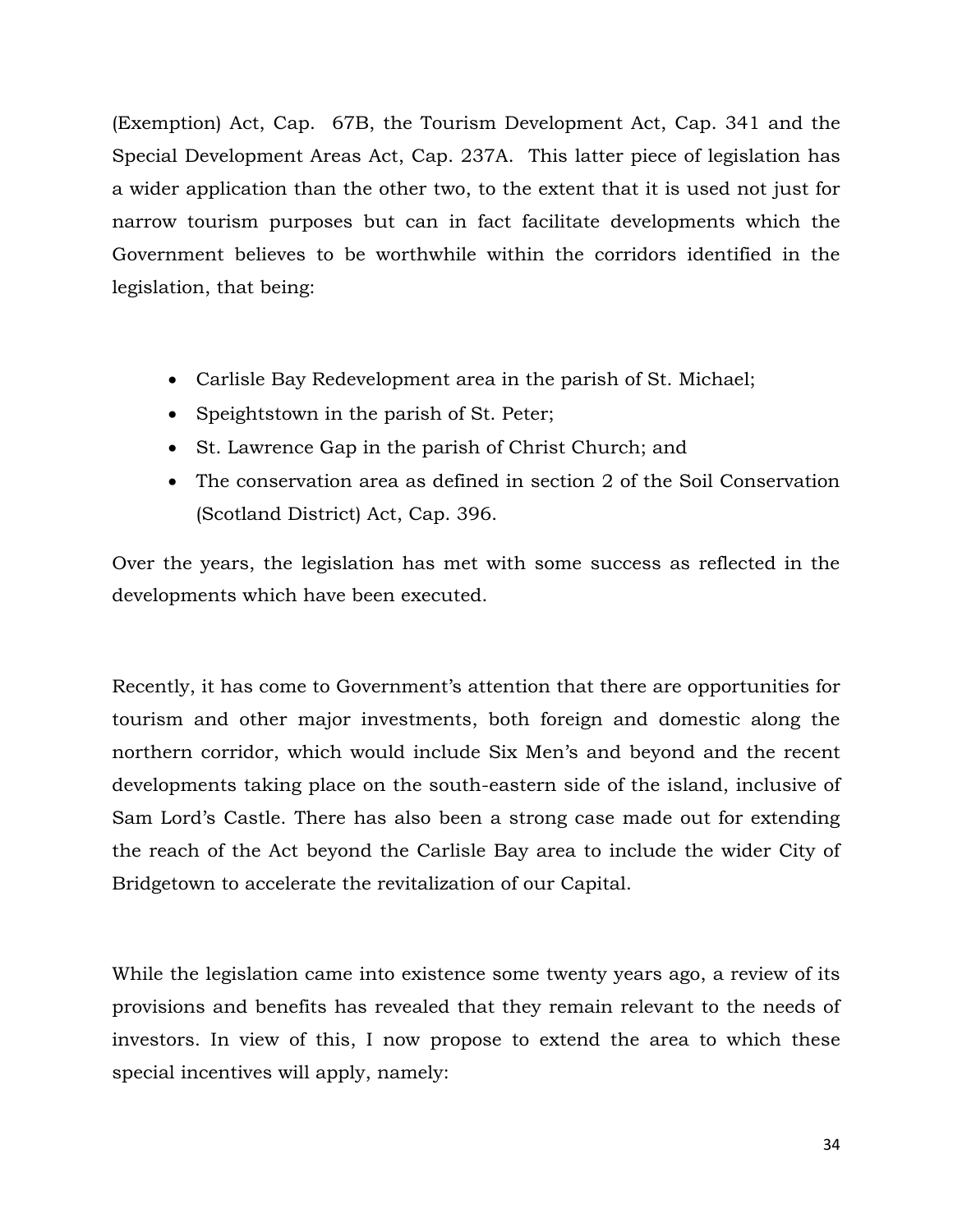- Northern Barbados: from Speightstown, St. Peter to Harrison Point, St. Lucy;
- South-eastern Barbados: from St. Lawrence Gap, Christ Church to Ragged Point, St. Philip; and
- To encompass the City of Bridgetown as defined by the Chief Town Planner in the Physical Development Plan of Barbados.

With these changes the country can expect to see additional investment for both tourism as well as other related developments particularly with a foreign exchange component to it.

Secondly, last year Barbados grossed US\$900 million from the tourism industry. It is felt that much more can be done to generate additional revenue in foreign currency.

In this regard, the Government has been researching the possibility of creating duty-free zones. These zones would occupy particular geographic spaces and would allow within that sterile environment duty-free shopping for Barbadians and visitors alike. This proposal, Sir, not only has the capacity to earn foreign exchange from shopping by visitors from our region and elsewhere but will also save foreign exchange since most Barbadians could have the option of no longer having to travel in order to shop.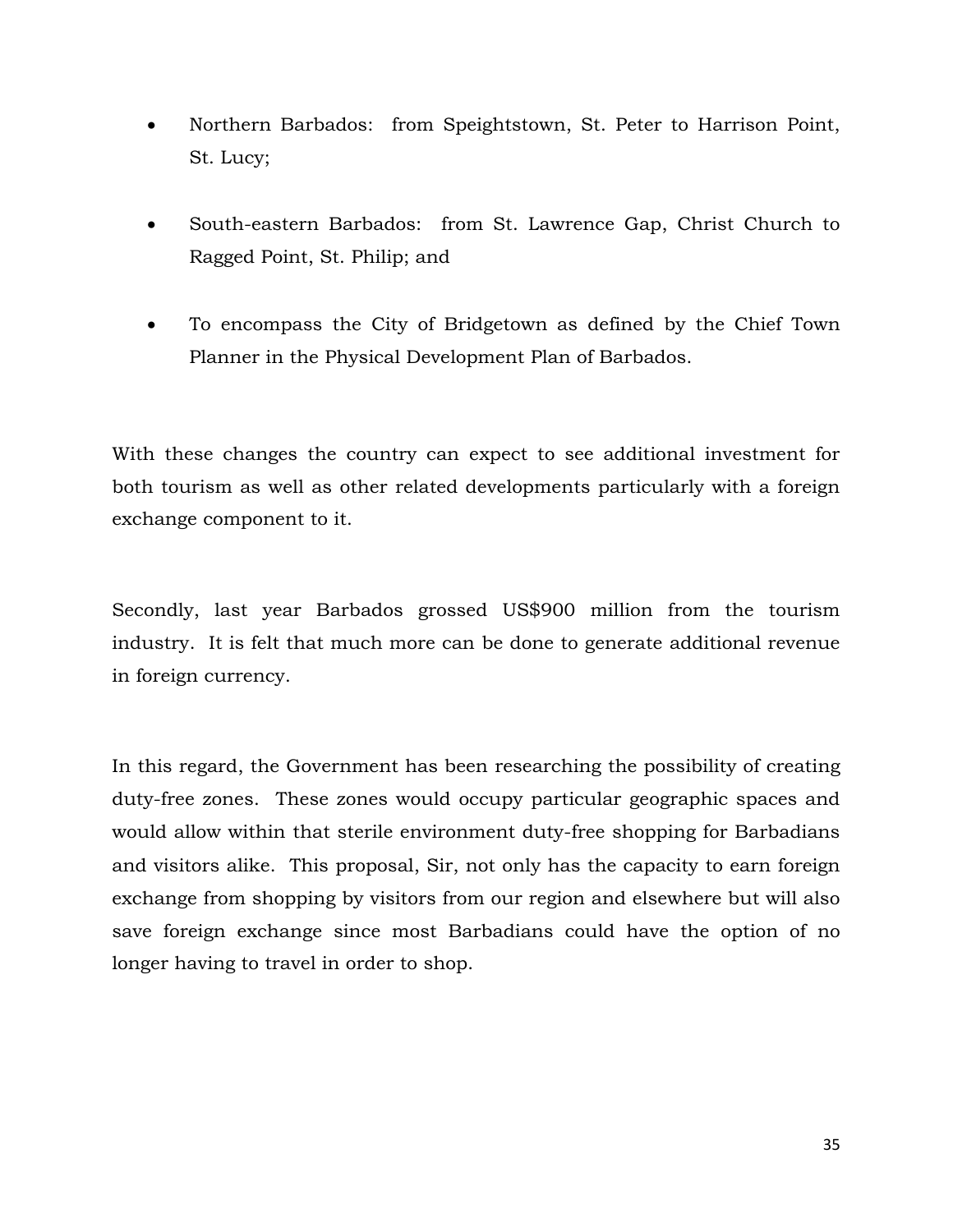Mr. Speaker, we have already identified areas that could possibly be used for this purpose, including our capital City of Bridgetown, Holetown, Hastings / Worthing on the South Coast and at the two main ports of entry.

Obviously Sir, it will be important that we examine all of the pros and cons of such an initiative before moving to bring the legislative framework here to this House.

In this regard, I propose to establish a Special Committee to review the initiative with a directive to report its findings and recommendations to me within three months so that a firm proposal can be brought to the Cabinet Committee on Economic Policy for review and forwarding to the main Cabinet for approval. This Committee shall comprise:

- Barbados Tourism Investment Inc.;
- Officials of the Ministry of Finance and Economic Affairs;
- Representatives of the Central Bank of Barbados;
- Barbados Chamber of Commerce and Industry; and
- Private Sector Association of Barbados;

The Committee will have the right to co-opt any other person or parties that may be considered necessary in assisting it in carrying out its mandate. It should be appreciated that the implementation of such an initiative will give Barbados a competitive advantage in the area of shopping which most studies have found to be an area of concern for visitors to Barbados. My hope is that with a concentrated effort by all parties we can at least have the City of Bridgetown ready for this type of business before Christmas.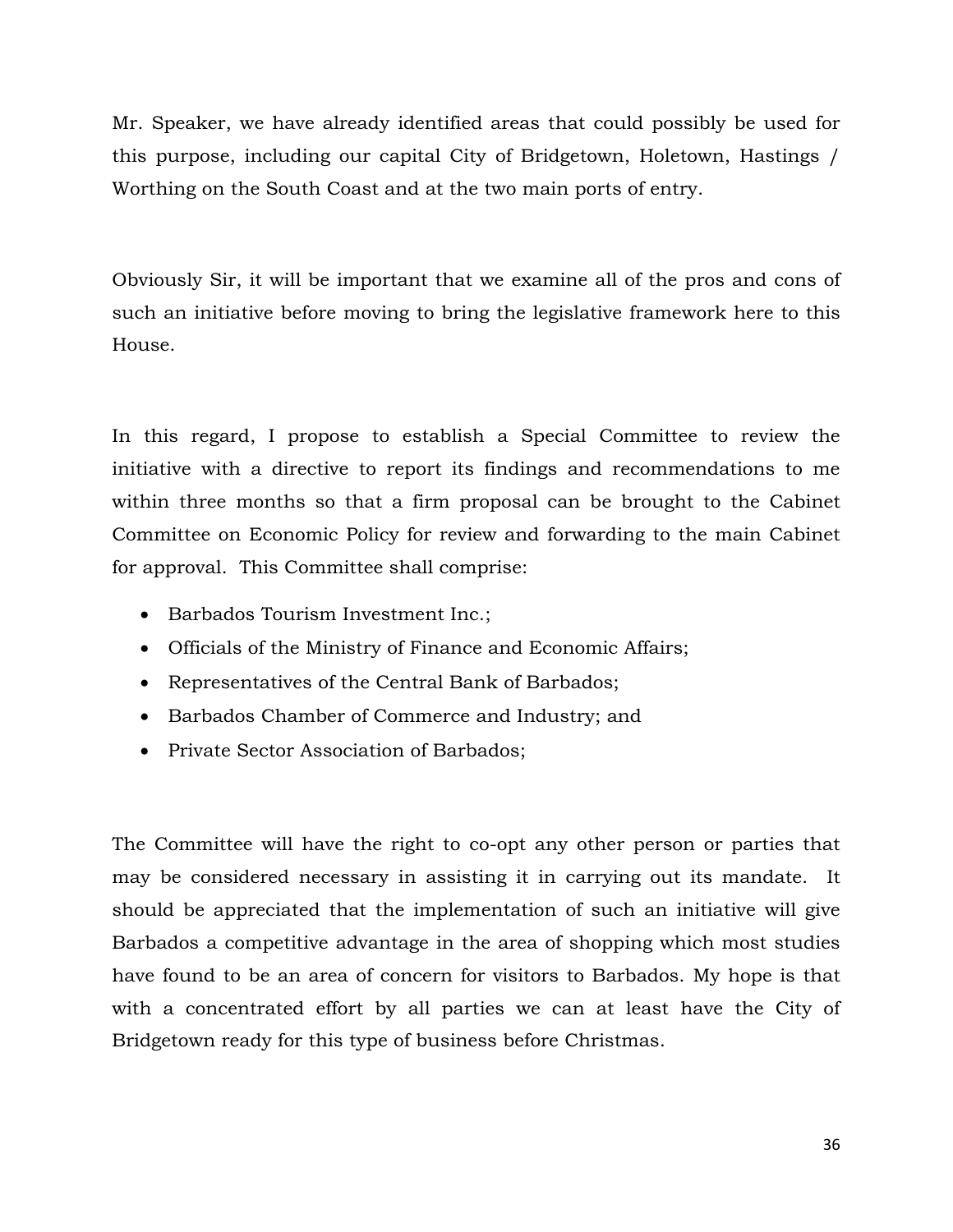## **Economic Growth Agenda**

There is a strong nexus between foreign exchange earnings, fiscal policy and the level of economic growth one can expect in an economy like Barbados'. It is for this reason that over the past 8 years this administration has been seeking to use fiscal and financial administrative tools at its disposal to regenerate growth in several of our key sectors such as tourism, manufacturing, agriculture and alternative energy generation.

This year we propose to continue to make small but fundamental adjustments to complement those bigger ones made in the recent past and in the following areas:

## **Tourism:**

# **Tourism Development Act**

The Tourism Development Act (TDA), Cap. 341 of the Laws of Barbados, is "an Act to encourage the sustainable development of the tourism industry by providing duty-free concessions and income tax concessions for approved tourism projects and certain tourism entities and for other related matters."

In this regard, Mr. Speaker, the TDA allows the owner or operator of an approved tourism project who has met certain legislative requirements to import or purchase goods out of a bonded warehouse, without paying customs duty (i.e. import duty, excise tax and value added tax). The owner or operator also obtains this benefit on locally manufactured goods.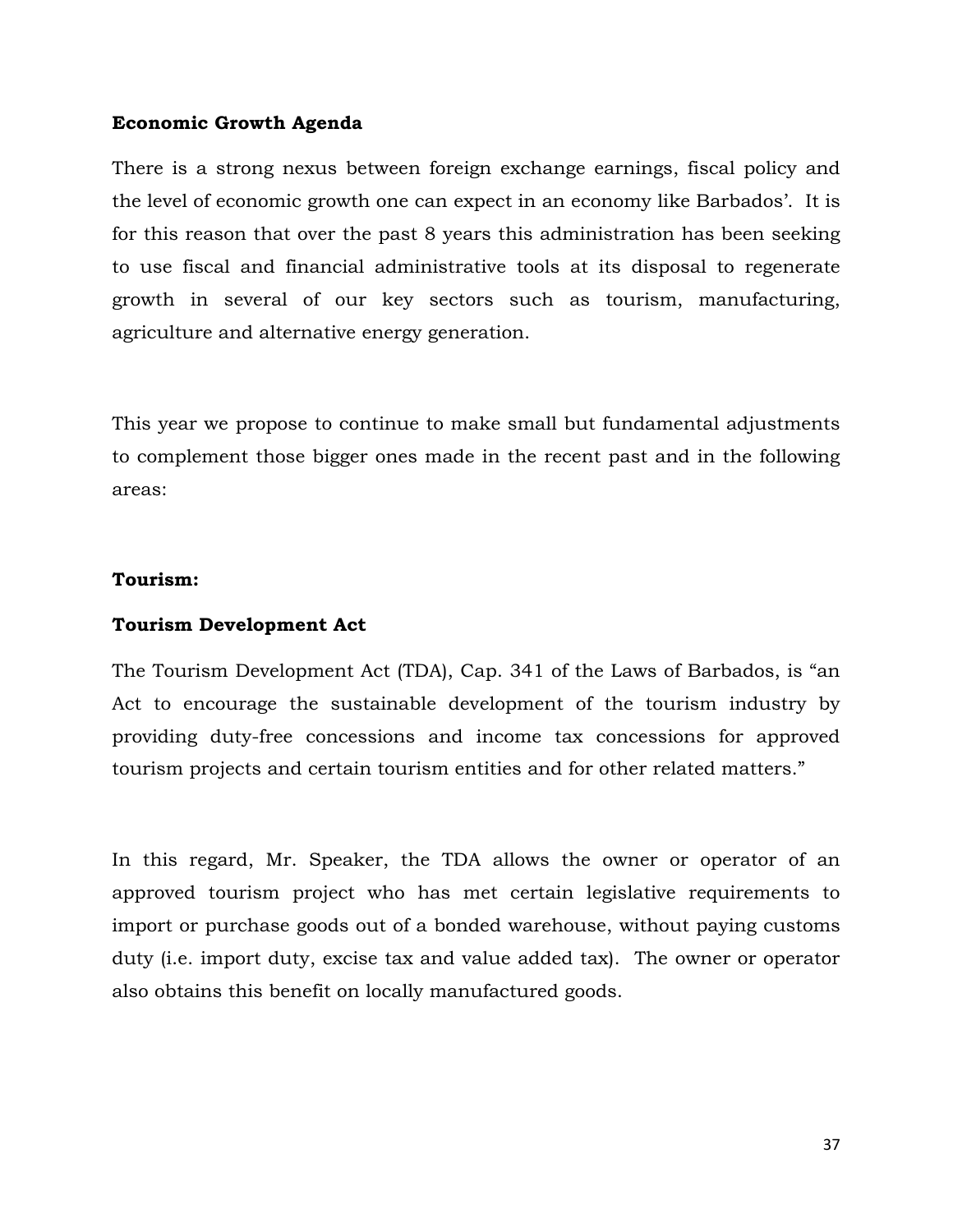The TDA goes further Mr. Speaker, and allows for a refund of the custom duty in instances where it has been paid and the owner/operator of the tourism project has satisfied certain legislative provisions.

The items which may be obtained free of customs duty are listed in the second schedule of the TDA. The second schedule identifies the type of tourism entity and the items which may be purchased free of duty and in some cases, places a limitation on the frequency with which the benefit can be accessed.

For example, with respect to hotels, the heading before the items are listed states: *"A. Supplies which may* be imported or purchased locally at any time", "B. Supplies which may be imported or purchased locally once every 5 years", "C. Supplies which may be imported or purchased locally once every 3 years" and "D. Supplies which may be imported or purchased locally annually."

The tourism sector has highlighted this as a problem, as most of them when renovating, are not in a position to renovate the entire property all at once, but do so in stages.

The owner of a property with eighty (80) rooms may renovate it over a 4-year period, 20 rooms per year. Each room is outfitted with the same ceramic tiles. When the tiles for the first twenty (20) rooms are purchased, they are acquired free of customs duty. In the following year, when the second set of twenty (20) rooms are being renovated, the operator cannot obtain the items free of customs duty, as the benefit is allowed only once every five (5) years. In this example, Mr. Speaker, the benefit can only be accessed on the first twenty (20) rooms renovated.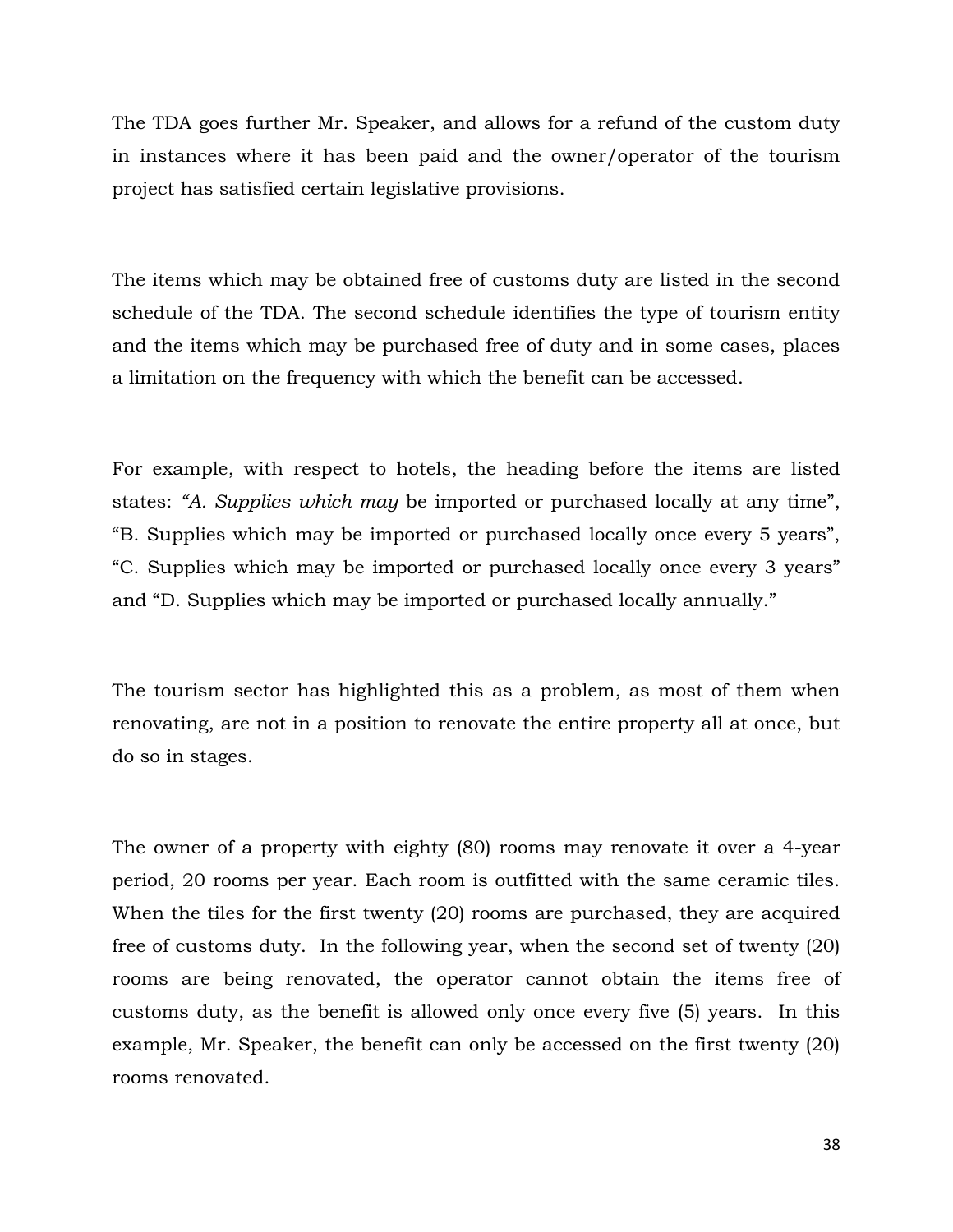The Ministry of Finance and Economic Affairs has noted the concerns of the tourism sector and will have the legislation amended to reflect the need for property owners to have flexibility in accessing the waivers according to their capacity to schedule property renovations. In the meantime, while this is being done, my ministry will work with the BHTA, Small Hotels Group, the Barbados Revenue Authority and Customs Department to put in place a temporary administrative solution to this problem.

#### **Water Sports – Yachting**

Since 2008, Barbados has witnessed the rapid growth of the yachting subsector to the extent where the Barbados Tourism Marketing Inc. (BTMI) and the Barbados Port Inc., (BPI) with the impressive consultative leadership of former Senator Peter Gilkes, have brought a number of significant yachting events to the island that have differentiated out for us a potential major new growth area in our tourism product offerings. It has also been key in driving an additional source of foreign exchange earnings.

This growth is expected to expand rapidly in the coming years.

One issue that has caught the attention of Government in seeking to drive that growth, is the fact that over the years the imposition of a duty on visiting yachts has simply not worked as many such yachts visit our destination and then leave before the allowable 6-month period is up. The yacht owners invariably use the trip to go elsewhere and carry out annual maintenance to the vessels thereby causing Barbados to lose an opportunity to have our workers in the marine industry do this work and earn valuable foreign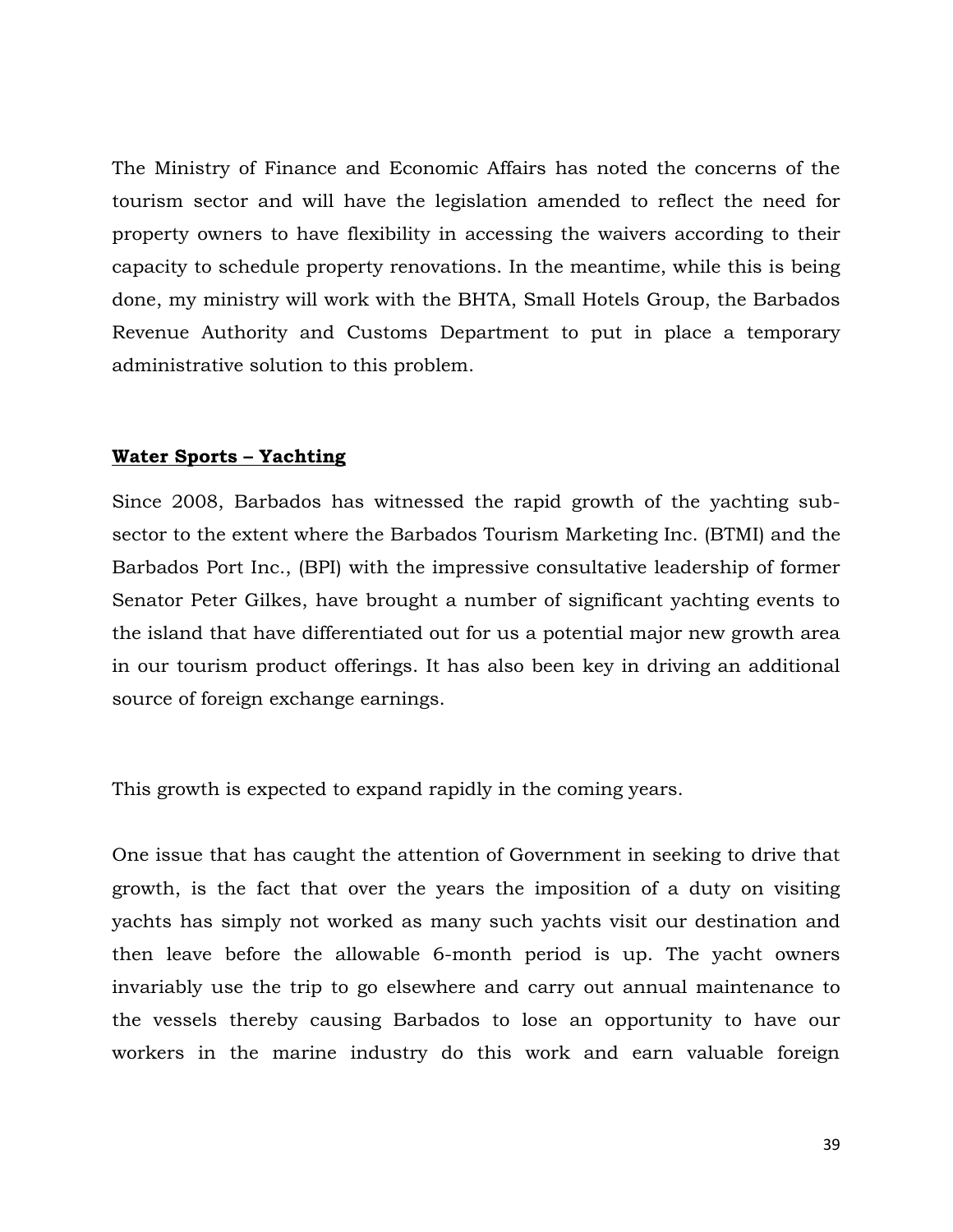exchange for the island. Ostensibly, we neither benefit from the duty, nor the spin-off business.

To encourage our progression in the yachting world and in support of BTMI and the BPI in the yachting development sector, I propose that, in an effort to remedy this matter, we remove the duty requirement for yachts staying in our waters longer than 6 months and in its place impose an annual license fee of BDS \$2,000.00 per boat.

# **Manufacturing and Micro, Small and Medium Sized Enterprise Development:**

# *Maintaining Export Competitiveness within the context of a National Quality Infrastructure*

As Barbados continues to navigate its way on a trajectory of growth and sustained development, it is incumbent that the micro, small and mediumsized enterprise (MSME) sector be promoted as drivers of the country's growth. This aspiration is possible if the quality of Barbados' goods and services is improved to meet international standards and remain competitive within the national and export markets.

The benefits derived from re-engineering the national quality infrastructure and the technical regulatory regime via the five pillars of Barbados' National Quality Policy would facilitate competitiveness and redound to growth within the economy.

# **Quality Standards**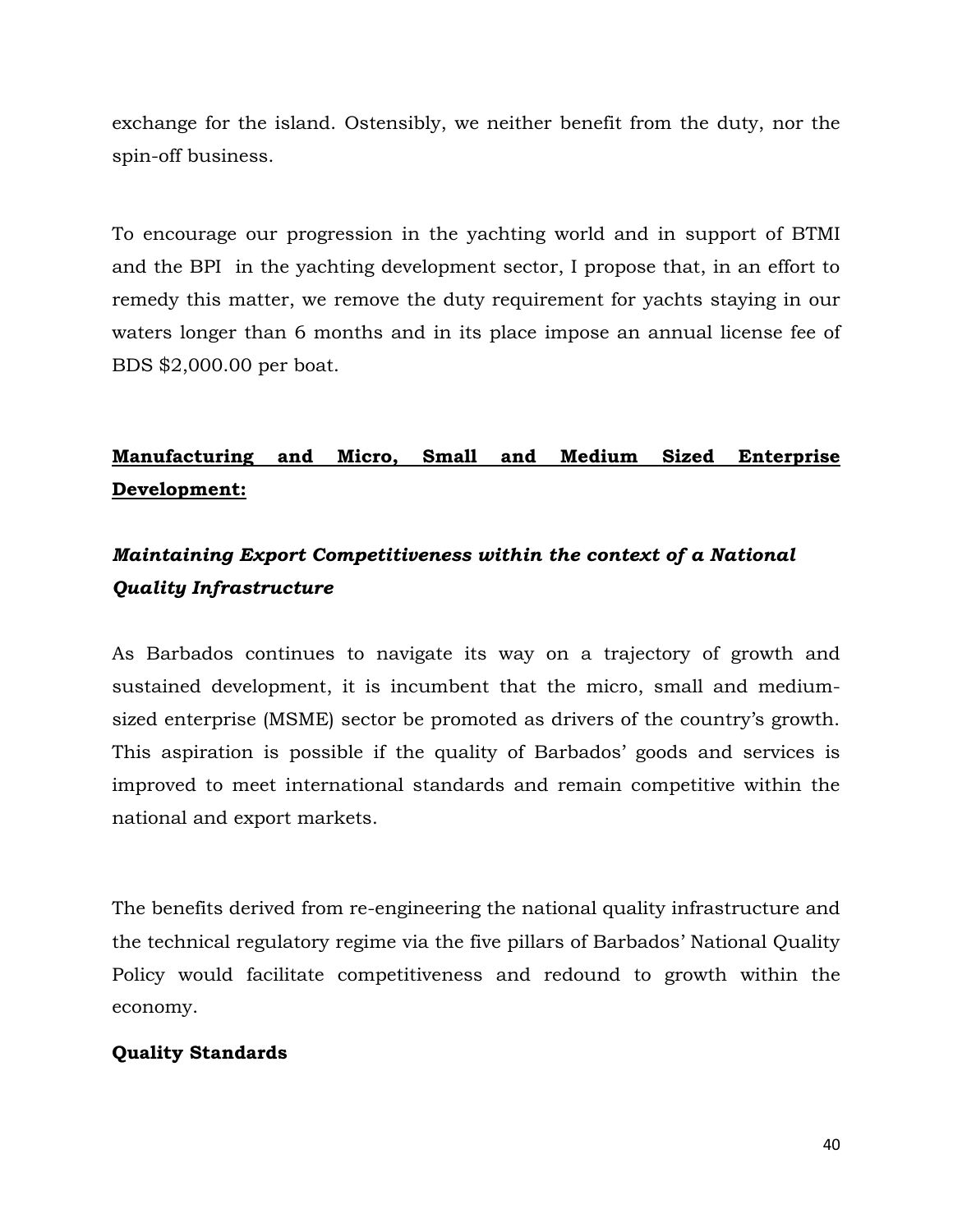Companies seeking to attain quality standards are faced with significant costs. International Standard Organisation (ISO) certification, for example, can be extremely costly. Whilst some measure of support for companies pursuing international quality standards is available through the Barbados Investment and Development Corporation's (BIDC) Special Technical Assistance Programme (STAP), companies in general must be provided with the requisite enabling environment to pursue quality standards as a mandatory part of doing business in Barbados and beyond. The Ministry with responsibility for Industry in partnership with its stakeholder agencies will be seeking to craft a proposal for the development of a quality incentive scheme which will take the form of a reimbursable grant of up to \$50,000. This grant facility would be made available to companies engaged in activities which raise overall industry standards to international standards.

#### **Manufacturing Export Competitiveness**

As you are aware Sir, on December 31st 2015, the long standing Fiscal Incentives Act became WTO incompatible. This regime which permitted incentives and subsidies to be granted to "approved" manufacturers of export products from Barbados was a critical element in maintaining the island's export competitiveness. As a relative input cost jurisdiction, it is well known that without some form of permissible subsidy or incentive many of our manufacturing firms would be unable to effectively compete.

In recognition of this, Government empaneled an inter-ministerial committee to craft a new regime for fiscal incentives to be granted to local producers but which would also be permissible under WTO Rules. I am happy to advise that the regime is now ready and before Cabinet for approval. Our hope is to have relevant legislation before Parliament immediately following the expected summer recess.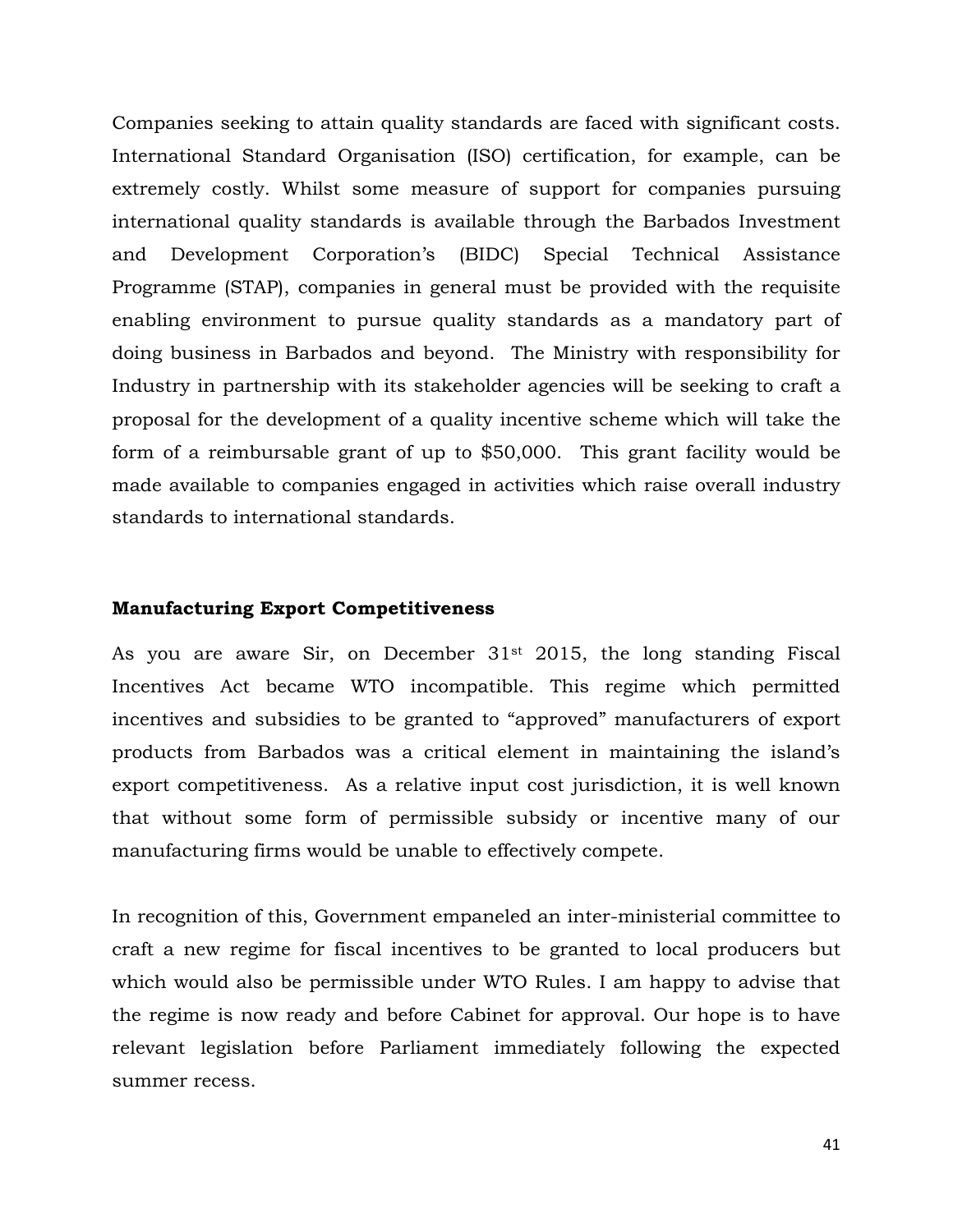#### **Small Business**

The small business sector has been positioned among the leading sectors on which the recovery of the Barbadian economy hinges and by extension it is targeted to assist in securing the future of all Barbadians. In this regard, the Government of Barbados, through its Ministry with responsibility for Small Business Development continues to strategically engage stakeholders within the micro, small and medium-sized enterprise (MSME) sector to promote improved MSME development and thereby facilitate a greater contribution from the sector towards the national economy.

The Government of Barbados, recognizing the contribution of this sector to sustainable economic growth, continues to provide the sector with an environment to better facilitate its growth.

To strengthen the support to growth, access to seed funding and credit is vital; and this has been cited as one of the major challenges facing small business persons. This fact is highlighted in the recently concluded National Policy Framework for the Development of MSMEs in Barbados which notes the lack of participation of private enterprises in the business support framework in the area of finance.

While arrangements do exist for the sector, it is the Government's opinion, shaped by discussions with representatives from the industry that a special fund, capitalized to the tune of \$50 million, be created for the purpose of providing a blend of grant and soft loans to fund the sector.

In this regard, Government will review and reconfigure the current Industrial Credit Fund, which is currently under the management of the Central Bank of Barbados with the intention of making a substantial part of its current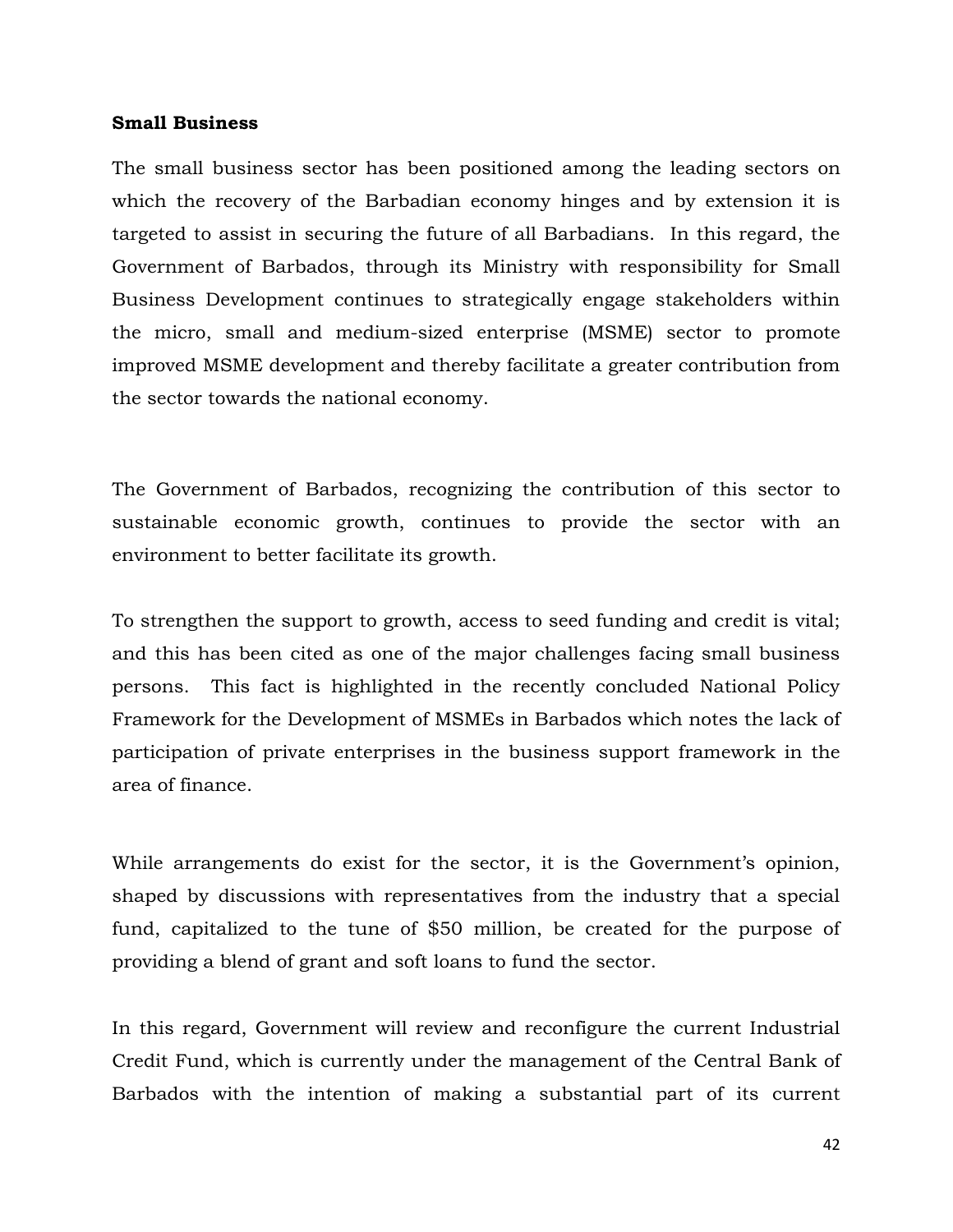resources available to support this new soft window financing mechanism for small businesses in Barbados. It is also proposed that this new window be managed out of Fund Access and in full consultation with the Small Business Association of Barbados. More details on that will follow in the weeks to come.

#### **Fiscal Consolidation, Debt, and the Social Development Nexus**

Mr. Speaker Sir, there is absolutely no dispute among academics, practitioners or policy makers that a fundamental connection exists between a country's ability to sustain itself financially and the level, quality and variety of social services it affords its population. Indeed, both of these variables directly correlate to the standard of living and quality of life enjoyed by citizens. Barbados is an a typical example of that type of society.

Over the years, we have been able to provide high quality social services to citizens and visitors alike to such a degree that Barbados has been and continues to be ranked highly on the UN Human Development Index as one of the top developing countries in the world.

However, like all similar states, prolonged periods of economic and financial challenge can and do have deleterious impacts on systems of social service delivery especially when resource allocations are either cut or slowed.

For us here in Barbados this is a particularly sensitive issue since we are perhaps without comparison in the region relative to the vast sums of the national budget that go towards health, education, transport, waste management and other social interventions.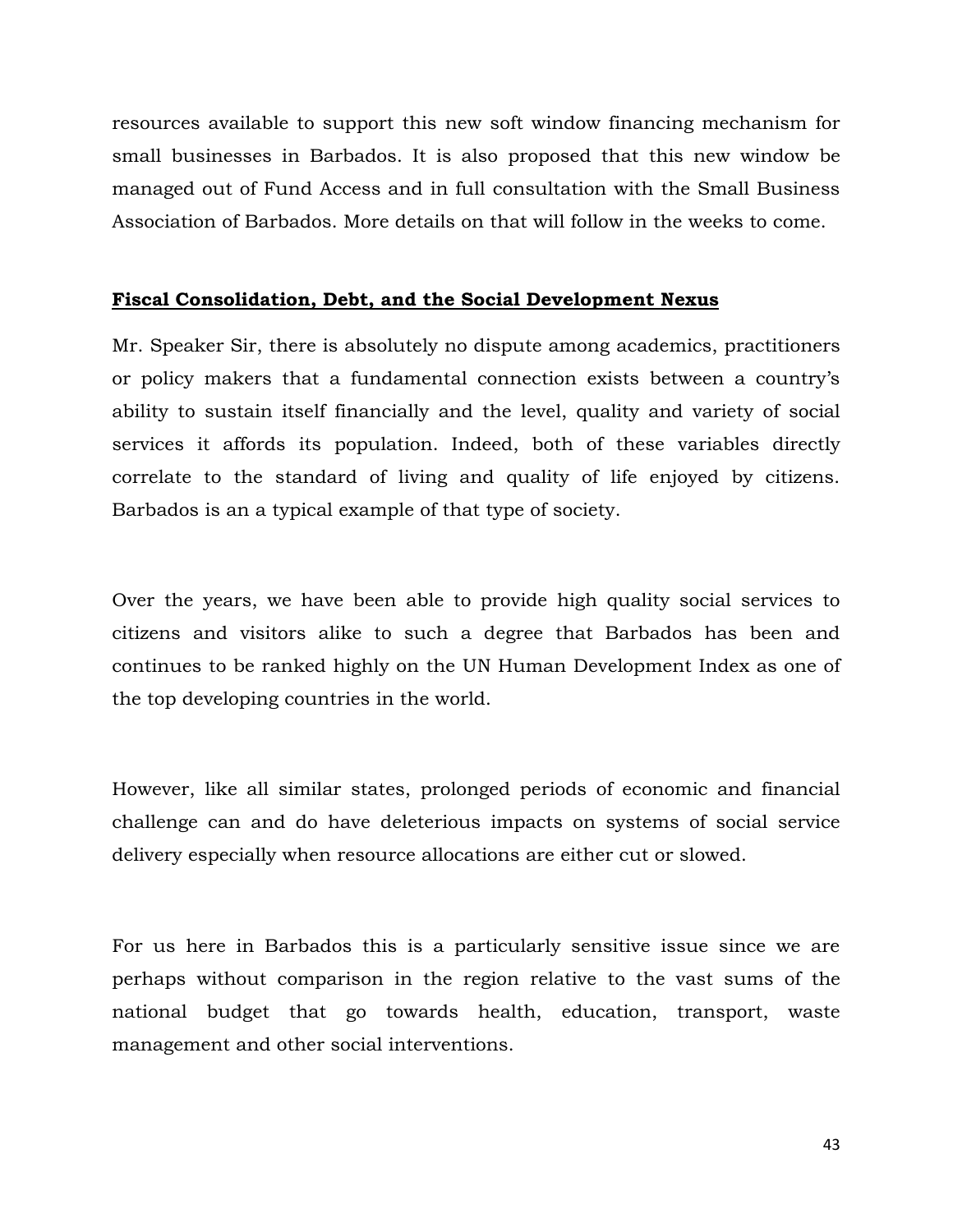Naturally, we have witnessed some of these negative side effects as Government, hampered by cash flow constraints has struggled at times to make timely allocations to key players in the social sector over which it has direct responsibility.

One such area has been in the provision of primary, secondary and tertiary health care services to an ever-demanding population. Indeed, the challenges that we have experienced across the system and in particular in our main general hospital has caused all of us to pause and seriously reconsider the financing platform on which the current system is based.

The current discussion on Health Care Financing in Barbados has occurred at a time when there is decreasing Government fiscal space for addressing the rapidly increasing cost of health care. The factors driving health care costs are complex, and include: an increasing prevalence of non-communicable diseases (NCD); the occurrence of new and re-emerging communicable diseases; and the public's expectations for services on par with industrialised countries.

In October 2015, the Ministry of Health convened a consultation on the topic "Health Care Financing: Can We Afford to Wait?", in which stakeholders drawn from academia, the Barbados Association of Retired Persons, the health insurance industry, and the medical and public health fields presented views and ideas on the matter. That initial meeting was followed by five town hall consultations in February 2016, in which a cross section of the Barbadian community also presented their views on the topic.

It is now widely acknowledged that the aggregate cost of healthcare in Barbados is substantially impacted by the prevalence of non-communicable diseases. The 2014 *Health of the Nation Survey* has confirmed that one in ten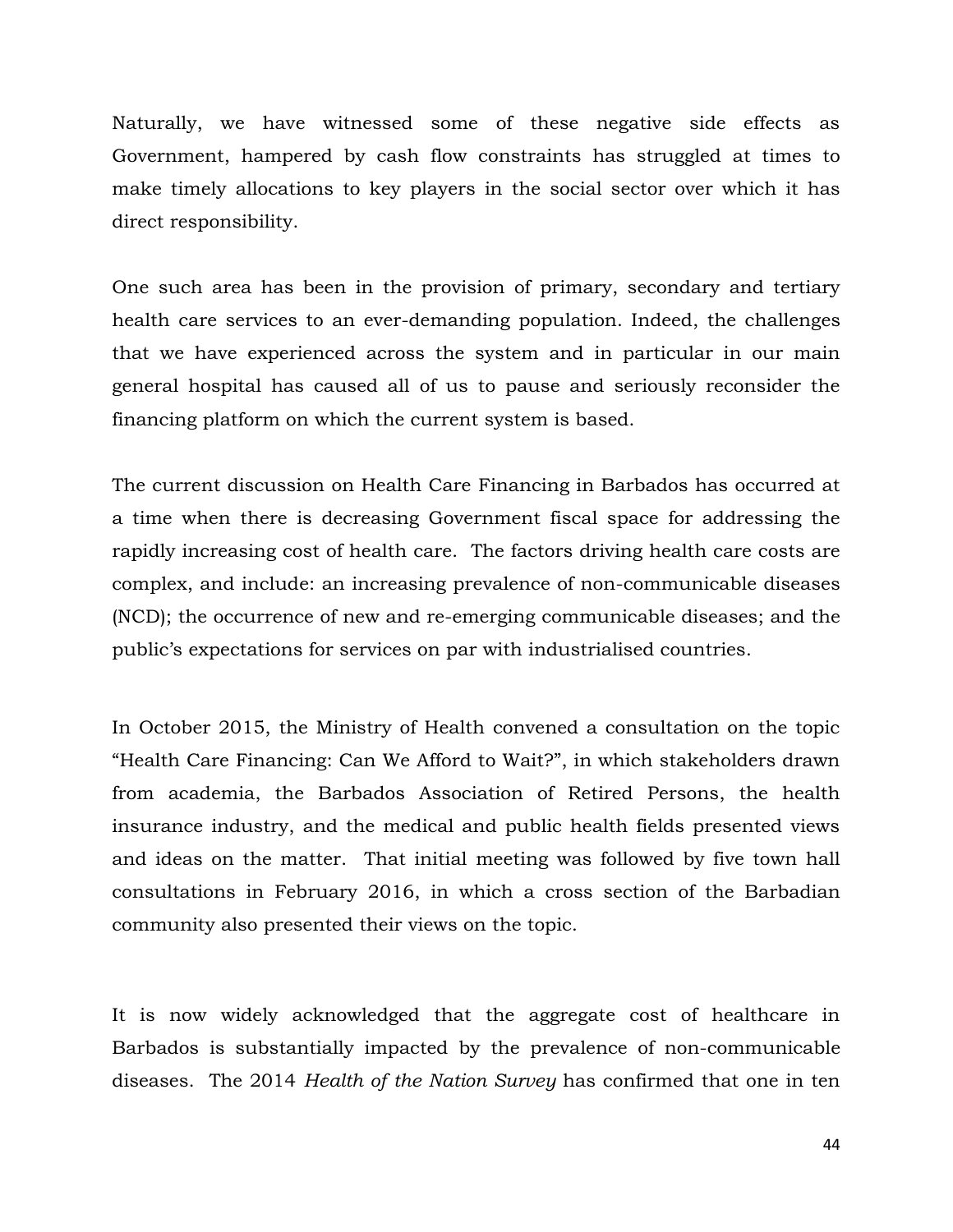adults has an NCD, and that eight in ten men and nine in ten women have at least one risk factor. These statistics are saying that if the current trajectory remains unchanged, it is expected that by 2030, the prevalence of NCDs would double (i.e., increase to one in five adults).

Complications occurring as a result of NCDs pose a serious financial challenge for individuals and the country. The Chief Executive Officer of the Queen Elizabeth Hospital (QEH) had reported that sixty percent of all surgical admissions are NCD related, of which 80% are associated with diabetic foot care. Additionally, there are over 200 persons diagnosed with end-stage renal disease and who are currently on renal dialysis. The burgeoning prevalence of hypertension and diabetes in Barbados contributes on average to five new cases per month referred for dialysis at a cost of \$62,000 per person per year. The aggregate cost of renal dialysis is \$15 million annually. In addition to NCDs, the occurrence of Dengue fever, and the emergence of new diseases like Chikungunya and now Zika are placing demands on the Ministry for resources to perform laboratory analyses and for treatment where complications arise.

### Who Contributes to Health Care Financing and How Much?

Health financing as one of the core functions of a healthcare system is concerned with the mobilization, accumulation and allocation of money to cover the cost of the health needs of the people, individually and collectively (WHO, 2010). The following key policy questions related to health financing in Barbados were addressed by the first National Health Accounts Study in 2014:

- 1) What is the level of health spending in Barbados?
- 2) What is the level of health spending relative to the size of the economy?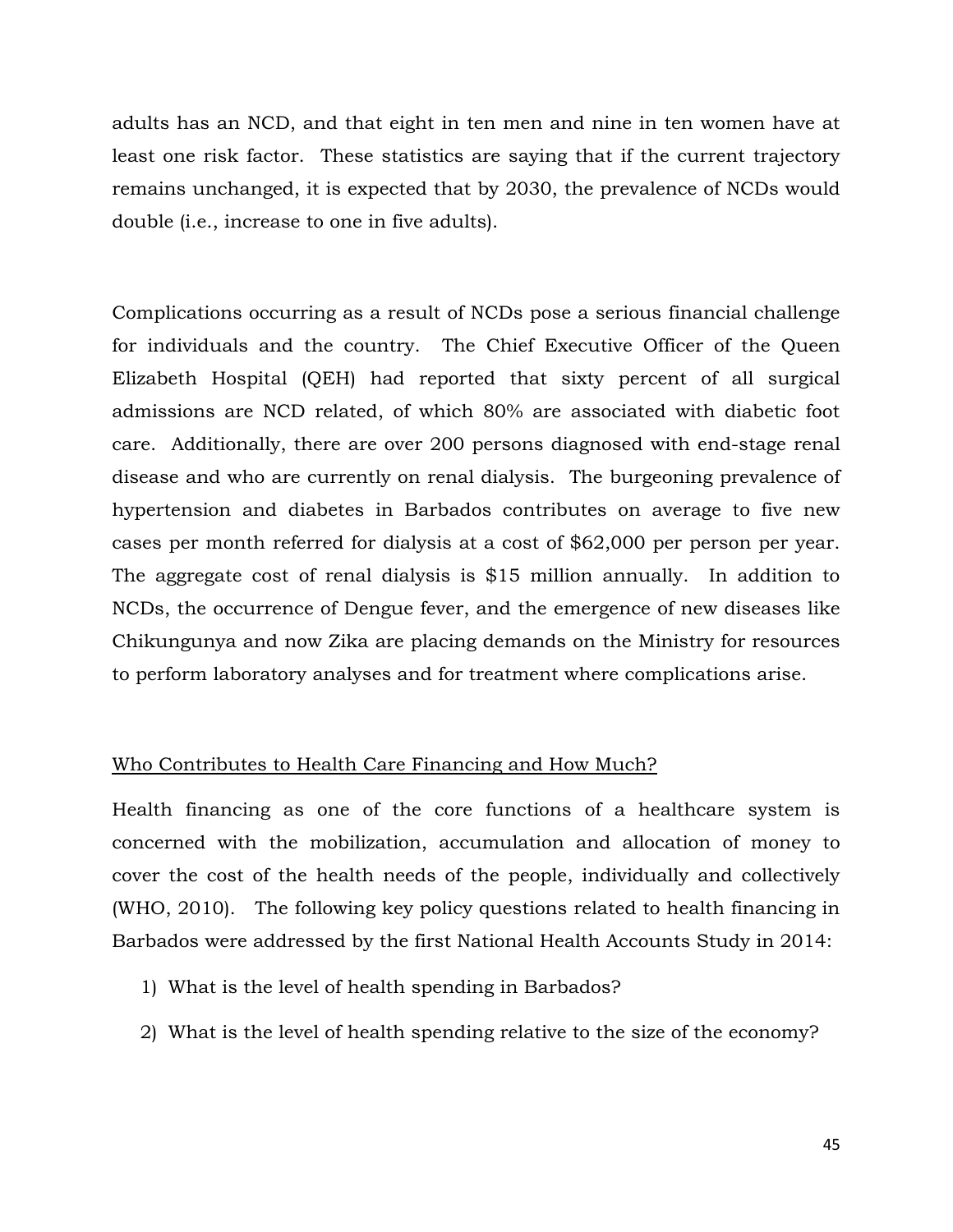3) What is the contribution of the Government and other economic entities (households, health insurance companies and donors) to the health spending?

Total health expenditure in Barbados in 2012-13 was \$732.7 million, of which 98% represented recurring spending i.e. spending on health goods and services that were consumed within the year of the Health Accounts analysis. The remaining 2% was for capital investment (spending on goods and services whose benefits are consumed over more than one year) and care related items such as social care for HIV. Thus, total health expenditure represented 8.7% of Barbados' gross domestic product in 2012-13 and was equivalent to \$2,582 per capita. Compared to the rest of the Caribbean, Barbados' per capita health expenditure ranked the third highest in the Caribbean behind the British Virgin Islands and the Bahamas, \$4,400 and \$3,294 respectively.

The main source of health spending (55%) was funds voted by Parliament and allocated to the Ministry of Health. Households represented the second largest contributor to total health expenditure, of which 39.4% (\$285,754,466) was paid through out-of-pocket spending. Approximately 68% of this expenditure was for ambulatory care at private doctors' offices and private hospitals.

Private health insurance plans contributed 5% of Total health expenditure (\$36,635,188). It was estimated that 27% of the population was covered by health insurance plans of which 13% were employer-based plans and 14% individual-based health plans.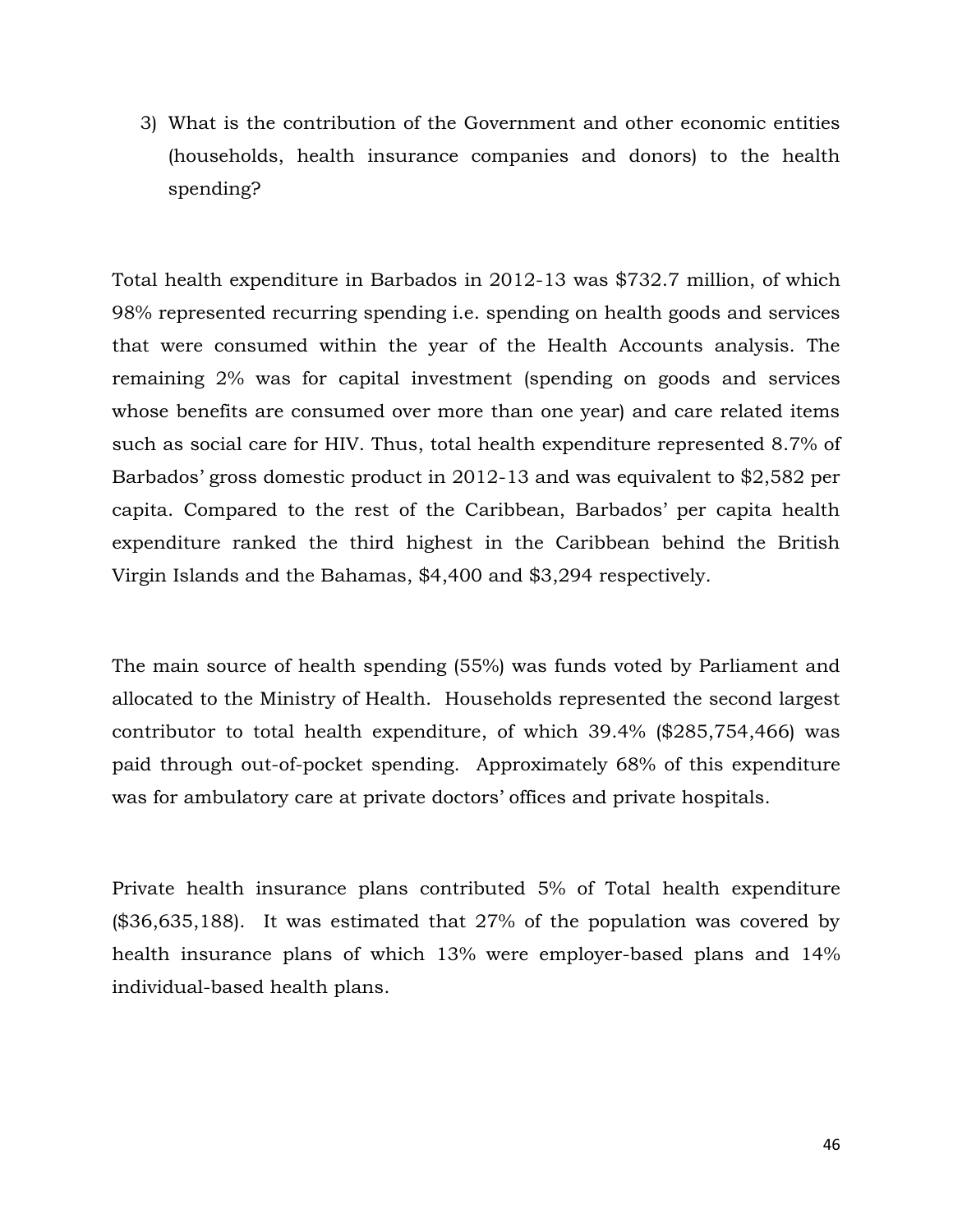One of the weaknesses inherent in a tax-based model of health financing is that during an economic recession, any decline in Government revenues is reflected in reduced allocation to the health sector. It should be noted that health care, by its very nature, is an essential service and in most instances cannot be deferred, unlike the demand for many other goods and services.

Barbados' mixed system of financing and delivering health care services is not the ideal model for the future. The options available to the country are:

- 1. Allocate more resources from the Consolidated Fund for the health services;
- 2. Improve allocative efficiency;
- 3. Require patients to pay more out-of-pocket by way of co-payments; and/or
- 4. Find new sources of funding and dedicate them to the health services.

Barbados already allocates approximately 11.0% of Total Government Expenditure to the health services. Should patients pay more out-of-pocket, and if so, for what? The current 39.4% of Total health expenditure is higher than international benchmarks for Out-of-Pocket health expenditure. Since reliance on Out-of-Pocket payments for health care exposes people to catastrophic costs, the Ministry supports the utilisation of any additional financing by households towards a properly regulated and managed "pool". This concept is making the case for a **national health insurance fund**.

A national health insurance fund would be based on employer and employee contributions, which would be actuarially determined and be separate from the Consolidated Fund. It would be a more stable source of funding for health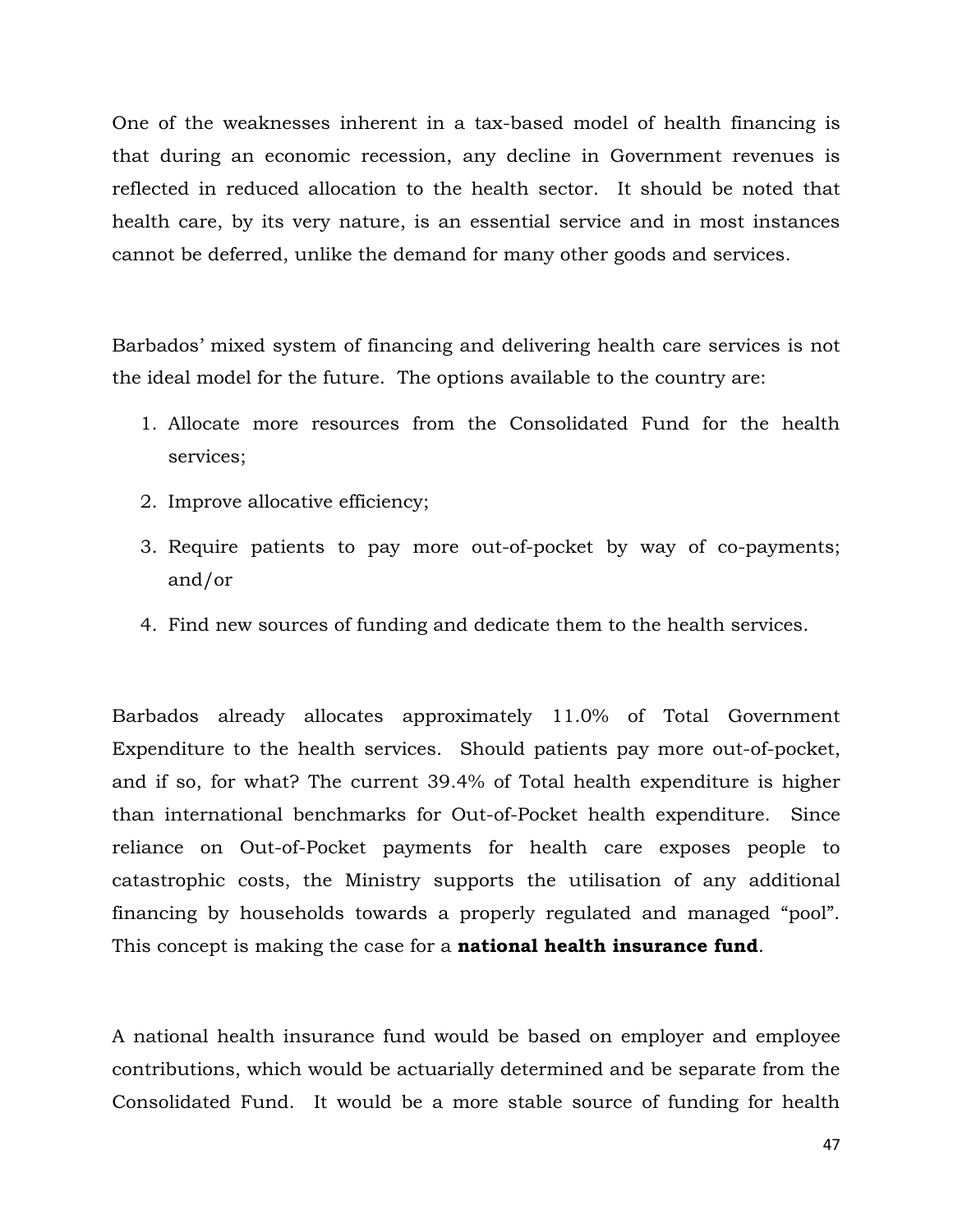services and not be subject to the fiscal space constraints of the public finances, or the other competing priorities. The national health insurance fund would work by guaranteeing a basic benefit package to the population, would be efficiently administered, and would engage the private sector providers of care as well as Non Governmental Organsations (NGOs.) Canada and some European countries are examples of social health insurance funds that work.

My understanding is that the Ministry of Health is currently working with key stakeholders and partners both in and outside of Barbados to begin the process of putting together a firm proposal to the country for consideration after approval by the Cabinet for such a scheme. However, with the best wills in the world such a process is likely to take no less than two years before implementation.

In the meantime, Government still has a responsibility to ensure that the systems which we currently have are adequately provisioned so as to ensure that we do not compromise on such a critical part of the country's development. I go further to say, that it is a responsibility which must be shared among Barbadians who from time to time call on these services in one way or another.

Bearing this in mind, and ever wary of the need to ensure that we still stay within the bounds of our fiscal consolidation and debt sustainability strategy, I now propose that effective September 1, 2016, there will be imposed a National Social Responsibility Levy to assist in offsetting the costs associated with financing public health care service provision in Barbados.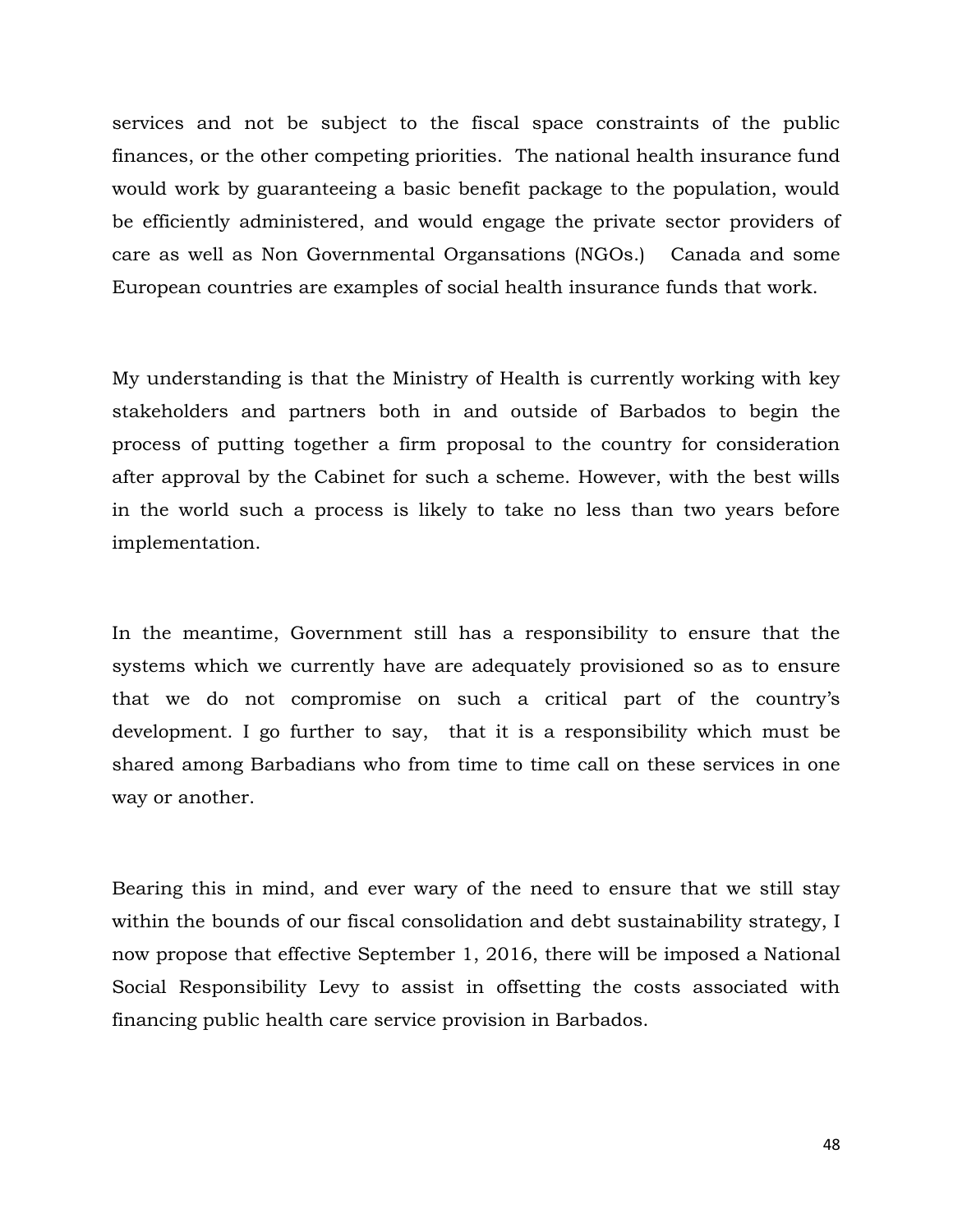The levy will be applied at 2 percent on the customs value of all imports at the border with the exception of goods for the manufacturing, agriculture and tourism sectors as covered under existing primary legislation such as the Fiscal Incentives Act and the Tourism Development Act. These are being excluded so as to avoid any double taxation since the 2 percent tax must also be applied on domestic output to ensure fair treatment under WTO and CSME regulations. Any and all regional or international interests including diplomatic missions covered by relevant conventions, treaties and agreements will be exempted from payment of the levy.

It should be noted that as a new measure, the tax will be placed before waivers are given; hence, it is not automatic that there will be exclusions based on prior arrangements except for the sectors and interests identified above. Any waivers will be solely at the discretion of the Minister of Finance and Economic Affairs.

Further, it is recognized that the proposed levy may have an impact on imports, especially consumer imports, which represent over 60.0 percent of the total imports of goods. This impact, based on our analysis, may not be felt immediately given the very high import content in the domestic absorption and the time it takes to adjust consumption patterns. However, it is recognized that over time, the tax can be distortionary and hence will be reviewed given its impact on growth.

## *The Revenue Gains:*

When applied at 2.0 percent it is estimated that the levy alone will raise additional annual revenues of \$60.8 million, while the additional revenue expected from VAT which will be applied after the levy is imposed, will be \$62.1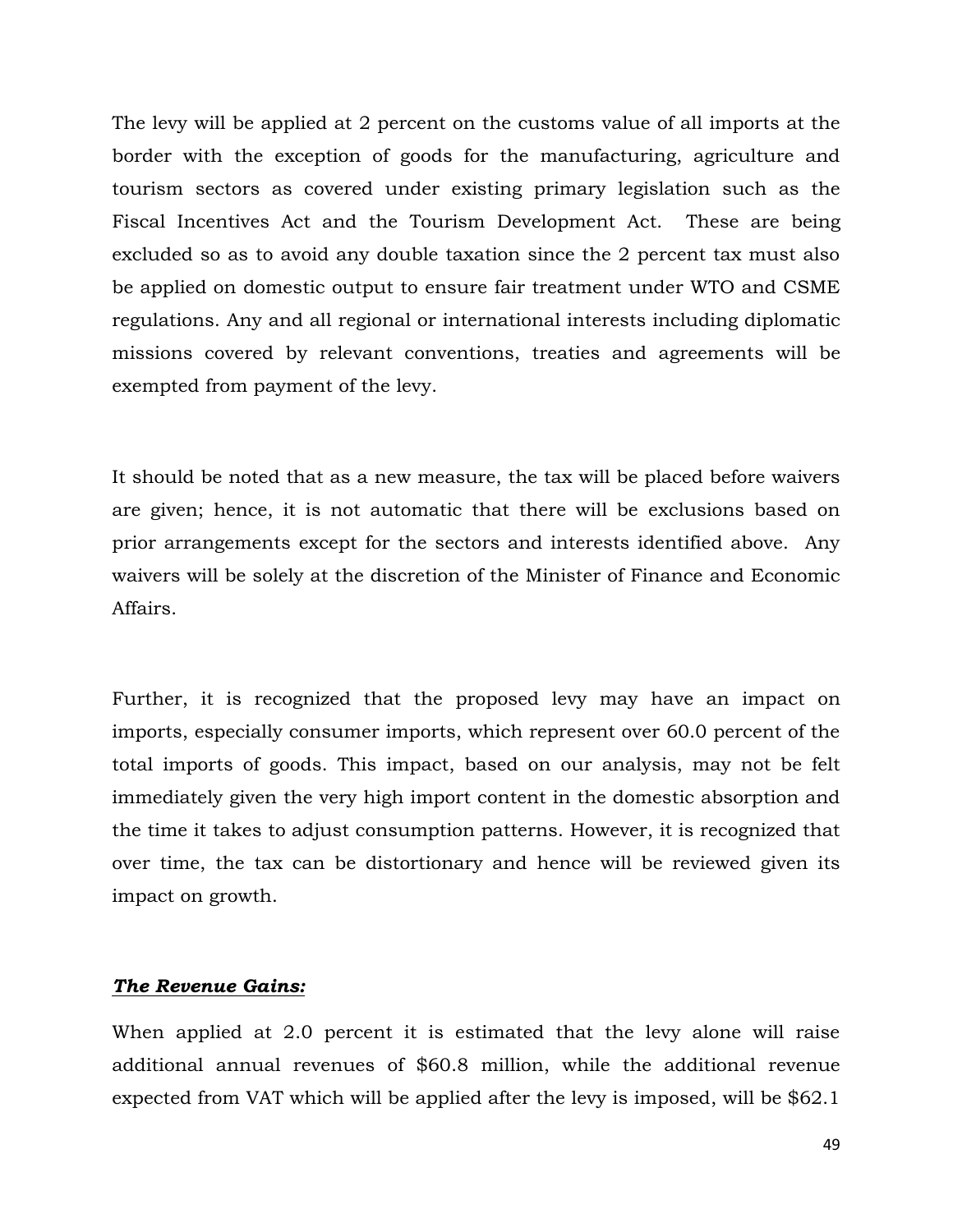million. The expected earnings from the application of the levy on domestic output will be around \$19.2 million. In total, it is estimated that the new National Social Responsibility Levy will realise additional annual revenues of \$142.1 million, which when prorated from September 01, 2016, yields \$82.9 million this financial year.

Mr. Speaker, it is the intention of the Government to place the resources garnered from this levy directly towards the financing of critical aspects of public health care in Barbados, particularly, but not limited to, provisioning at our main general hospital, the QEH.

It is also our intention that part of the proceeds of this levy will go towards servicing of the loan which the Government of Barbados has agreed to borrow to provide the Sanitation Services Authority (SSA) with a fleet of new trucks in the coming months, and to procure much needed parts for the existing fleet. It is our intention to have that fleet back up to above 35 active trucks on any given day by this time next year.

Public Sanitation and environmental health are also critical parts of the public system and Government has heard the lamentations of Barbadians over the current state of affairs as it relates to both. While it is easy to vent our frustrations on the men and women of the SSA, the Ministry responsible for the Environment and even the Environmental Health Division of the Ministry of Health have really been trying their best in the most challenging of circumstances. But I am here to tell them, as I will tell all Barbadians that help is on the way.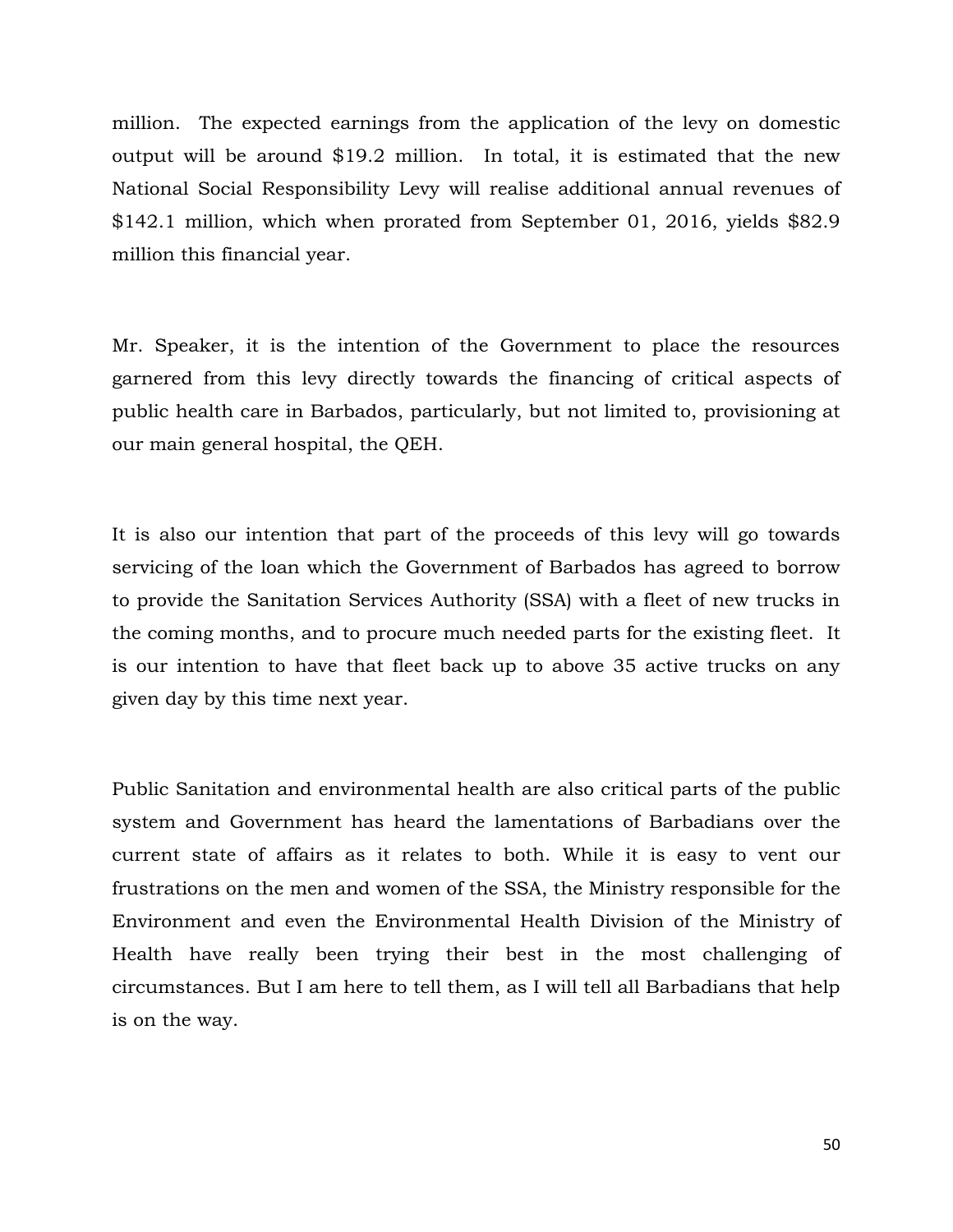Indeed Sir, not only are we going to use part of the resources from this levy to bring relief to the capital needs of the agencies, we will also set aside at least 5 million dollars to go towards the initiation of a national clean-up and debushing programme to be implemented over the next 5 months to clean this country up.

In this regard, we will be inviting all interested private sector and civil society interests to join Government to make cash and in-kind contributions to this national initiative to restore the natural beauty of our island even as we celebrate 50 years of political independence.

This initiative will be led jointly by the Ministries responsible for Health, Environment and Public Works.

As you are aware Mr. Speaker, the Financial Management and Audit Act prescribes that all revenues of Barbados should be credited to the Consolidated Fund. The revenue collected from the National Social Responsibility Levy will therefore have to be deposited to the Consolidated Fund. However, given that the levy will be used for the financing of public health care, it is proposed that the funds be segregated so that they are available for the purpose intended when required. The Accountant General will therefore be instructed to transfer these funds from the Consolidated Fund into a special deposit account earmarked for spending on public health issues. At the time that the funds are required, the Accountant General will transfer them back to the Consolidated Fund in order to facilitate payment.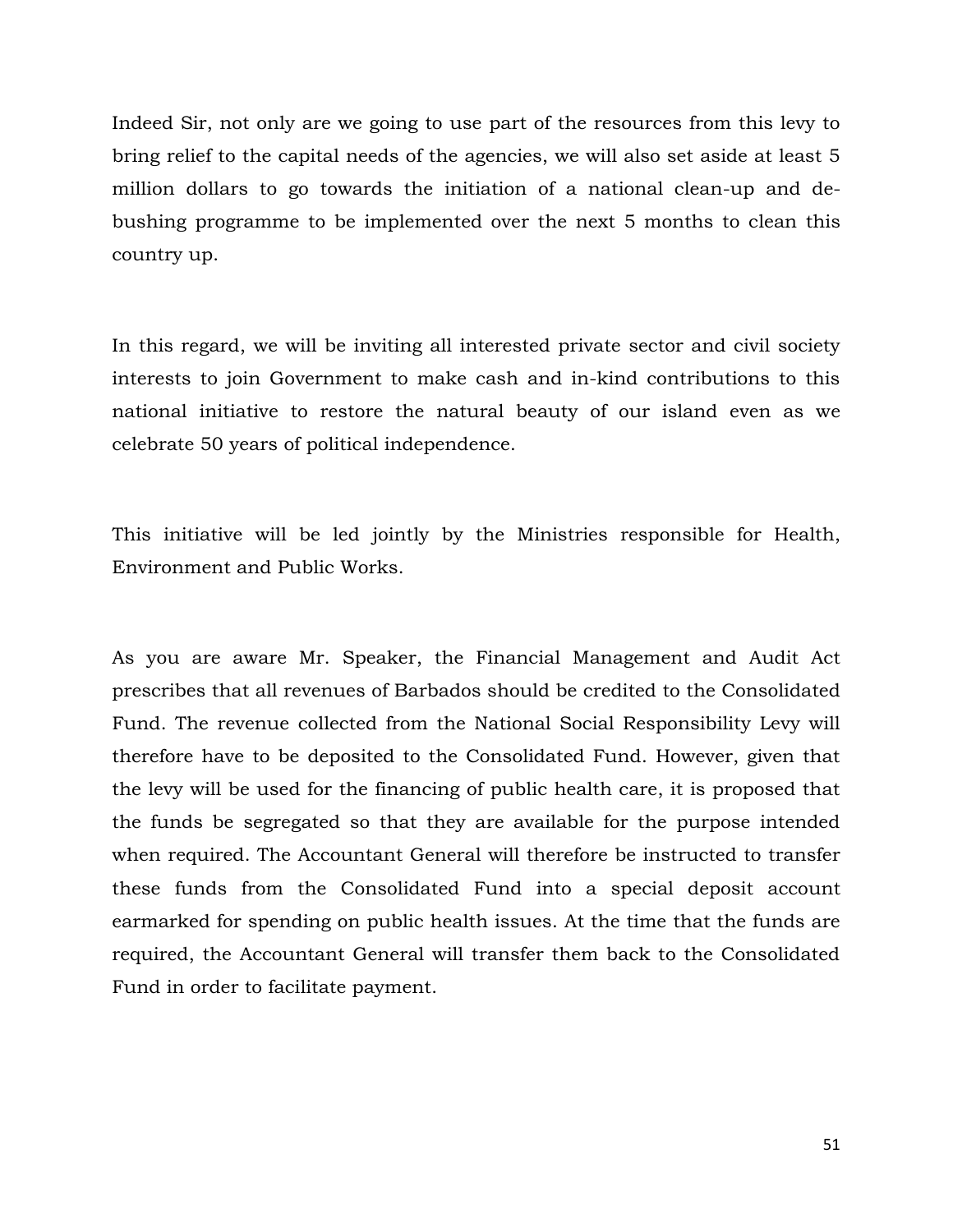Finally on this point Sir, we are not unmindful of the fact that the imposition of this levy on imports will have some negative impact on some of the more vulnerable among us. To the extent that this is the case, I will now propose that an additional 2 million dollars be allocated to the Welfare Department this financial year to assist in the expected increase in requests for assistance going forward.

#### **Increase in the Bank Asset Tax**

Mr. Speaker, in March 2015, the Central Bank of Barbados took the bold step of liberalizing the minimum savings rates (MSR) at commercial banking institutions in Barbados. It was hoped that by freeing banks of this requirement, that as banking institutions received the benefit of a lesser cost burden at this end, it would have fed through for a faster and deeper benefit for consumers of banking services in many other critical portfolios.

To date however, I must confess that like the average Barbadian, I am particularly unimpressed with the efforts made by the Banks in this regard. As such, and as a little reminder to them of the need to share their new found and much appreciated benefits from the liberalization of the MSR, I have decided to use a little more concrete persuasion to nudge them along in the desired direction.

As such, it is the intention of the Government to continue the Bank Asset Tax and to move the rate from 0.2 percent to 0.35 percent. The tax becomes effective immediately with the assessment for the assets starting from April 1st 2016. It is estimated that the 0.15 percentage point increase in the rate will yield additional revenue of \$14.3 million. The expected intake from the tax for a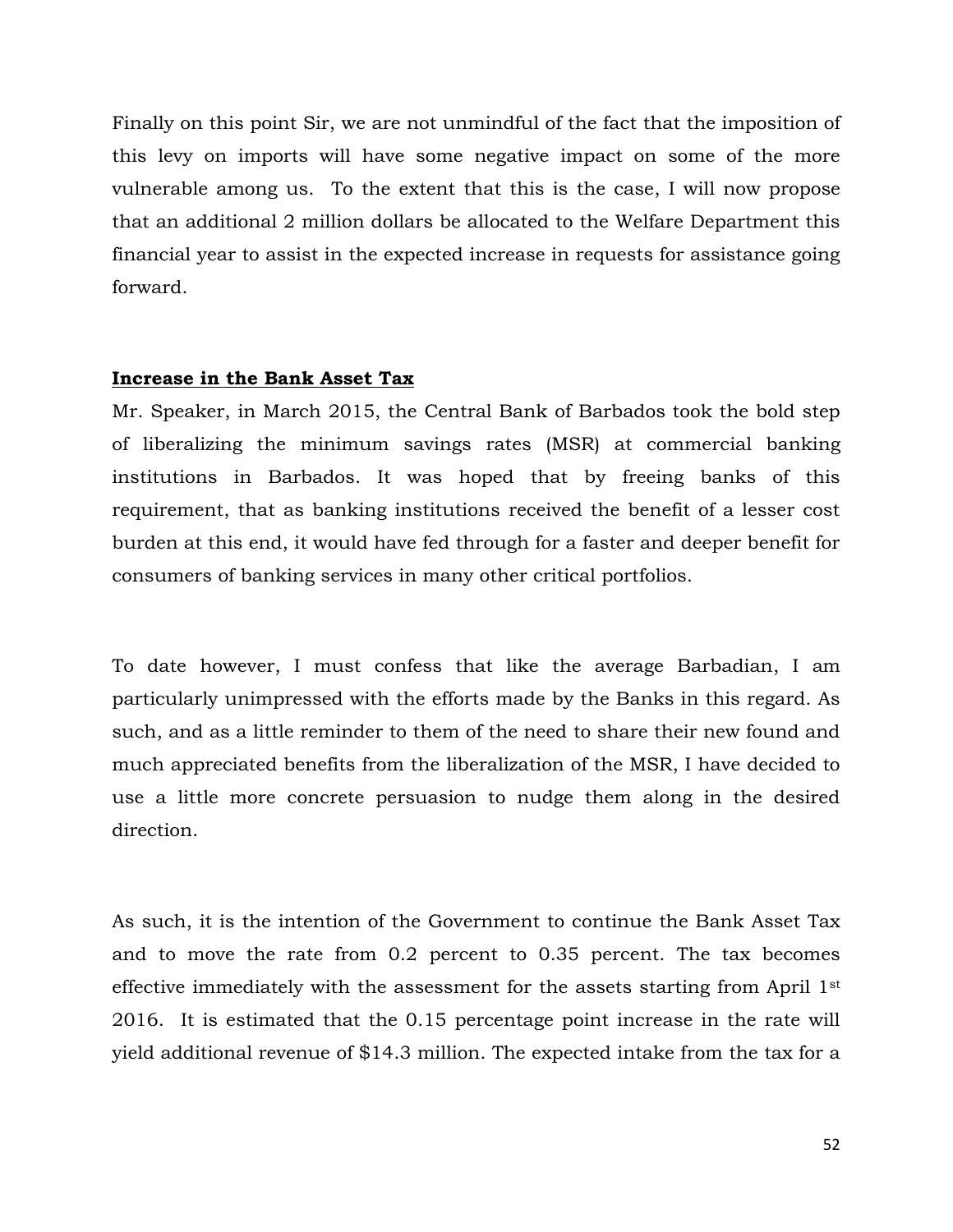full financial year is estimated to be \$33.3 million using the 2015 asset base of the banking system.

# **Tax Amnesty**

As a measure used in the past with some success, Government will again offer from September 15, 2016 through to February 15, 2017 the implementation of a tax amnesty for taxpayers across the tax categories of VAT, Income tax and Land tax. The waiving of all penalties, interest and other charges incurred up to September 14, 2016 will assist the Barbados Revenue Authority in its tax administration and collection efforts.

To benefit from the amnesty, the taxpayer would have to pay the outstanding principal on or before February 15, 2017. Using data from VAT and land tax alone, and considering the outstanding taxes of \$568 million, it is expected that for the financial year 2016/2017 an amount at least \$15.0 million may be collectable, based on past experiences.

## **Cuts in Expenditure**

Mr. Speaker, as you are aware, every year since 2013, Government has tried to cut and/or contain expenditure levels across all major categories of expenditure. The results though relatively good in some areas have been disappointing in others. As the 2015 Economic and Social Report would show, progress has been made in wages and salaries, goods and services and even in 2014-2015 in cutting statutory transfers and subsidies by close to \$200 million.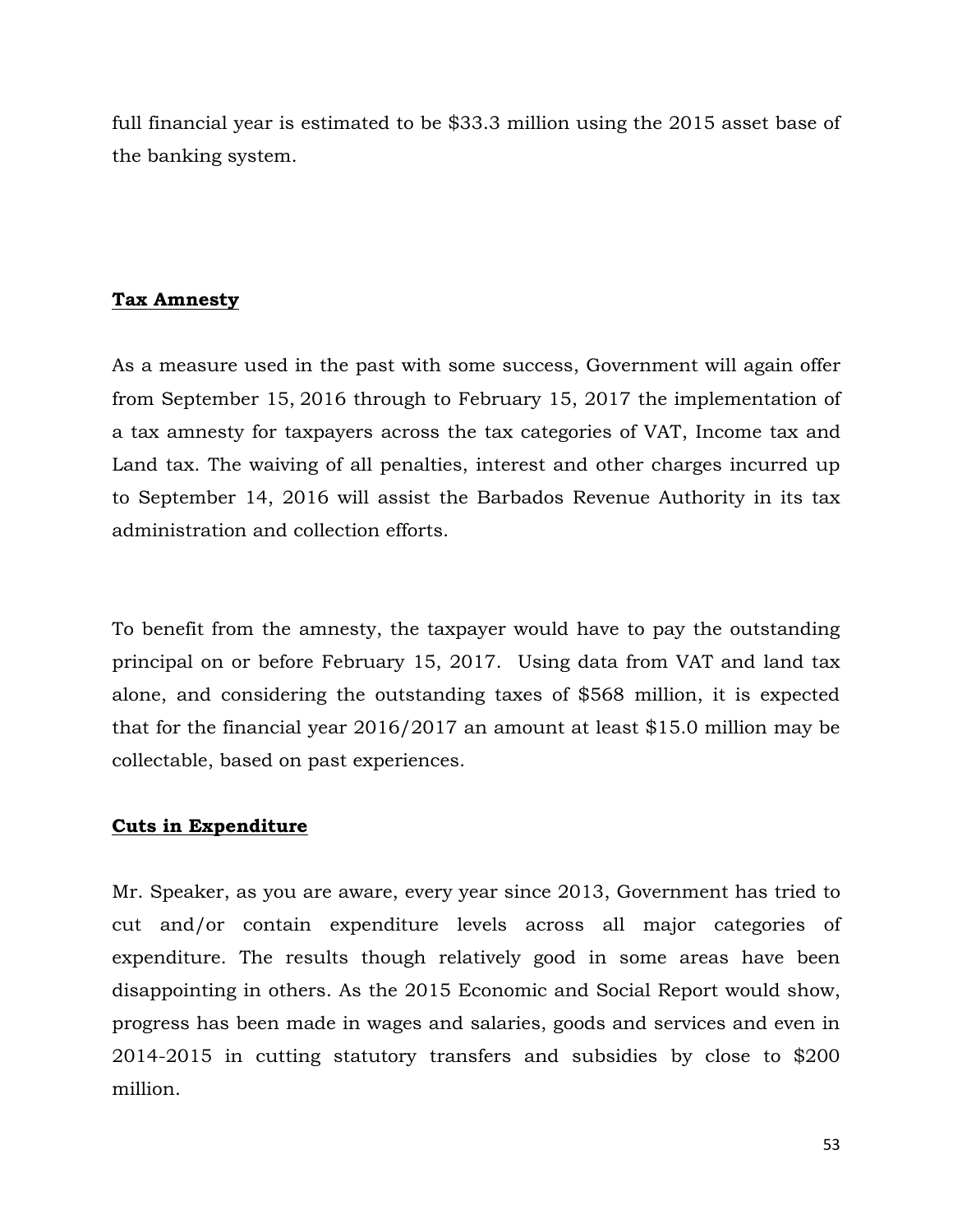Overall however, we really have to make a greater effort in pushing the public sector reform agenda especially in the proposed efficiency building in the statutory corporations. There are deeply systemic issues that have been and are being addressed in several of them as we move to reduce the level of transfers from Government to these entities in ways that help our fiscal position but do not compromise the extent or quality of social service delivery in the country. Our aim Sir, is to finance and/or reduce transfers by at least 50 million dollars a year in each of the next four years. That is a tall order Sir, but it is one that is achievable.

Another area in which we continue to see a rise in costs on the expenditure side is that of interest payments and amortization of debt. This Sir, has now reached uncomfortable levels and must be addressed. Of course for us in Government, we are in no doubt whatsoever that the surest way to slow the growth of interest payments and even put them on a downward trajectory is to contain Government's appetite for debt especially short term debt fueled by continuously high deficits.

It is for this reason that we continue to intensify our fiscal consolidation efforts while seeking to push investment growth in the economy.

This we expect to continue this financial year and, as has been the case in the past three financial years, it is our intention to institute an across-the-board cut in expenditure of \$25 million from all areas of discretionary expenditure.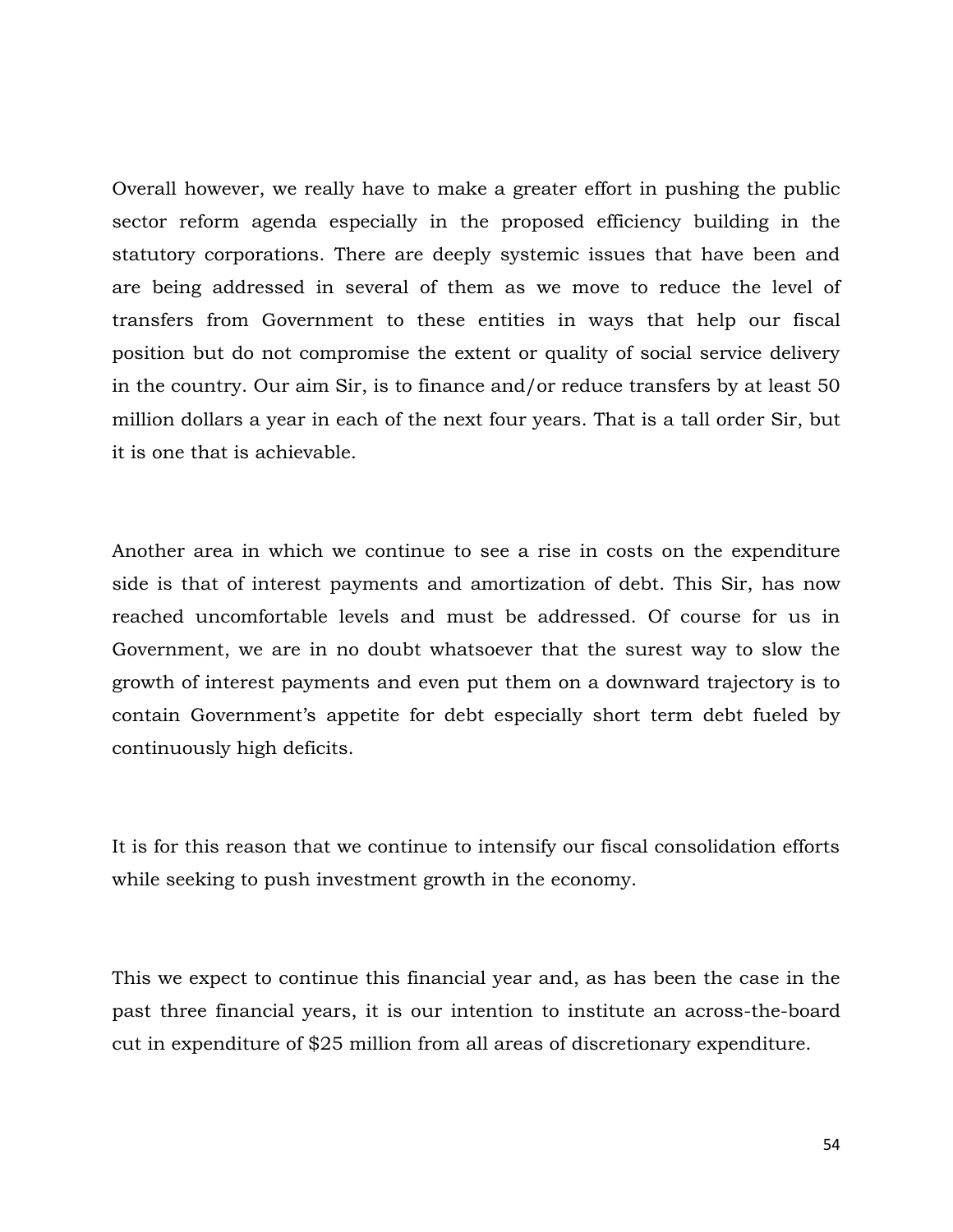In addition to this, as we continue to look for efficiencies, it is our intention to target an additional \$25 million in spending adjustments following the proposed mid-term Estimates review with all ministries.

But experience has taught us in the new paradigm of financial and economic management across many countries in these constrained economic conditions, that while traditional fiscal tools have a supreme value in tackling high debt and deficit problems, they are not sufficient on their own. Policies that constrain expenditure and grow revenues must be augmented by a release of investment spending that builds capacity and earns foreign exchange as oppose to spending that leaks it. This will ultimately lead to sustainable growth in the economy. They can also be assisted by appropriately targeted policies to contain and even reduce debt growth.

Over the years, successive Barbados governments have adopted traditional methods of fiscal, monetary and debt policy management that projects the position that we earn what we need to pay whom we owe. That has been and will remain the corner piece of this government's economic and financial policy.

However, we must not bury our head's in the sand or pretend that other tools and options available to us to assist in achieving our push for debt stabilization, fiscal consolidation and economic growth do not exist.

In this regard, and consistent with our objective of reducing statutory transfers to state own entities over the next few years by about 200 million dollars and under the billion dollar mark, government will in the coming months take up an offer from a reputable regional financial organization to engage a project leading to the possible refinancing of appropriate parts of our contingent liability debt held by state owned entities. The goal of this exercise will be to firstly reduce the costs of servicing of the debt required from central government. Secondly, to contain overall debt growth for government, and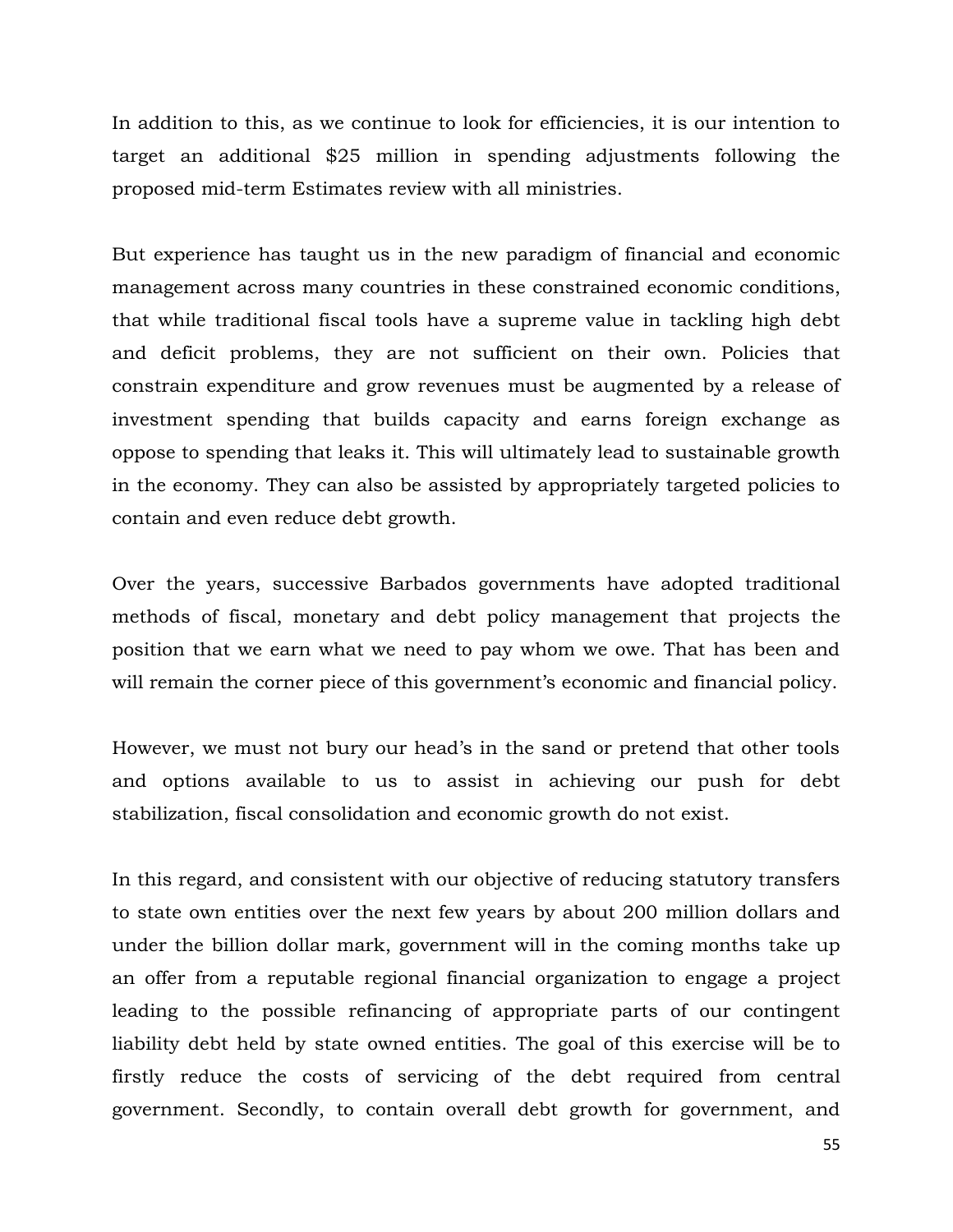thirdly, create fiscal space for government to invest more resources in growth generating activities.

Given that our existing contingent liability debt now stands at \$1,020.7 million, our hope is that through this initiative we could garner additional savings on debt service transfers to these organizations from the next financial year.

This new initiative will of course be matched by fundamental reforms within the targeted entities as is currently being undertaken to improve administrative efficiency, management and better utilization of scarce resources.

# **Fiscal Impact**

It is estimated that the fiscal measures just announced will further dampen the deficit, bringing it down to around 2.6 percent of GDP on an accrual basis from the current baseline position of 4.8 percent for 2016/2017, and with a further downward adjustment of an estimated 1.4 percent by 2017/2018. On the cash basis the measures are expected to result in a deficit of 5.8 percent down from the current projection of 7.9 percent. The impact should be a positive one as this will help to slow the growth in debt and set Barbados on a path to rebuilding its credit rating.

## **Additional Issues: Pensions, Education, and the Public Service**

Finally Sir, there are three additional issues I would wish to briefly address which I think are important to the thrust of the Government to improve the human condition of some critical members and areas of our society. In this regard, I speak of pensioners, students and our public servants.

## **Proposal to Allow for the Withdrawal of Contributions from**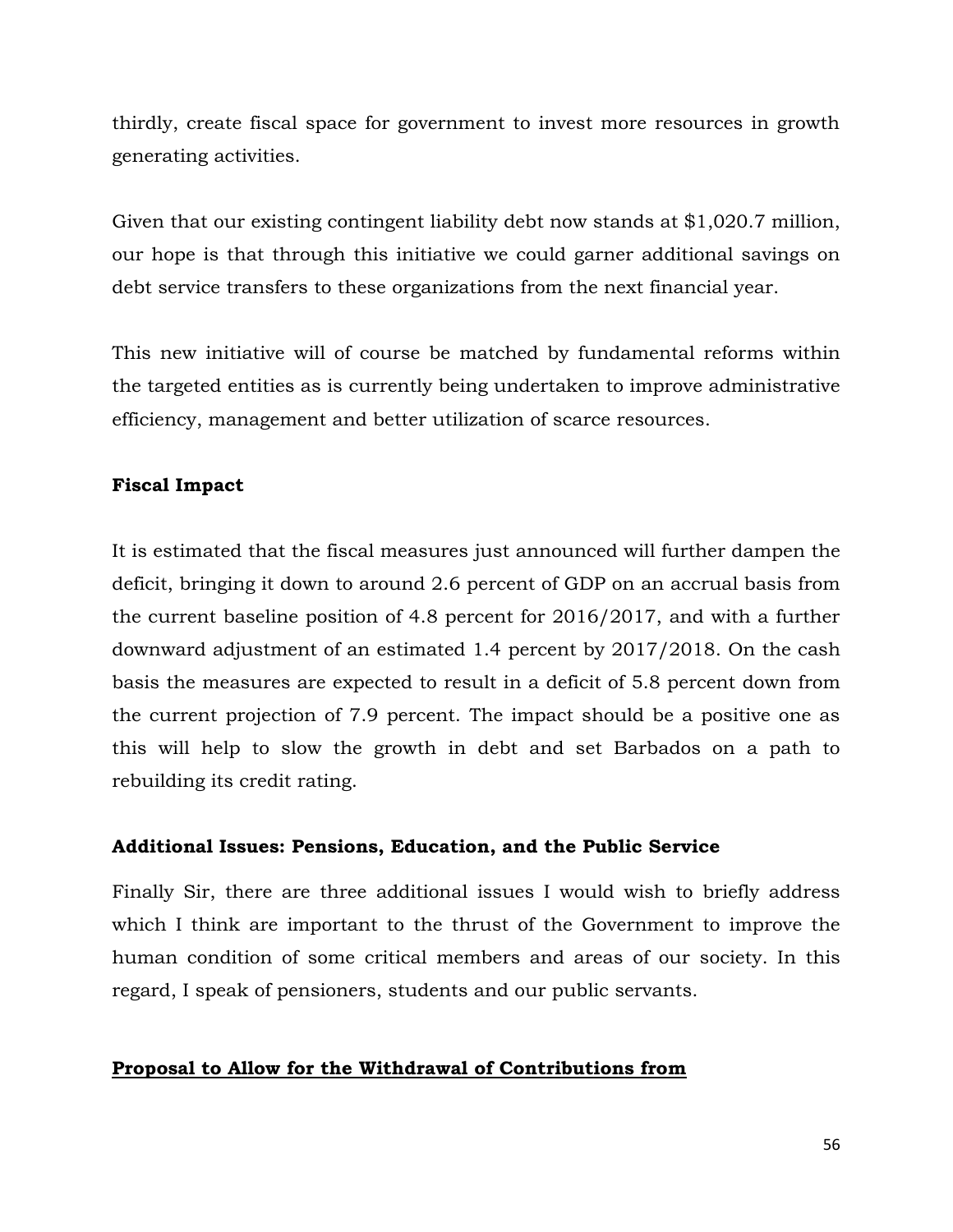# **Registered Retirement Plans: Annuity Contracts for Emergencies and other Critical Livelihood Circumstances**

Annuity contracts are products which are generally sold by insurance companies and are designed to help individuals save towards their retirement. They are types of investment plans where contributions are made to the plan annually or periodically and a pension is usually paid to the owner or beneficiary when that particular plan matures. The maturity date is usually a fixed date. However, some Annuity Contracts make provision for the maturity date to vary i.e. an earlier maturity date.

Over the years a number of approved institutions, namely insurance companies, have been offering such plans and have been encouraging individuals to plan for their future. Persons have deemed such an offer to be a worthwhile investment and have seen it fit to save by way of the Annuity Contract for their retirement. Up until last year the Government of Barbados had also endorsed this initiative and sought to encourage this type of investment by permitting an annual tax deduction of a maximum of \$10,000.00 to individuals who contribute to a Registered Retirement Plan: Annuity Contract. However, in order to facilitate this, the Annuity Contract had to be registered with the Barbados Revenue Authority for tax purposes.

In addition to the registration of the plan, there were a number of conditions which individuals were required to adhere to so as to ensure that the taxable benefit which they enjoyed annually was not abused. This tax benefit nevertheless, was revoked owing to the *Income Tax (Amendment) (No. 3) Act, 2015-23* in which the deduction for contributions made to a Registered Retirement Plan: Annuity Contract was no longer allowed.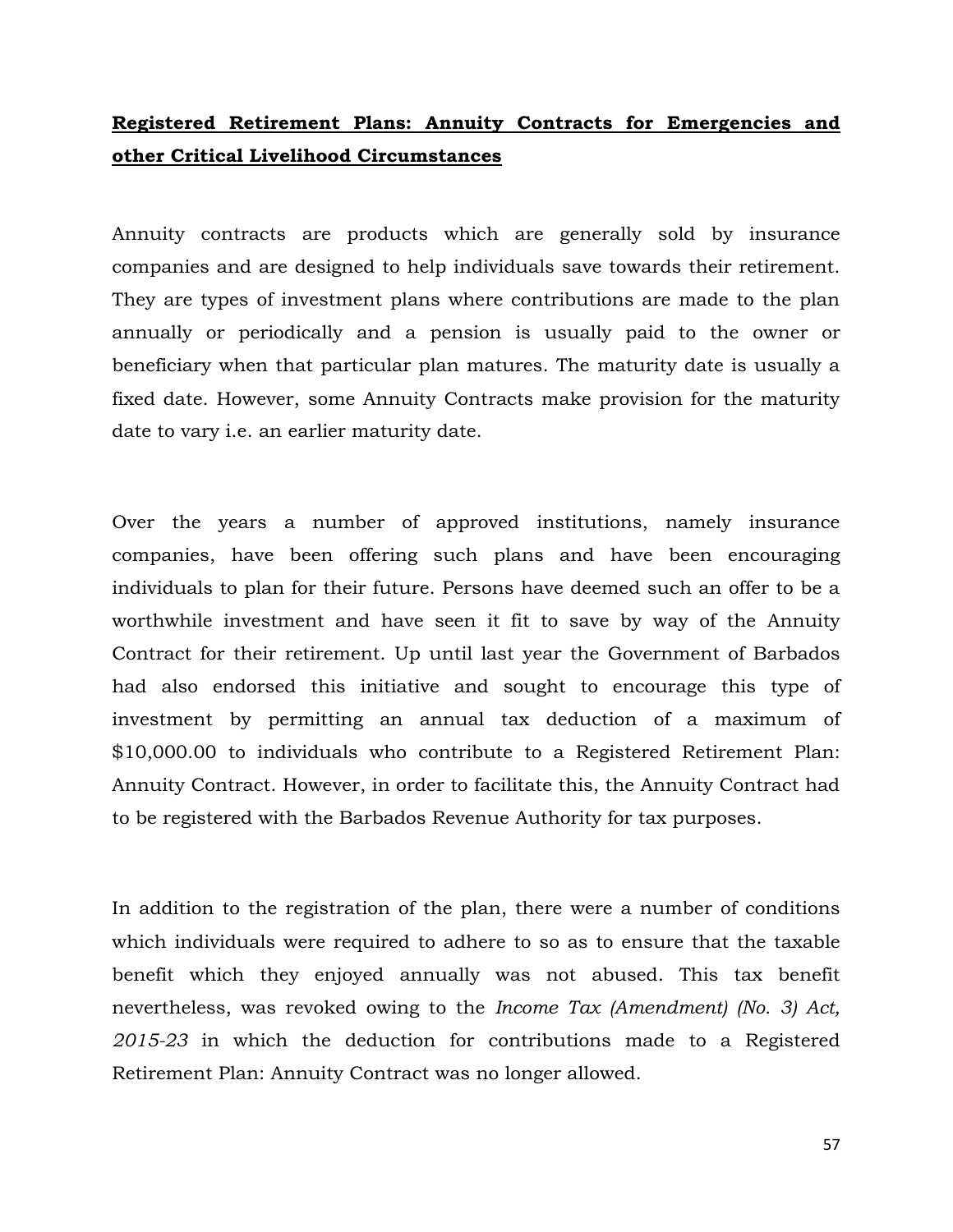Consequently, the Barbados Revenue Authority ("the Authority") has been inundated with a number of telephone queries and visits regarding Annuity Contracts. Persons have been querying whether they can withdraw from their Annuity; whether they can surrender/cancel or even cash in the Annuity. Some of these individuals have also requested the funds from their Annuity Contract due to medical, financial or other difficulties. Unfortunately, the Income Tax Act Cap. 73 and the Regulations do not make provision for any of these options provided that the Annuity Contract is registered with the Barbados Revenue Authority for tax purposes.

The only provision for the disbursement of funds from a Registered Retirement Plan: Annuity Contract other than at maturity is where the owner of the plan becomes incapable in body or mind of carrying on his/her own profession and is unable to provide for himself/herself. Nonetheless, there are individuals who are not disabled but have legitimate medical, employment or other financial challenges which can severely compromise their quality of life on a temporary or even permanent basis. Such individuals have pleaded with "the Authority" to assist them in making these funds available so that they can have their concerns addressed. They have also expressed their willingness to pay a withholding tax on the amount withdrawn if the funds are made available.

In light of the foregoing, I now propose that the Income Tax Act Cap. 73 and Income Tax Regulations, 1969 be amended to make provision for individuals to withdraw from their *Registered Retirement Plan: Annuity Contract* an amount not exceeding 15 percent of the total value of the savings which they have accumulated and pay a withholding tax of 16.5 percent on the said amounts withdrawn.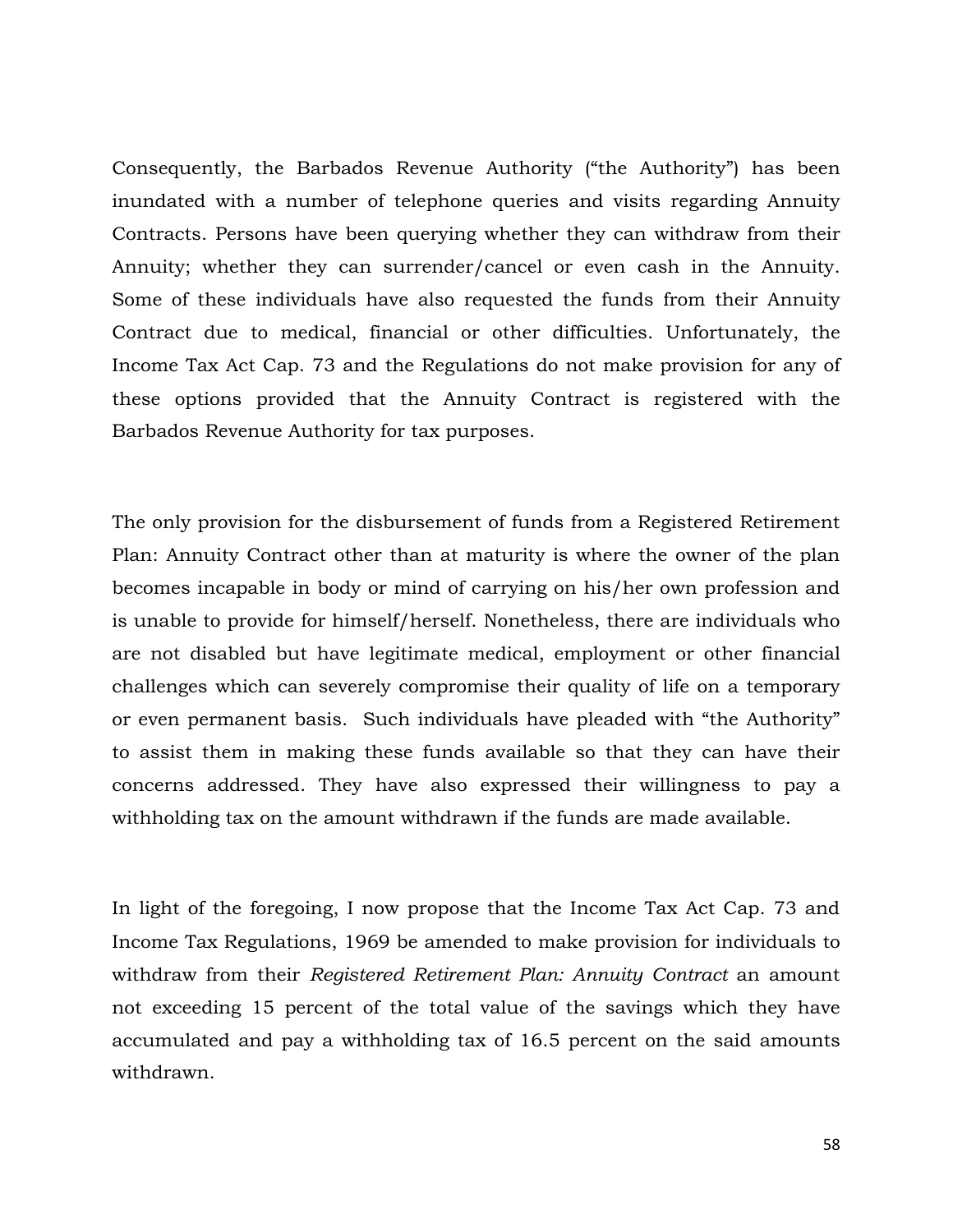#### **OLD AGE NON-CONTRIBUTORY PENSIONS:**

As you are aware Sir, in 1999 Government made strategic reforms to the national pensions system. One of those reforms was to streamline noncontributory or "old age pensions".

Since then we have seen the number of persons still receiving the award reduce significantly. I am advised that at present, based on data provided by the National Insurance Department to my Ministry, there are some 6,333 persons remaining on the roll and receiving these benefits. These benefits are of course provided for in whole or in part by the Government of Barbados.

Over the past five years or so, due to the very challenging economic and financial circumstances several of our elderly folk who receive old age pensions have had to bear the burden of higher food and utility prices even as they grapple with other serious challenges associated with ageing. And ever mindful of the fact that it has been a while since Government has accorded these individuals a positive adjustment in their pensions to assist them in better coping with these challenges we have determined that now is an appropriate time to do so.

Accordingly I propose that, effective October 1, 2016 old age non-contributory pensions be increased by \$10 a week or \$40 per month. Based on the current figures this is likely to cost the Treasury an additional \$3.2 million a year.

Additionally, over the last two years there has not been an annual incremental increase in contributory pensions to keep pension payments in line with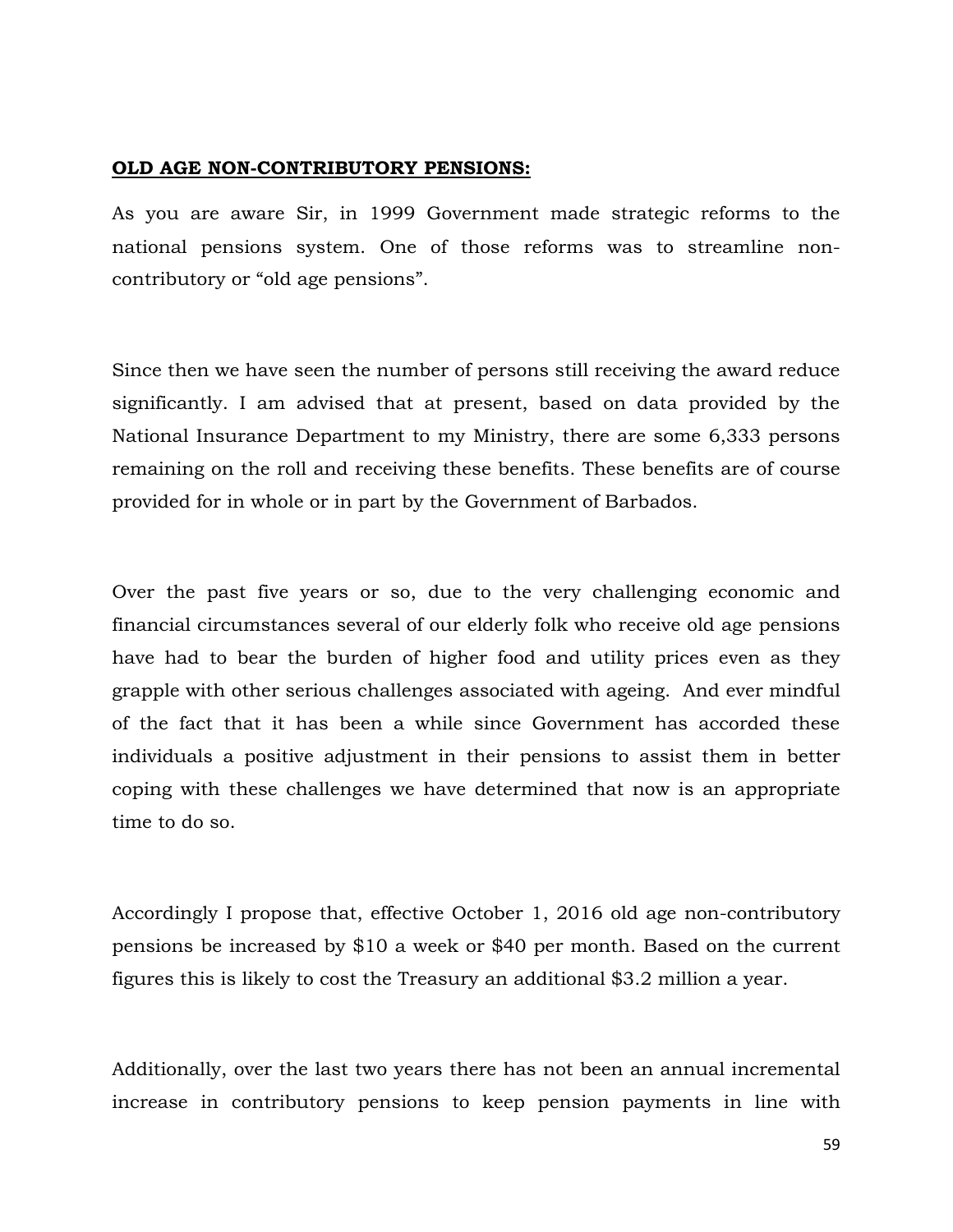inflation. I am suitably advised that the NIS will shortly provide details on a resumption of the normal increases for contributory pensions to keep those pensions more in line with inflation.

#### **Education: Student Revolving Loan Fund**

As you may be aware the Student Revolving Loan Fund is currently facing some challenges while it awaits an injection of funds through a facility from the Caribbean Development Bank. The unexpected delays in accessing the needed funding has created a situation where some new applicants have been unable to receive the funding for studies to commence in the upcoming academic year. Due to the urgency of the situation and so as not to disadvantage these students, the Retraining Fund Account which is managed by the NIS will be invited to invest in a special Treasury Bill Issue of \$5 million to provide an immediate injection to the Student Revolving Loan Fund. The Retraining Account as you recall was set up with initial financing of \$10 million to provide grants for persons who had become unemployed and wanted to undertake re-tooling. Over the years there has been very little take up of these funds and the account presently has \$9.45 million in assets. The Treasury Bills will be retired and the account refunded when the expected funds are sourced.

## **The Status of Temporary Public Officers:**

Finally Mr. Speaker, in the final days of the last administration Parliament passed a new Public Service Act 2007-41. That new act was intended to make some fundamental shifts in the organization and management of the human resources component of the Service particularly as it relates to issues such as appointments, promotions, assessments and so on.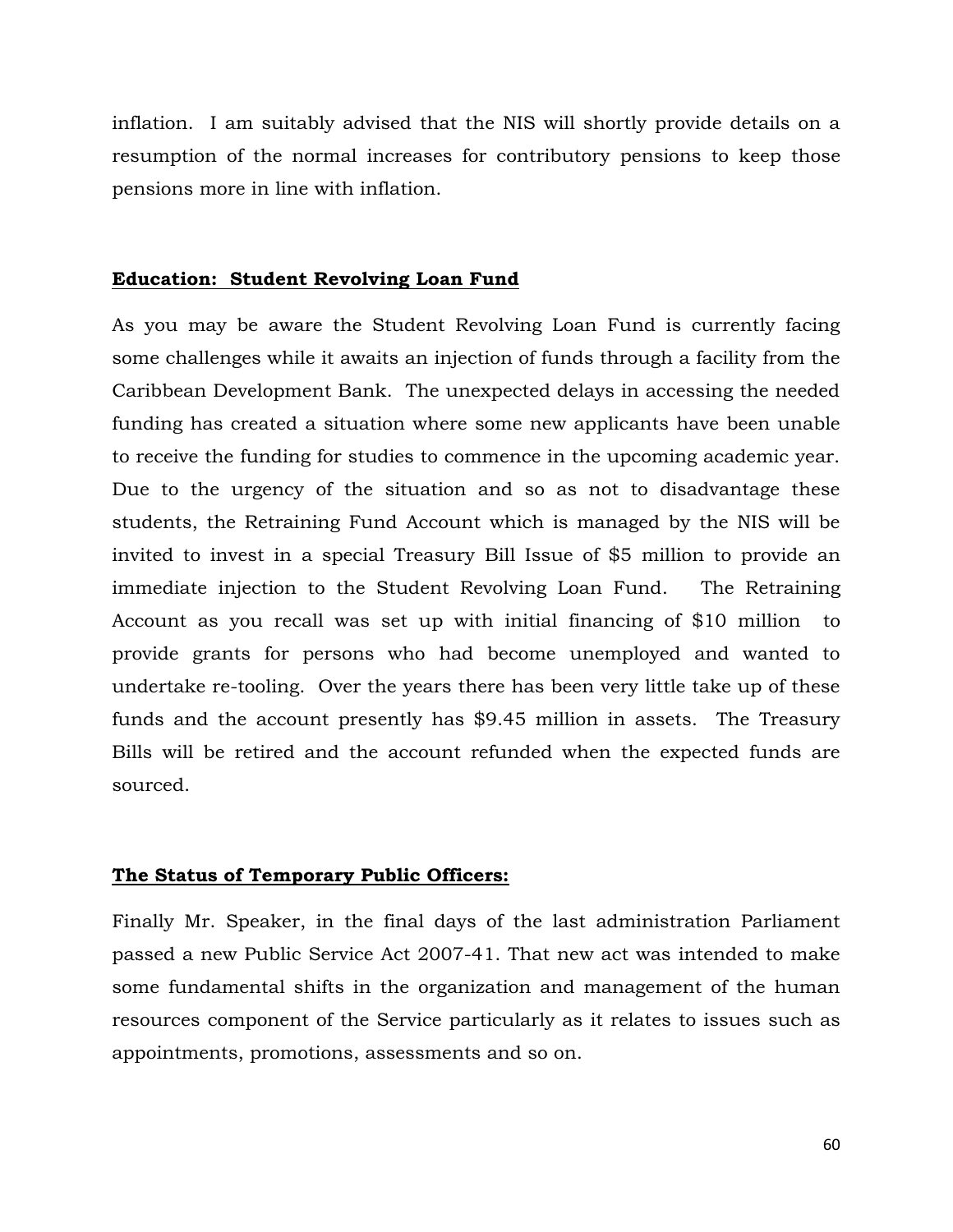Even before the Act was passed several members of our community including members of the then Democratic Labour Party Opposition highlighted several potential challenges which would arise had it been enacted as it then was. The Act was nonetheless passed and the rest, as they say, is now history. Part of that history Sir, is that it is a now widely accepted fact that a comprehensive review of that legislation is currently being undertaken by the lead Ministry and other parties as several contentious issues have arisen from its implementation. Time does not permit me at this juncture to delve into these matters and the House is assured that Government will return soon with a series of amendments to that legislation after the fullest consultations with all interested stakeholders.

However, there is one issue that goes even beyond those situations arising from the Act, as it impacts on the very livelihoods of thousands of temporary officers employed in the Service. It is the fact that very many of these individuals, some of whom have worked in excess of a decade in the employ of central Government, currently occupy the unsecured and unenviable position of nonappointed officers.

A large part of this problem I am advised is directly related to the fact that there are no vacant and established positions to which they can be appointed even though they come to work every day and are, by and large, paid in full and on time (with some exceptions of course) for the work that they do.

This situation has put many of these individuals, their families and their livelihoods in a state of suspended animation as it is nearly impossible for any of them to plan out a secure future from a position of insecurity. As such, few if any of them can plan for such things as educational advancement, mortgages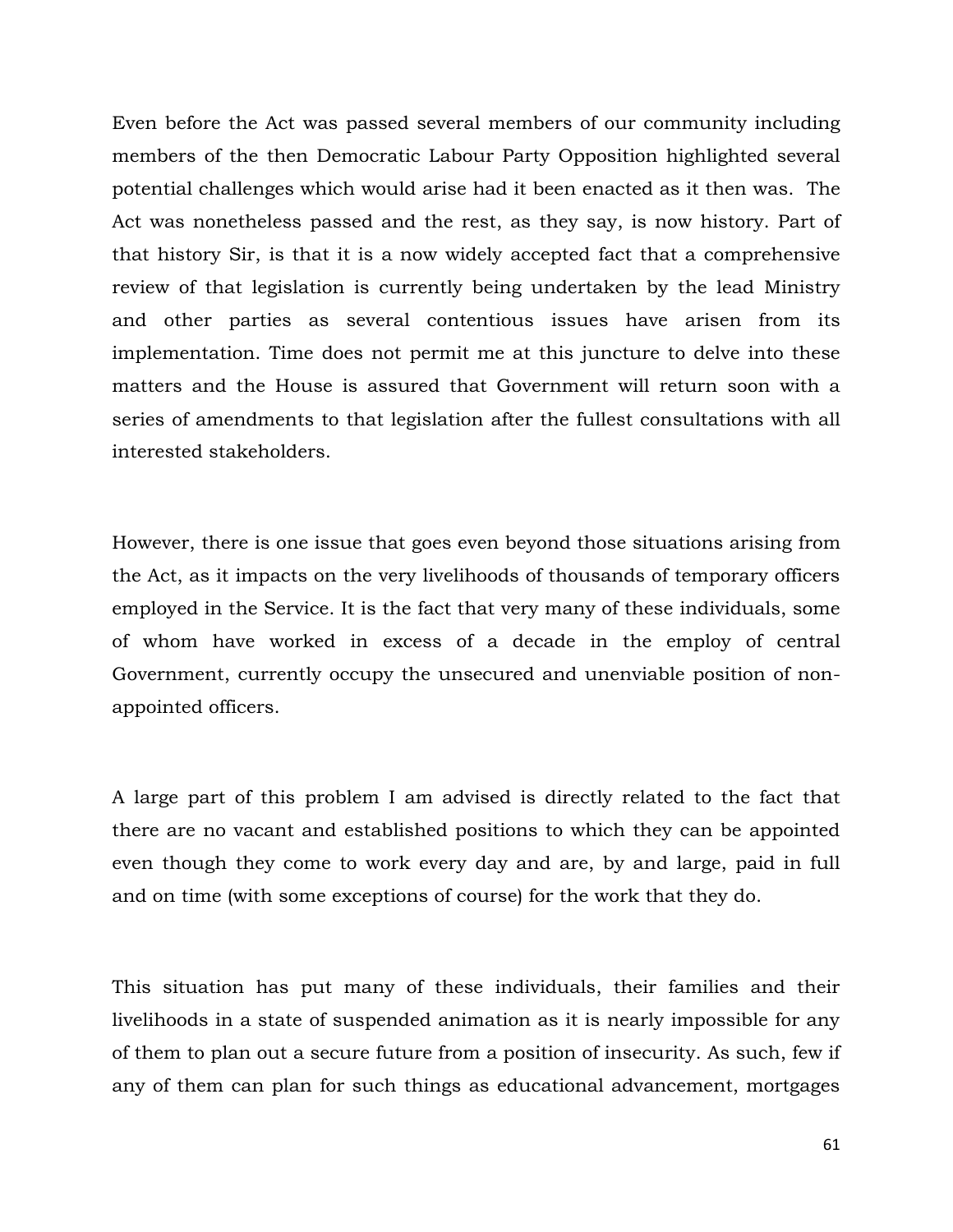or other types of financial loans to improve self or property, as financial institutions cite their unsecured employment status.

It is a situation which causes tremendous discomfiture and disquiet among a very critical class of public officers in Barbados who like any of their colleagues in the service or the private sector contribute substantially to the development of Barbados.

Your Government Sir, has given long and fair consideration to this situation and in particular the representations which have been made by the worker's representatives on this and other issues affecting temporary officers in the Public Service.

In this regard, Cabinet has agreed that an initiative be launched immediately to put in place a Working Committee led by the Ministry of the Civil Service and including other relevant Government departments as well as representatives from the workers' organizations. This Committee will advise Cabinet on the procedure, methodology and legal requirements for the execution of a programme to appoint all temporary officers in the Public Service with more than three years' continuous service at a threshold date to be determined by the Committee.

In the coming weeks it our intention to speak more specifically to the details of this initiative and the work of the Committee but I would only like to say to those officers who currently suffer from this particular ailment that your Government has heard your cries and help is on the way.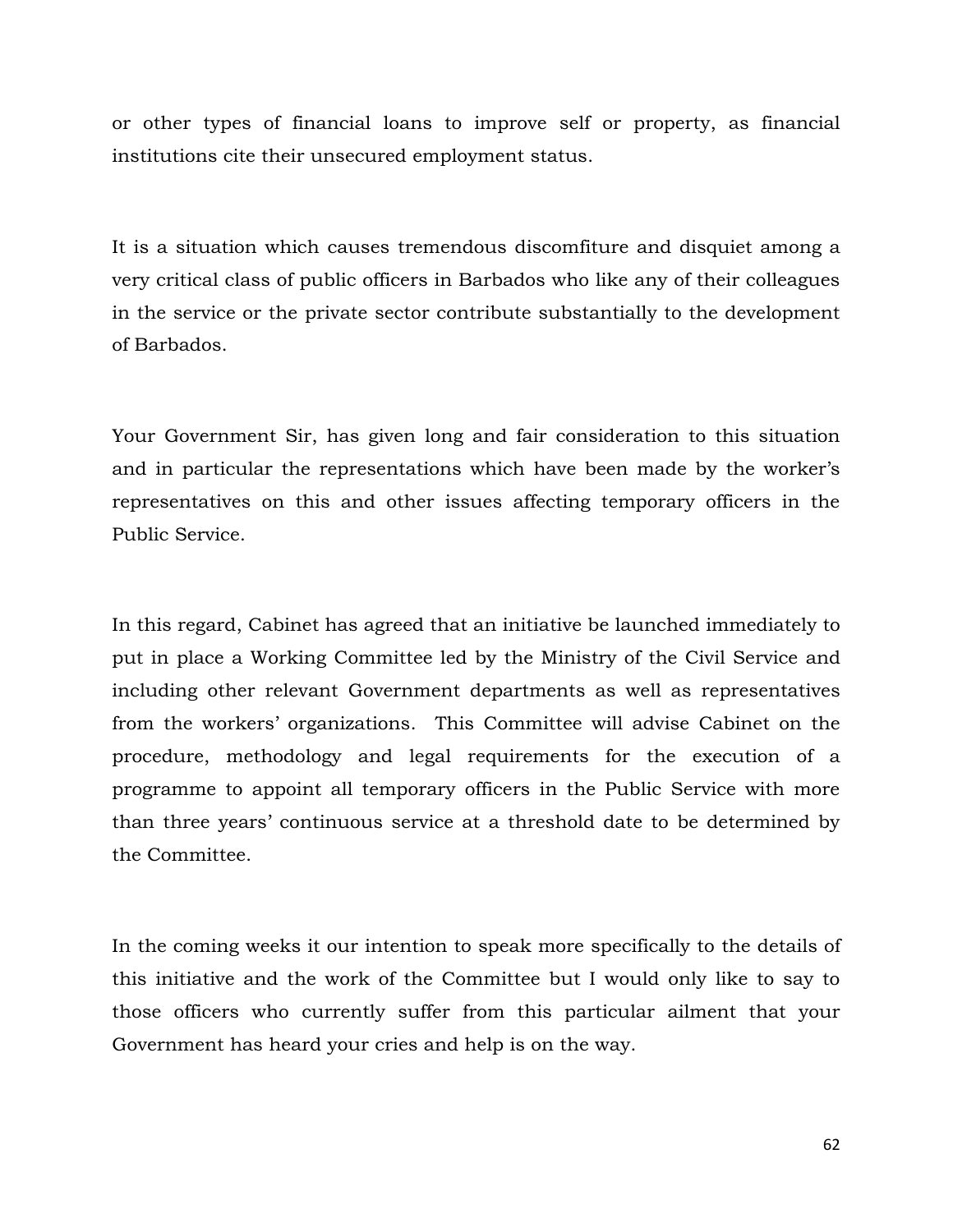# **Conclusion**

Mr. Speaker Sir, fellow Barbadians, almost 50 years ago the people of Barbados, following years of agitation, and decades of preparation accepted the solemn responsibility of independent self-governance on a reportedly rainy but historic night in the life of our country.

We did so with a pledge to be loyal and dedicated citizens prepared to not only proudly defend and uphold our country's honour but by our very actions to develop, enhance and bring credit to its lands and our fellow citizens.

As we celebrate the 50th year of independence we do so satisfied in the knowledge that through good times and bad times, rainy and sunny days, we have by dint of hard work, dogged determination and a will to succeed, transformed a collection of sleepy villages into a leading developing country in the world. Our education, health and other social development systems, indeed our economy as well, have all performed and delivered vast benefits for many persons within our national community.

And we did all of this Sir, not by being reckless, arrogant, or self-serving but by combining our many God-given talents to make wise and timely decisions that have afforded our people a quality of life that is the envy of most.

Along the way of this journey there have been times when we might have doubted our abilities to overcome the myriad challenges facing us and yes, there have been many. But never at any time have we given up and admitted defeat.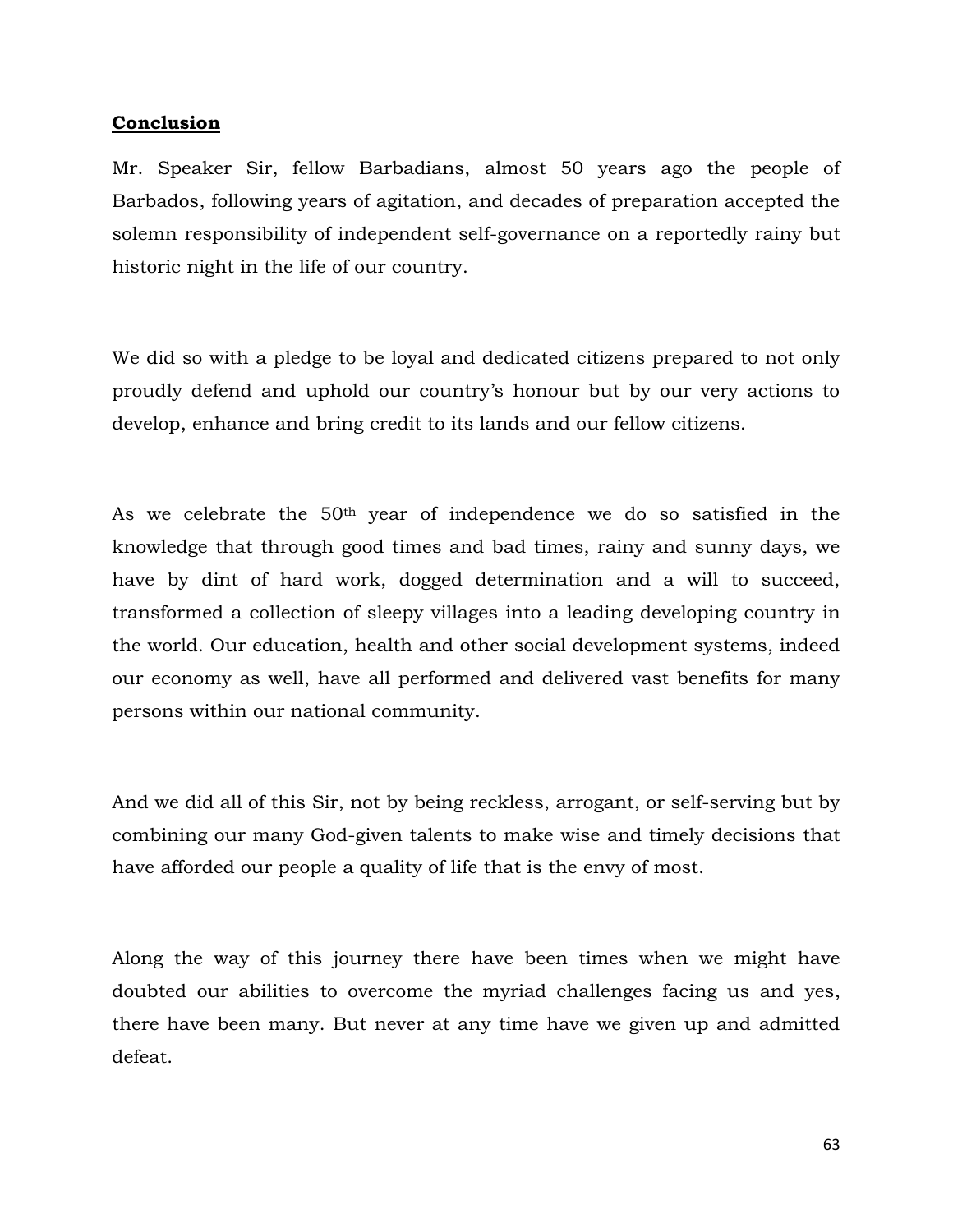The 2008 financial and economic crisis that rocked western economic and social civilization, and whose effects many countries still continue to feel, had undoubtedly been our sternest test to date. It has left a trail of economic destruction in its wake that experts the world over have concluded will take decades to recover from, in developed and developing countries alike.

Barbados has not escaped the horror of its impact. It has truly challenged the very foundations on which our economy and society have been built. Yes, we have lost jobs, foreign investment, international reserves, and even seen parts of our social systems negatively affected.

But in the face of all of this we have not lost faith. We have not lost faith in the power of prayer; we have not lost faith in the promise of deliverance; and we have not lost faith in our capacity to overcome every challenge and unleash a new period of prosperity for our country.

We know what we have to do to continue to keep our economy growing, our society developing and our people strong. The presentation which I have just made and the proposals contained therein are designed to continue our climb back to a path of sustainable, inclusive and affordable development.

Your Government is well aware of and sensitive to the fact that feet are tired, hands are weary, and yes even pockets are hurting. But in the environment in which for nearly 50 years our country has delivered for all of us, it is now our responsibility for us to deliver for our country.

The adjustments might be hard and the journey way too long, but given the benefits to be had of continuing to enjoy a standard of living and quality of life